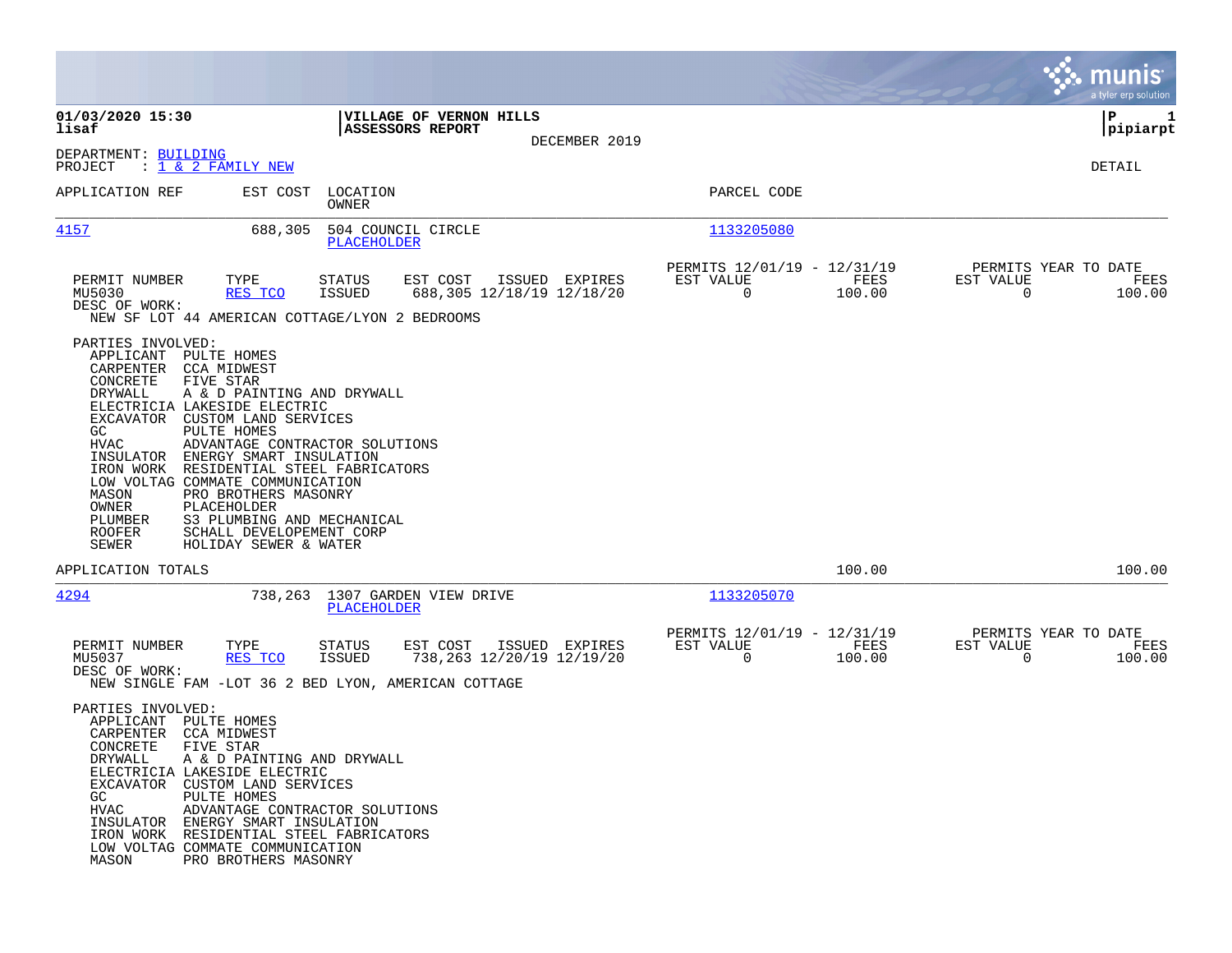|                                                                                                                                                                                                                                                                                                                                                                                                                                                                                                                                                                                                                                                                           |                                                                                    |                                                     |                   | munis<br>a tyler erp solution                                     |
|---------------------------------------------------------------------------------------------------------------------------------------------------------------------------------------------------------------------------------------------------------------------------------------------------------------------------------------------------------------------------------------------------------------------------------------------------------------------------------------------------------------------------------------------------------------------------------------------------------------------------------------------------------------------------|------------------------------------------------------------------------------------|-----------------------------------------------------|-------------------|-------------------------------------------------------------------|
| 01/03/2020 15:30<br>lisaf                                                                                                                                                                                                                                                                                                                                                                                                                                                                                                                                                                                                                                                 | VILLAGE OF VERNON HILLS<br>ASSESSORS REPORT<br>DECEMBER 2019                       |                                                     |                   | P<br>2<br> pipiarpt                                               |
| DEPARTMENT: BUILDING<br>PROJECT<br><u>: 1 &amp; 2 FAMILY NEW</u>                                                                                                                                                                                                                                                                                                                                                                                                                                                                                                                                                                                                          |                                                                                    |                                                     |                   | DETAIL                                                            |
| APPLICATION REF<br>EST COST                                                                                                                                                                                                                                                                                                                                                                                                                                                                                                                                                                                                                                               | LOCATION<br>OWNER                                                                  | PARCEL CODE                                         |                   |                                                                   |
| PLACEHOLDER<br>OWNER<br>PLUMBER<br>S3 PLUMBING AND MECHANICAL<br>ROOFER<br>SCHALL DEVELOPEMENT CORP<br>SEWER<br>HOLIDAY SEWER & WATER                                                                                                                                                                                                                                                                                                                                                                                                                                                                                                                                     |                                                                                    |                                                     |                   |                                                                   |
| APPLICATION TOTALS                                                                                                                                                                                                                                                                                                                                                                                                                                                                                                                                                                                                                                                        |                                                                                    |                                                     | 100.00            | 100.00                                                            |
| 4842<br>633,542                                                                                                                                                                                                                                                                                                                                                                                                                                                                                                                                                                                                                                                           | 636 INSULL DRIVE<br>PLACEHOLDER                                                    | 1133216011                                          |                   |                                                                   |
| PERMIT NUMBER<br>TYPE<br>MU5006<br>$1&2$ FAM<br>DESC OF WORK:                                                                                                                                                                                                                                                                                                                                                                                                                                                                                                                                                                                                             | STATUS<br>EST COST<br>ISSUED EXPIRES<br><b>ISSUED</b><br>633,542 12/11/19 01/02/21 | PERMITS 12/01/19 - 12/31/19<br>EST VALUE<br>633,542 | FEES<br>12,661.74 | PERMITS YEAR TO DATE<br>EST VALUE<br>FEES<br>633,542<br>12,661.74 |
| NEW SINGLE FAM 3 BED LOT 91 BELFORT/AMER COTTAGE<br>SUNROOM & FLEX RM DOOR<br>PARTIES INVOLVED:<br>APPLICANT<br>PULTE HOMES<br>CCA MIDWEST<br>CARPENTER<br>CONCRETE<br>FIVE STAR<br>DRYWALL<br>A & D PAINTING AND DRYWALL<br>ELECTRICIA LAKESIDE ELECTRIC<br>EXCAVATOR CUSTOM LAND SERVICES<br>GC<br>PULTE HOMES<br><b>HVAC</b><br>ADVANTAGE CONTRACTOR SOLUTIONS<br>INSULATOR<br>ENERGY SMART INSULATION<br>IRON WORK RESIDENTIAL STEEL FABRICATORS<br>LOW VOLTAG COMMATE COMMUNICATION<br>PRO BROTHERS MASONRY<br>MASON<br>OWNER<br>PLACEHOLDER<br>PLUMBER<br>S3 PLUMBING AND MECHANICAL<br><b>ROOFER</b><br>SCHALL DEVELOPEMENT CORP<br>SEWER<br>HOLIDAY SEWER & WATER |                                                                                    |                                                     |                   |                                                                   |
| APPLICATION TOTALS                                                                                                                                                                                                                                                                                                                                                                                                                                                                                                                                                                                                                                                        |                                                                                    |                                                     | 12,661.74         | 12,661.74                                                         |
| 779,000<br>4879                                                                                                                                                                                                                                                                                                                                                                                                                                                                                                                                                                                                                                                           | 508 COUNCIL CIRCLE<br><b>PLACEHOLDER</b>                                           | 1133205078                                          |                   |                                                                   |
| TYPE<br>PERMIT NUMBER<br>MU5007<br>$1&2$ FAM<br>DESC OF WORK:<br>NEW SINGLE FAM 3 BED LOT 42 LYON/CRAFTSMAN                                                                                                                                                                                                                                                                                                                                                                                                                                                                                                                                                               | EST COST<br>ISSUED EXPIRES<br>STATUS<br><b>ISSUED</b><br>779,000 12/11/19 01/02/21 | PERMITS 12/01/19 - 12/31/19<br>EST VALUE<br>779,000 | FEES<br>13,637.34 | PERMITS YEAR TO DATE<br>EST VALUE<br>FEES<br>779,000<br>13,637.34 |
| PARTIES INVOLVED:<br>APPLICANT PULTE HOMES<br>CARPENTER CCA MIDWEST<br>CONCRETE<br>FIVE STAR<br>DRYWALL<br>A & D PAINTING AND DRYWALL<br>ELECTRICIA LAKESIDE ELECTRIC<br>EXCAVATOR CUSTOM LAND SERVICES                                                                                                                                                                                                                                                                                                                                                                                                                                                                   |                                                                                    |                                                     |                   |                                                                   |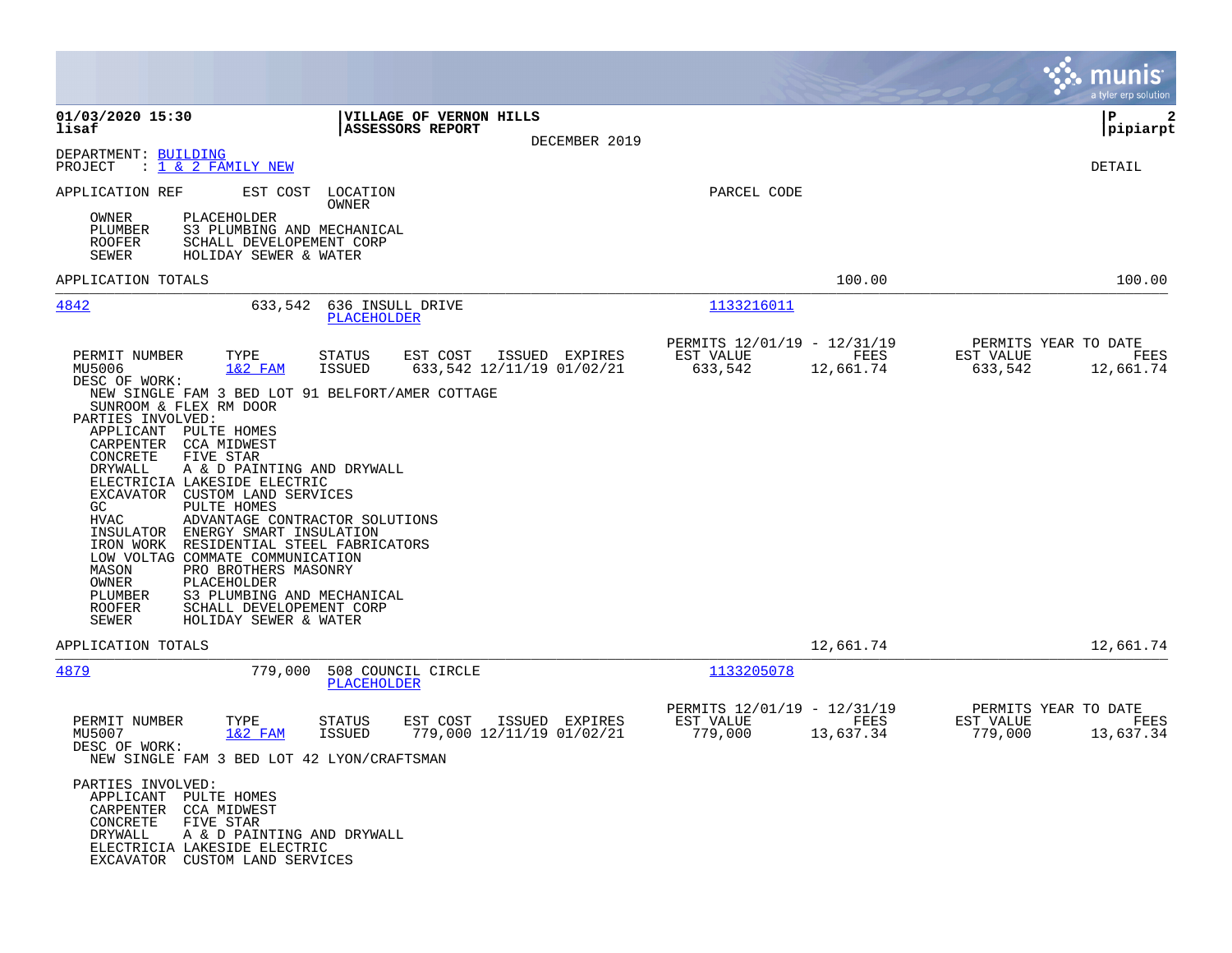|                                                                                                                                                                                                                                                                                                                                                                                                                                                                                                                                                                                                                                                                                                                                                                                                                |                                                     |                        |                                              | munis<br>a tyler erp solution |
|----------------------------------------------------------------------------------------------------------------------------------------------------------------------------------------------------------------------------------------------------------------------------------------------------------------------------------------------------------------------------------------------------------------------------------------------------------------------------------------------------------------------------------------------------------------------------------------------------------------------------------------------------------------------------------------------------------------------------------------------------------------------------------------------------------------|-----------------------------------------------------|------------------------|----------------------------------------------|-------------------------------|
| 01/03/2020 15:30<br>VILLAGE OF VERNON HILLS<br>lisaf<br>ASSESSORS REPORT<br>DECEMBER 2019                                                                                                                                                                                                                                                                                                                                                                                                                                                                                                                                                                                                                                                                                                                      |                                                     |                        |                                              | l P<br>3<br>pipiarpt          |
| DEPARTMENT: BUILDING<br>PROJECT<br>: <u>1 &amp; 2 FAMILY NEW</u>                                                                                                                                                                                                                                                                                                                                                                                                                                                                                                                                                                                                                                                                                                                                               |                                                     |                        |                                              | <b>DETAIL</b>                 |
| APPLICATION REF<br>EST COST<br>LOCATION<br>OWNER<br>PULTE HOMES<br>GC.<br>HVAC<br>ADVANTAGE CONTRACTOR SOLUTIONS<br>INSULATOR<br>ENERGY SMART INSULATION<br>RESIDENTIAL STEEL FABRICATORS<br>IRON WORK<br>LOW VOLTAG COMMATE COMMUNICATION<br>MASON<br>PRO BROTHERS MASONRY<br>OWNER<br>PLACEHOLDER<br>PLUMBER<br>S3 PLUMBING AND MECHANICAL<br><b>ROOFER</b><br>SCHALL DEVELOPEMENT CORP<br><b>SEWER</b><br>HOLIDAY SEWER & WATER                                                                                                                                                                                                                                                                                                                                                                             | PARCEL CODE                                         |                        |                                              |                               |
| APPLICATION TOTALS                                                                                                                                                                                                                                                                                                                                                                                                                                                                                                                                                                                                                                                                                                                                                                                             |                                                     | 13,637.34              |                                              | 13,637.34                     |
| 4880<br>852,171<br>420 WOODLAND CHASE LANE<br>PLACEHOLDER                                                                                                                                                                                                                                                                                                                                                                                                                                                                                                                                                                                                                                                                                                                                                      | 1516104032                                          |                        |                                              |                               |
| TYPE<br>EST COST<br>ISSUED EXPIRES<br>PERMIT NUMBER<br>STATUS<br>MU4996<br>$1&2$ FAM<br>ISSUED<br>852,171 12/06/19 01/03/21<br>DESC OF WORK:<br>NEW SINGLE FAM 4 BED<br>PARTIES INVOLVED:<br>APPLICANT<br>ICON BUILDING GROUP<br>CARPENTER<br>DELTA CARPENTRY CONTRACTORS INC<br>CONCRETE<br>UPLAND CONCRETE<br>DRYWALL<br>DECICCO PAINTING & DRYWALL<br>ELECTRICIA INDEPENDENT ELECTRIC<br>EXCAVATOR KEVIN WALSH EXCAVATING INC<br>FENCE<br>UNITED RENT A FENCE<br>FIRE SPRIN NOVA FIRE PROTECTION<br>GC<br>ICON BUILDING GROUP<br>$\rm GC$<br>ICON BUILDING GROUP<br>HVAC<br>TEMPCO HEATING & AIR CONDTIONING COMPANY<br>INSULATOR<br>ENERGY SMART INSULATION<br>LOW VOLTAG INDEPENDENT ELECTRIC<br>MASON<br>NORTHERN ILLINOIS CONSTRUCTION<br>OWNER<br>PLACEHOLDER<br>PLUMBER<br>S3 PLUMBING AND MECHANICAL | PERMITS 12/01/19 - 12/31/19<br>EST VALUE<br>852,171 | FEES<br>18,289.95      | PERMITS YEAR TO DATE<br>EST VALUE<br>852,171 | FEES<br>18,289.95             |
| <b>ROOFER</b><br>TIM COTE, INC<br>SEWER<br>KEVIN WALSH EXCAVATING INC<br>APPLICATION TOTALS<br>PROJECT TOTALS                                                                                                                                                                                                                                                                                                                                                                                                                                                                                                                                                                                                                                                                                                  | 2,264,713                                           | 18,289.95<br>44,789.03 | 2, 264, 713                                  | 18,289.95<br>44,789.03        |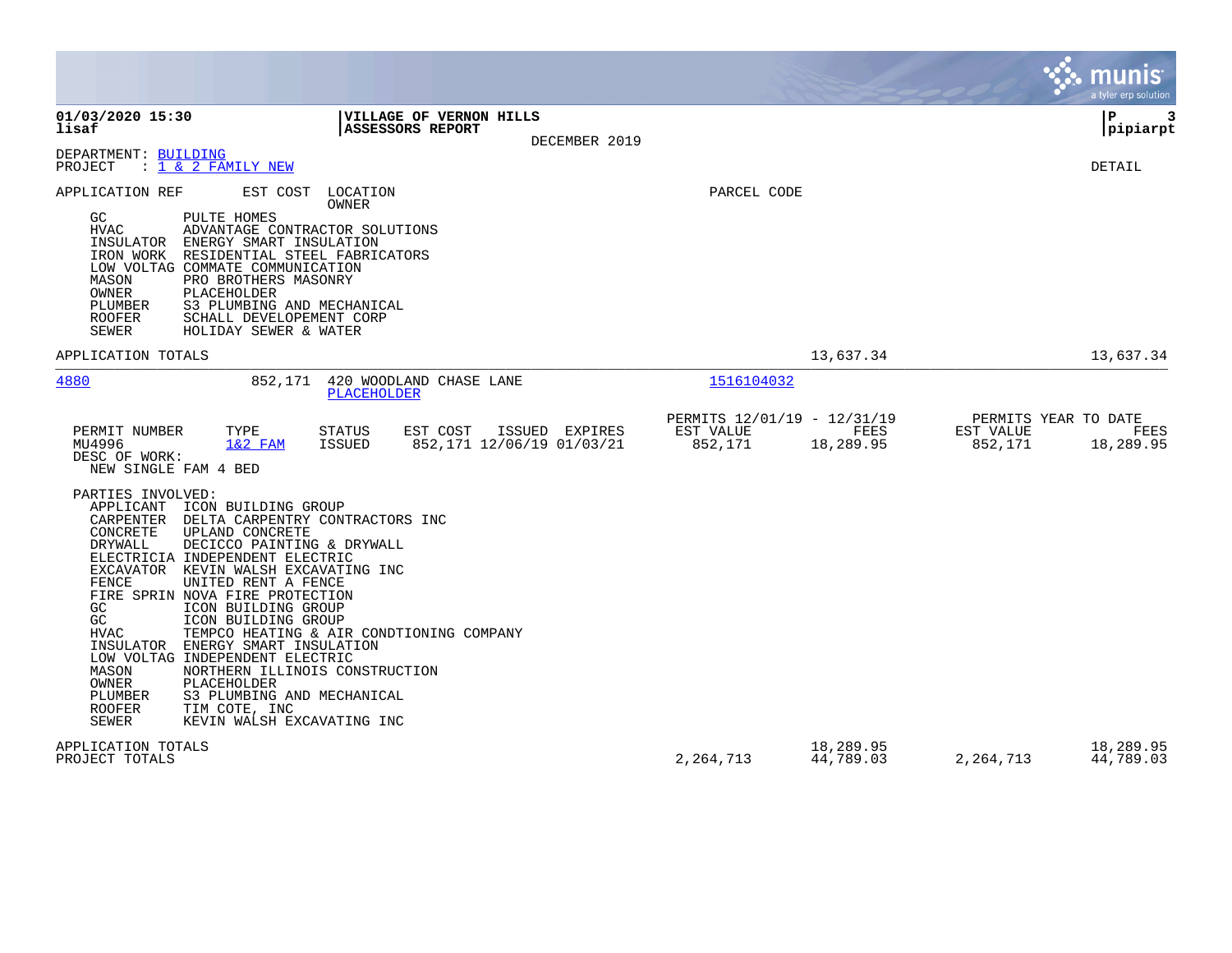|                                                                                                                                                                                                                                                                                                                                                                                                                                                                                                                                                                                                                                                                                    |                                                         |             |                                               | munis<br>a tyler erp solution |
|------------------------------------------------------------------------------------------------------------------------------------------------------------------------------------------------------------------------------------------------------------------------------------------------------------------------------------------------------------------------------------------------------------------------------------------------------------------------------------------------------------------------------------------------------------------------------------------------------------------------------------------------------------------------------------|---------------------------------------------------------|-------------|-----------------------------------------------|-------------------------------|
| VILLAGE OF VERNON HILLS<br>01/03/2020 15:30<br>lisaf<br>ASSESSORS REPORT<br>DECEMBER 2019<br>DEPARTMENT: BUILDING                                                                                                                                                                                                                                                                                                                                                                                                                                                                                                                                                                  |                                                         |             |                                               | ΙP<br> pipiarpt               |
| : COMMERCIAL ADDITION<br>PROJECT                                                                                                                                                                                                                                                                                                                                                                                                                                                                                                                                                                                                                                                   |                                                         |             |                                               | DETAIL                        |
| APPLICATION REF<br>EST COST<br>LOCATION<br>OWNER                                                                                                                                                                                                                                                                                                                                                                                                                                                                                                                                                                                                                                   | PARCEL CODE                                             |             |                                               |                               |
| 3308<br>5,000,000<br>701 NORTH ASPEN DR<br>COOK MEMORIAL LIBRARY                                                                                                                                                                                                                                                                                                                                                                                                                                                                                                                                                                                                                   | 1505209002                                              |             |                                               |                               |
| TYPE<br>PERMIT NUMBER<br>STATUS<br>EST COST<br>ISSUED EXPIRES<br>MU4965<br>5,000,000 12/02/19 12/01/20<br>CO NO FEE<br>COMPLT<br>DESC OF WORK:<br>COMMERCIAL ADDITION - ASPEN LIBRARY                                                                                                                                                                                                                                                                                                                                                                                                                                                                                              | PERMITS 12/01/19 - 12/31/19<br>EST VALUE<br>$\mathbf 0$ | FEES<br>.00 | PERMITS YEAR TO DATE<br>EST VALUE<br>$\Omega$ | FEES<br>.00                   |
| PARTIES INVOLVED:<br>APPLICANT<br>PRODUCT ARCHITECTURE & DESIGN<br>CARPENTER<br>WENDELL BUILDERS INC<br>CONCRETE<br>EAGLE CONCRETE<br><b>DRYWALL</b><br>WENDELL BUILDERS INC<br>ELECTRICIA ASSOCIATED ELECTRICAL CONTRACTORS<br>DK CONTRACTORS<br><b>EXCAVATOR</b><br>FEATHERSTONE INC<br>GC.<br>MCHENRY COUNTY GLASS & MIRROR INC<br>GLASS<br><b>HVAC</b><br>FLO-TECH MECHANICAL SYSTEMS INC<br>IRON WORK<br>GUARDIAN CONSTRUCTION PRODUCTS<br>A HORN INC<br>MASON<br>OCCUPANT<br>COOK MEMORIAL LIBRARY<br>OWNER<br>COOK MEMORIAL LIBRARY<br>PLUMBER<br>NATIONAL HEAT & POWER CORP<br>METAL MASTER ARCHITECTURAL SHEET METAL I<br><b>ROOFER</b><br><b>SEWER</b><br>DK CONTRACTORS |                                                         |             |                                               |                               |
| APPLICATION TOTALS<br>PROJECT TOTALS                                                                                                                                                                                                                                                                                                                                                                                                                                                                                                                                                                                                                                               | $\mathbf 0$                                             | .00<br>.00  | $\Omega$                                      | .00<br>.00                    |

**Contract**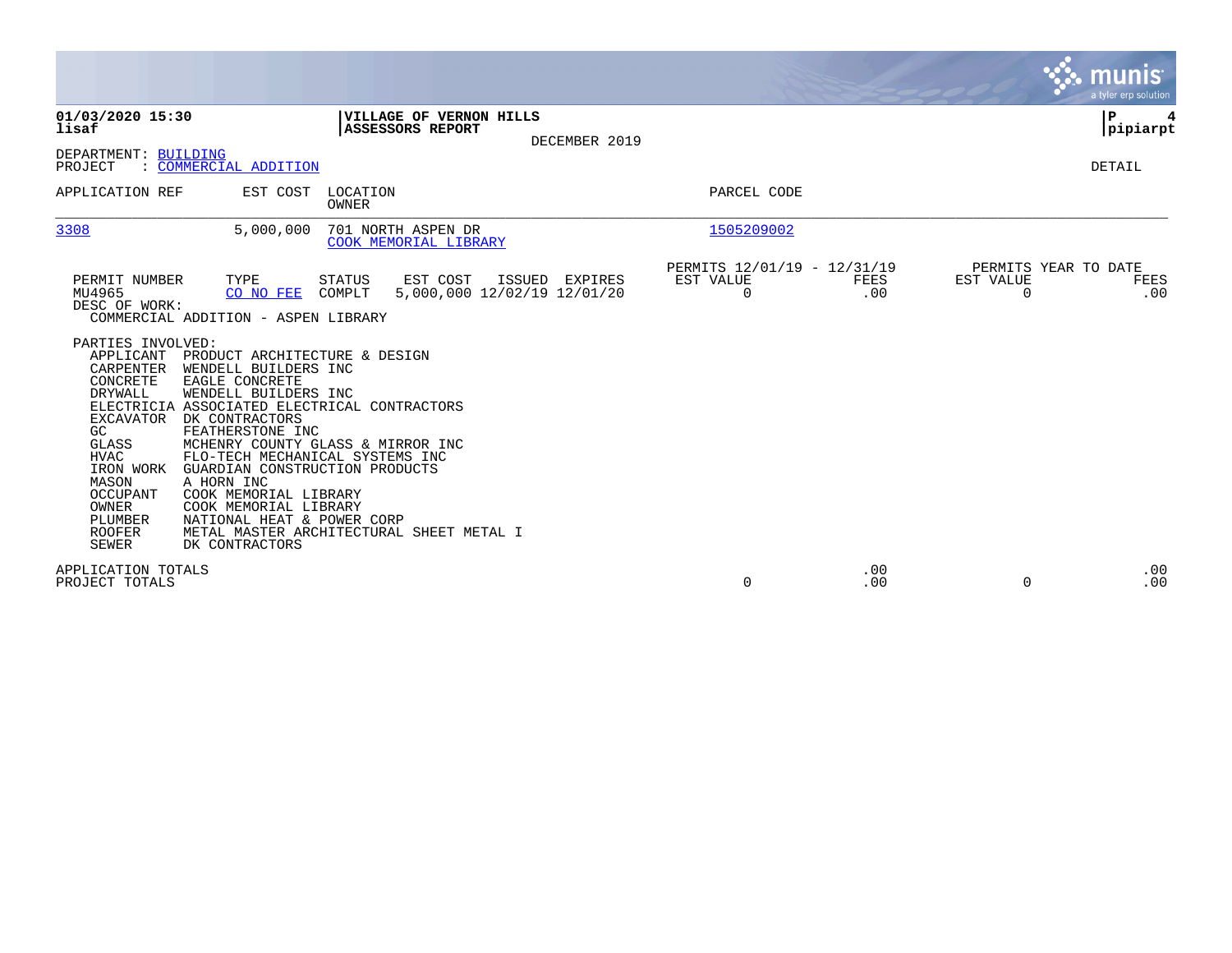|                                                                                                                                                                                                                                                                                                                                                                                                                                                                                                                                                             |                                                                        | munis<br>a tyler erp solution                                   |
|-------------------------------------------------------------------------------------------------------------------------------------------------------------------------------------------------------------------------------------------------------------------------------------------------------------------------------------------------------------------------------------------------------------------------------------------------------------------------------------------------------------------------------------------------------------|------------------------------------------------------------------------|-----------------------------------------------------------------|
| 01/03/2020 15:30<br>VILLAGE OF VERNON HILLS<br>lisaf<br><b>ASSESSORS REPORT</b><br>DECEMBER 2019                                                                                                                                                                                                                                                                                                                                                                                                                                                            |                                                                        | 5<br>l P<br> pipiarpt                                           |
| DEPARTMENT: BUILDING<br>: COMMERCIAL ALTERATION<br>PROJECT                                                                                                                                                                                                                                                                                                                                                                                                                                                                                                  |                                                                        | <b>DETAIL</b>                                                   |
| EST COST LOCATION<br>APPLICATION REF<br>OWNER                                                                                                                                                                                                                                                                                                                                                                                                                                                                                                               | PARCEL CODE                                                            |                                                                 |
| 4062<br>7,736,636<br>300 NORTH MILWAUKEE AVE<br>PWA CONTINENTAL EXECUTIVE PARKE, LP                                                                                                                                                                                                                                                                                                                                                                                                                                                                         | 1503302030                                                             |                                                                 |
| PERMIT NUMBER<br>TYPE<br><b>STATUS</b><br>EST COST<br>ISSUED EXPIRES<br>MU4991<br>CO NO FEE<br>COMPLT<br>7,736,636 12/06/19 12/05/20<br>DESC OF WORK:<br>COMMERICAL ALTERATION                                                                                                                                                                                                                                                                                                                                                                              | PERMITS 12/01/19 - 12/31/19<br>EST VALUE<br>FEES<br>$\mathbf 0$<br>.00 | PERMITS YEAR TO DATE<br>EST VALUE<br>FEES<br>$\mathbf 0$<br>.00 |
| PARTIES INVOLVED:<br>APPLICANT PEPPER CONSTRUCTION<br>DRYWALL<br>PEPPER CONSTRUCTION<br>ELECTRICIA KELSO-BURNETT<br>PEPPER CONSTRUCTION<br>GC<br><b>HVAC</b><br>FE MORAN<br><b>OCCUPANT</b><br>BCU<br>OWNER<br>PWA CONTINENTAL EXECUTIVE PARKE, LP<br>PLUMBER<br>GREAT LAKES PLUMBING & HEATING CO<br>PAYER<br>PEPPER CONSTRUCTION                                                                                                                                                                                                                          |                                                                        |                                                                 |
| APPLICATION TOTALS                                                                                                                                                                                                                                                                                                                                                                                                                                                                                                                                          | .00                                                                    | .00                                                             |
| 4136<br>500,000 899 NORTH MILWAUKEE AVENUE 300<br><b>PLACEHOLDER</b>                                                                                                                                                                                                                                                                                                                                                                                                                                                                                        | 1134302008                                                             |                                                                 |
| TYPE<br>EST COST ISSUED EXPIRES<br>PERMIT NUMBER<br><b>STATUS</b><br>500,000 12/09/19 12/08/20<br>MU4999<br>CO NO FEE<br>COMPLT<br>DESC OF WORK:<br>COMMERCIAL ALTERATION # 300 & 400                                                                                                                                                                                                                                                                                                                                                                       | PERMITS 12/01/19 - 12/31/19<br>EST VALUE<br>FEES<br>0<br>.00           | PERMITS YEAR TO DATE<br>EST VALUE<br>FEES<br>.00<br>0           |
| PARTIES INVOLVED:<br>ALARM<br>FOX VALLEY FIRE SYSTEM<br>APPLICANT<br>BARKER NESTOR ARCHITECTS<br>CARPENTER<br>URBAN INNOVATIONS<br>CONCRETE<br>SCC CONTRACTORS<br>DRYWALL<br>URBAN INNOVATIONS<br>ELECTRICIA D&G ELECTRIC<br>FIRE SPRIN ABSOLUTE FIRE PROTECTION<br>GC<br>URBAN INNOVATIONS<br>HVAC EXPRESS<br>HVAC<br>LOW VOLTAG D&G ELECTRIC<br><b>OCCUPANT</b><br>FAIRGROUNDS COFFEE<br>OWNER<br>PLACEHOLDER<br>PLUMBER<br>GLOBAL PLUMBING CO<br>PAYER<br>COFFEE & TEA BAR HOSPITALITY, LLC<br>COFFEE AND TEA BAR HOLDINGS LLC<br>PAYER<br>SIGN<br>ZIKEN |                                                                        |                                                                 |
| APPLICATION TOTALS                                                                                                                                                                                                                                                                                                                                                                                                                                                                                                                                          | .00                                                                    | .00                                                             |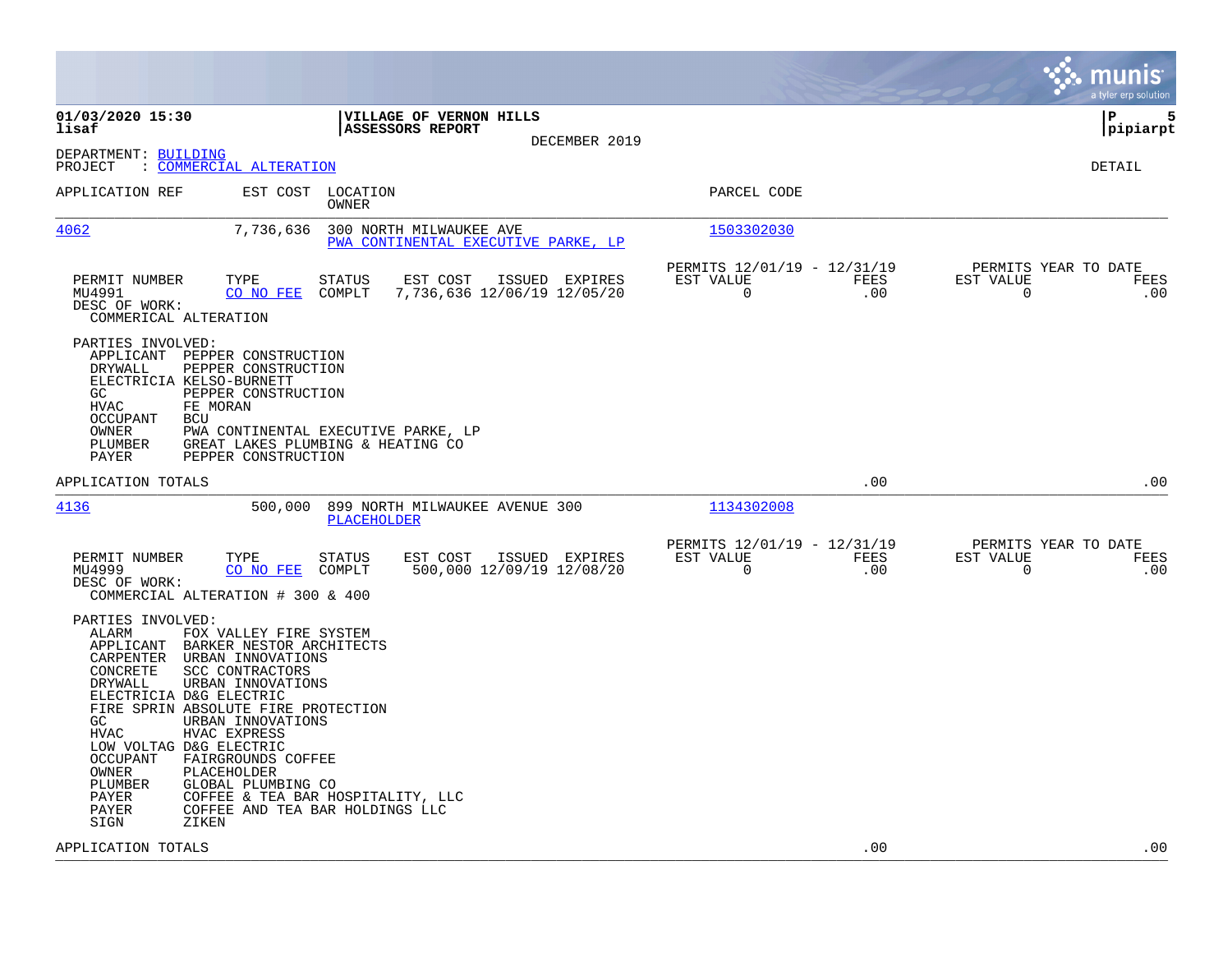|                                                                                                                                                                                                                                                                                                                                                                                                                                             |                                                         |                          | munis<br>a tyler erp solution                       |
|---------------------------------------------------------------------------------------------------------------------------------------------------------------------------------------------------------------------------------------------------------------------------------------------------------------------------------------------------------------------------------------------------------------------------------------------|---------------------------------------------------------|--------------------------|-----------------------------------------------------|
| 01/03/2020 15:30<br><b>VILLAGE OF VERNON HILLS</b><br>lisaf<br><b>ASSESSORS REPORT</b><br>1,206,000<br>775 CORPORATE WOODS PARKWAY<br>4146<br>SCHULTZ BROS. CO                                                                                                                                                                                                                                                                              | 1510303001                                              |                          | P<br>6<br> pipiarpt                                 |
| PERMIT NUMBER<br>TYPE<br>STATUS<br>EST COST<br>ISSUED EXPIRES<br>DECEMBER 2019                                                                                                                                                                                                                                                                                                                                                              | PERMITS 12/01/19 - 12/31/19<br>EST VALUE                | FEES<br>EST VALUE        | PERMITS YEAR TO DATE<br>FEES                        |
| DEPARTMENT: BUILDING<br>: COMMERCIAL ALTERATION<br>PROJECT                                                                                                                                                                                                                                                                                                                                                                                  |                                                         |                          | <b>DETAIL</b>                                       |
| APPLICATION REF<br>EST COST LOCATION<br>OWNER                                                                                                                                                                                                                                                                                                                                                                                               | PARCEL CODE                                             |                          |                                                     |
| 1,206,000 12/02/19 12/01/20<br>MU4967<br>CO NO FEE<br>COMPLT<br>DESC OF WORK:<br>COMMERCIAL ALTERATION                                                                                                                                                                                                                                                                                                                                      | 0                                                       | .00                      | $\Omega$<br>.00                                     |
| PARTIES INVOLVED:<br>APPLICANT<br>GILLESPIE DESIGN GROUP<br>BUILD CORPS INC<br>CARPENTER<br>BUILD CORPS INC<br>CONCRETE<br>DRYWALL<br>BUILD CORPS INC<br>ELECTRICIA GEARY ELECTRIC INC<br>GC<br>BUILD CORPS INC<br><b>HVAC</b><br>EHMS MECHANICAL SERVICES<br><b>OCCUPANT</b><br>BLITT & GAINES PC<br>OWNER<br>SCHULTZ BROS. CO<br>PLUMBER<br>HARTWIG PLUMBING AND HEATING<br>PAYER<br>BLITT & GAINES PC<br><b>SEWER</b><br>LIMA EXCAVATION |                                                         |                          |                                                     |
| APPLICATION TOTALS                                                                                                                                                                                                                                                                                                                                                                                                                          |                                                         | .00                      | .00                                                 |
| 4273<br>280,000 3 WEST HAWTHORN PKY 370<br>HAMILTON PARTNERS INC                                                                                                                                                                                                                                                                                                                                                                            | 1132415011                                              |                          |                                                     |
| TYPE<br>EST COST ISSUED EXPIRES<br>PERMIT NUMBER<br>STATUS<br>CO NO FEE<br>COMPLT<br>280,000 12/12/19 12/12/20<br>MU5013<br>DESC OF WORK:<br>COMMERCIAL ALTERATION                                                                                                                                                                                                                                                                          | PERMITS 12/01/19 - 12/31/19<br>EST VALUE<br>$\mathbf 0$ | FEES<br>EST VALUE<br>.00 | PERMITS YEAR TO DATE<br>FEES<br>$\mathsf{O}$<br>.00 |
| PARTIES INVOLVED:<br>APPLICANT OMNI COMMERCIAL<br>CARPENTER OMNI COMMERCIAL<br>DRYWALL<br>OMNI COMMERCIAL<br>ELECTRICIA CONNOR ELECTRIC SERVICE<br>FIRE SPRIN NORTH SHORE FIRE PROTECTION<br>OMNI COMMERCIAL<br>GC<br>GC<br>COMMERCIAL BUILDING SERVICES INC<br>LOW VOLTAG CONNOR ELECTRIC SERVICE<br>OCCUPANT<br>PRA<br>OWNER<br>HAMILTON PARTNERS INC<br>PLUMBER<br>HAYES INDUSTRIES<br>PAYER<br>OMNI COMMERCIAL                          |                                                         |                          |                                                     |
| APPLICATION TOTALS                                                                                                                                                                                                                                                                                                                                                                                                                          |                                                         | .00                      | .00                                                 |

[4327](http://vvh-munis1:55000/views/PassThru.aspx?-E=OtHxAAgOZVzU9A4E9flK6RNTGc6YlACfBhFK2vcEgGW/f05rchEM483js53sNQmp&) 646,000 300 NORTH MILWAUKEE AVE [1503302030](http://vvh-munis1:55000/views/PassThru.aspx?-E=%2BnCcuNkkOAANpCrIj2eogq6qFRa0me/bkbPLJS20hLJS%2BQP4iNLCqSdkLriPcAmo&) [PWA CONTINENTAL EXECUTIVE PARKE, LP](http://vvh-munis1:55000/views/PassThru.aspx?-E=0kPUbwM0STn4wVoeBhZflfdNaDl5bOiRPrOZFrAKqpU=&)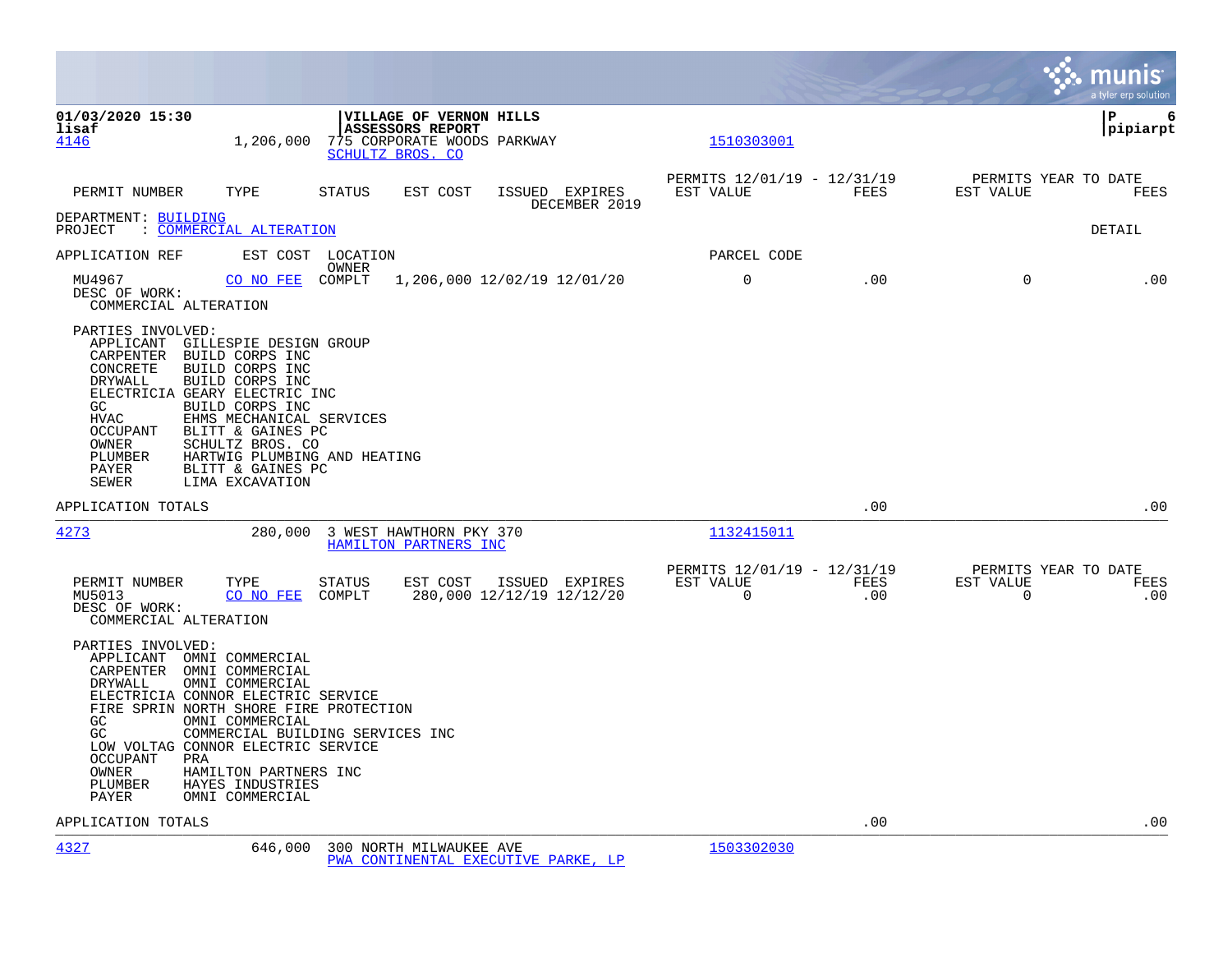|                                                                                                                                                                                                                                                                                               |                                                                                                                                                                                                                  |                  |                                                    |                                       |                                                      |                |                                               | munis<br>a tyler erp solution |
|-----------------------------------------------------------------------------------------------------------------------------------------------------------------------------------------------------------------------------------------------------------------------------------------------|------------------------------------------------------------------------------------------------------------------------------------------------------------------------------------------------------------------|------------------|----------------------------------------------------|---------------------------------------|------------------------------------------------------|----------------|-----------------------------------------------|-------------------------------|
| 01/03/2020 15:30<br>lisaf                                                                                                                                                                                                                                                                     |                                                                                                                                                                                                                  |                  | VILLAGE OF VERNON HILLS<br>ASSESSORS REPORT        |                                       |                                                      |                |                                               | 7<br>l P<br>pipiarpt          |
| PERMIT NUMBER                                                                                                                                                                                                                                                                                 | TYPE                                                                                                                                                                                                             | STATUS           | EST COST                                           | ISSUED EXPIRES<br>DECEMBER 2019       | PERMITS 12/01/19 - 12/31/19<br>EST VALUE             | FEES           | PERMITS YEAR TO DATE<br>EST VALUE             | FEES                          |
| DEPARTMENT: BUILDING<br>: COMMERCIAL ALTERATION<br>PROJECT                                                                                                                                                                                                                                    |                                                                                                                                                                                                                  |                  |                                                    |                                       |                                                      |                |                                               | DETAIL                        |
| APPLICATION REF                                                                                                                                                                                                                                                                               | EST COST LOCATION                                                                                                                                                                                                | OWNER            |                                                    |                                       | PARCEL CODE                                          |                |                                               |                               |
| MU4992<br>DESC OF WORK:<br>COMMERCIAL ALTERATION                                                                                                                                                                                                                                              | CO NO FEE COMPLT                                                                                                                                                                                                 |                  | 646,000 12/06/19 12/09/20                          |                                       | $\overline{0}$                                       | .00            | $\mathbf 0$                                   | .00                           |
| PARTIES INVOLVED:<br>APPLICANT PEPPER CONSTRUCTION<br>CARPENTER PEPPER CONSTRUCTION<br>DRYWALL<br>ELECTRICIA KELSO-BURNETT<br>FIRE SPRIN CHICAGO FIRE PROTECTION<br>GC<br><b>HVAC</b><br>LOW VOLTAG KELSO-BURNETT<br>OCCUPANT<br>OWNER<br>PLUMBER<br>PAYER                                    | PEPPER CONSTRUCTION<br>PEPPER CONSTRUCTION<br>SHERMAN MECHANICAL<br>BAXTER CREDIT UNION<br>PWA CONTINENTAL EXECUTIVE PARKE, LP<br>GREAT LAKES PLUMBING & HEATING CO<br>PEPPER CONSTRUCTION                       |                  |                                                    |                                       |                                                      |                |                                               |                               |
| APPLICATION TOTALS                                                                                                                                                                                                                                                                            |                                                                                                                                                                                                                  |                  |                                                    |                                       |                                                      | .00            |                                               | .00                           |
| 4393                                                                                                                                                                                                                                                                                          |                                                                                                                                                                                                                  |                  | 400,000 151 EAST TOWNLINE RD                       | GENDELL PARTNERS VERNON HILLS II, LLC | 1504109003                                           |                |                                               |                               |
| PERMIT NUMBER<br>MU4990<br>DESC OF WORK:<br>COMMERCIAL ALTERATIONS - JAMESON'S CHARHOUSE                                                                                                                                                                                                      | TYPE<br>COMM TCO                                                                                                                                                                                                 | STATUS<br>ISSUED | EST COST<br>400,000 12/06/19                       | ISSUED EXPIRES                        | PERMITS 12/01/19 - 12/31/19<br>EST VALUE<br>$\Omega$ | FEES<br>350.00 | PERMITS YEAR TO DATE<br>EST VALUE<br>$\Omega$ | FEES<br>350.00                |
| PARTIES INVOLVED:<br>APPLICANT DXU ARCHITECTS<br>CARPENTER CONTINENTAL PRO SERVICES<br><b>DRYWALL</b><br>ELECTRICIA KDS ELECTRIC<br>FIRE SPRIN NOVA FIRE PROTECTION<br>GC<br>GC<br><b>HVAC</b><br>INSULATOR FDI INSULATION INC<br>MASON<br>OCCUPANT<br>JAMESON'S<br>OWNER<br>PLUMBER<br>PAYER | MASF CONSTRUCTION<br>CONTINENTAL PRO SERVICES<br>JAMESON'S CHARHOUSE<br>PERFECT TEMPERATURE CONTROL<br>CONTINENTAL MASONRY<br>GENDELL PARTNERS VERNON HILLS II, LLC<br>ACCOMPLISHED J PLUMBING<br>DXU ARCHITECTS |                  |                                                    |                                       |                                                      |                |                                               |                               |
| APPLICATION TOTALS                                                                                                                                                                                                                                                                            |                                                                                                                                                                                                                  |                  |                                                    |                                       |                                                      | 350.00         |                                               | 350.00                        |
| 4642                                                                                                                                                                                                                                                                                          | 150,000                                                                                                                                                                                                          |                  | 544 LAKEVIEW PARKWAY 300<br>COLLIERS INTERNATIONAL |                                       | 1504202152                                           |                |                                               |                               |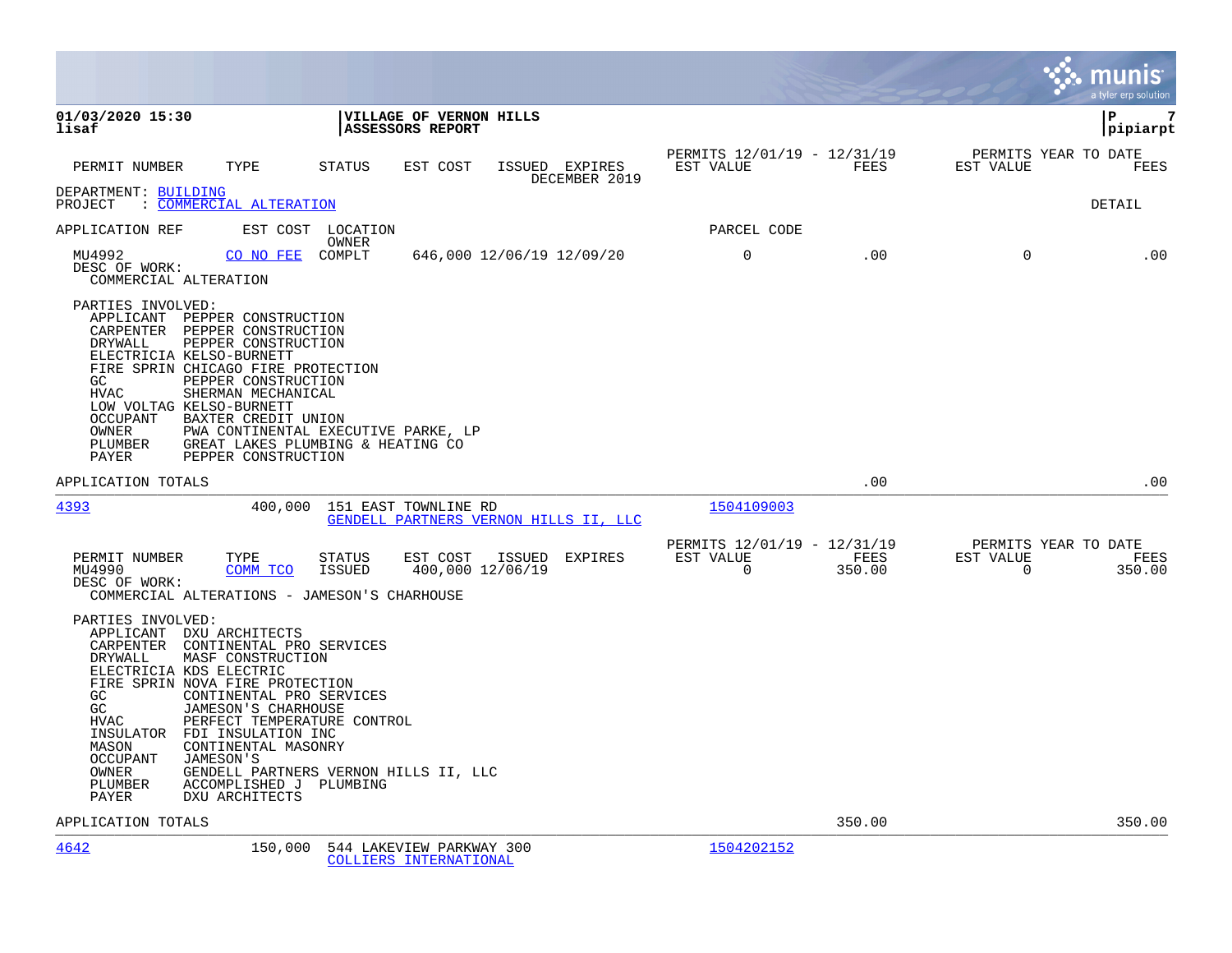|                                                                                                                                                                                 |                                                                                                                                                                                 |                         |                                                             |                                            |               |                                                         |                    |                                               | a tyler erp solution |
|---------------------------------------------------------------------------------------------------------------------------------------------------------------------------------|---------------------------------------------------------------------------------------------------------------------------------------------------------------------------------|-------------------------|-------------------------------------------------------------|--------------------------------------------|---------------|---------------------------------------------------------|--------------------|-----------------------------------------------|----------------------|
| 01/03/2020 15:30<br>lisaf                                                                                                                                                       |                                                                                                                                                                                 |                         | VILLAGE OF VERNON HILLS<br><b>ASSESSORS REPORT</b>          |                                            |               |                                                         |                    |                                               | lР<br>8<br> pipiarpt |
| PERMIT NUMBER<br>DEPARTMENT: BUILDING                                                                                                                                           | TYPE                                                                                                                                                                            | STATUS                  | EST COST                                                    | ISSUED EXPIRES                             | DECEMBER 2019 | PERMITS 12/01/19 - 12/31/19<br>EST VALUE                | FEES               | PERMITS YEAR TO DATE<br>EST VALUE             | FEES                 |
| PROJECT<br>: COMMERCIAL ALTERATION                                                                                                                                              |                                                                                                                                                                                 |                         |                                                             |                                            |               |                                                         |                    |                                               | DETAIL               |
| APPLICATION REF                                                                                                                                                                 | EST COST LOCATION                                                                                                                                                               | OWNER                   |                                                             |                                            |               | PARCEL CODE                                             |                    |                                               |                      |
| MU4963<br>DESC OF WORK:<br>INTERIOR RENOVATION                                                                                                                                  | CO NO FEE ISSUED                                                                                                                                                                |                         | 150,000 12/02/19 12/01/20                                   |                                            |               | 0                                                       | .00                | 0                                             | .00                  |
| PARTIES INVOLVED:<br>APPLICANT BURNHAM NATIONWIDE<br>DRYWALL<br>ELECTRICIA KELSO-BURNETT CO<br>DW HAMMER<br>GC.<br>MISCELLANE DW HAMMER<br>OCCUPANT<br>MERCER<br>OWNER<br>PAYER | ALLIANCE DRYWALL & ACOUSTICAL<br>COLLIERS INTERNATIONAL<br>BURNHAM NATIONWIDE                                                                                                   |                         |                                                             |                                            |               |                                                         |                    |                                               |                      |
| APPLICATION TOTALS                                                                                                                                                              |                                                                                                                                                                                 |                         |                                                             |                                            |               |                                                         | .00                |                                               | .00                  |
| 4643                                                                                                                                                                            |                                                                                                                                                                                 |                         | 32,000 175 EAST HAWTHORN PARKWAY 402<br>JEROME H MEYER & CO |                                            |               | 1133303003                                              |                    |                                               |                      |
| PERMIT NUMBER<br>MU4978<br>DESC OF WORK:<br>INTERIOR OFFICE RENOVATION                                                                                                          | TYPE<br>CO NO FEE                                                                                                                                                               | STATUS<br>COMPLT        | EST COST                                                    | ISSUED EXPIRES<br>32,000 12/04/19 12/03/20 |               | PERMITS 12/01/19 - 12/31/19<br>EST VALUE<br>$\mathbf 0$ | <b>FEES</b><br>.00 | PERMITS YEAR TO DATE<br>EST VALUE<br>$\Omega$ | FEES<br>.00          |
| PARTIES INVOLVED:<br>APPLICANT<br>CARPENTER<br>DRYWALL<br>ELECTRICIA MOHAWK ELECTRIC<br>GC.<br><b>OCCUPANT</b><br>OWNER<br>PAYER                                                | CROSSTOWN DESIGN BUILD<br>DIRECT MECHANICAL CARPENTRY<br>DIRECT MECHANICAL CARPENTRY<br>CROSSTOWN DESIGN BUILD<br>EDWARD JONES<br>JEROME H MEYER & CO<br>CROSSTOWN DESIGN BUILD |                         |                                                             |                                            |               |                                                         |                    |                                               |                      |
| APPLICATION TOTALS                                                                                                                                                              |                                                                                                                                                                                 |                         |                                                             |                                            |               |                                                         | .00                |                                               | .00                  |
| 4779                                                                                                                                                                            | 25,000                                                                                                                                                                          |                         | 171 CORPORATE WOODS PARKWAY<br>FUJI AMERICA CORPORATION     |                                            |               | 1509403030                                              |                    |                                               |                      |
| PERMIT NUMBER<br>MU4975<br>DESC OF WORK:<br>REMOVE DIVIDING WALL BETWEEN 2 OFFICES                                                                                              | TYPE<br>COM ALT                                                                                                                                                                 | STATUS<br><b>ISSUED</b> | EST COST                                                    | ISSUED EXPIRES<br>25,000 12/03/19 12/02/20 |               | PERMITS 12/01/19 - 12/31/19<br>EST VALUE<br>25,000      | FEES<br>569.00     | PERMITS YEAR TO DATE<br>EST VALUE<br>25,000   | FEES<br>569.00       |
| PARTIES INVOLVED:<br>APPLICANT BUDGET CONSTRUCTION<br>CARPENTER BUDGET CONSTRUCTION                                                                                             |                                                                                                                                                                                 |                         |                                                             |                                            |               |                                                         |                    |                                               |                      |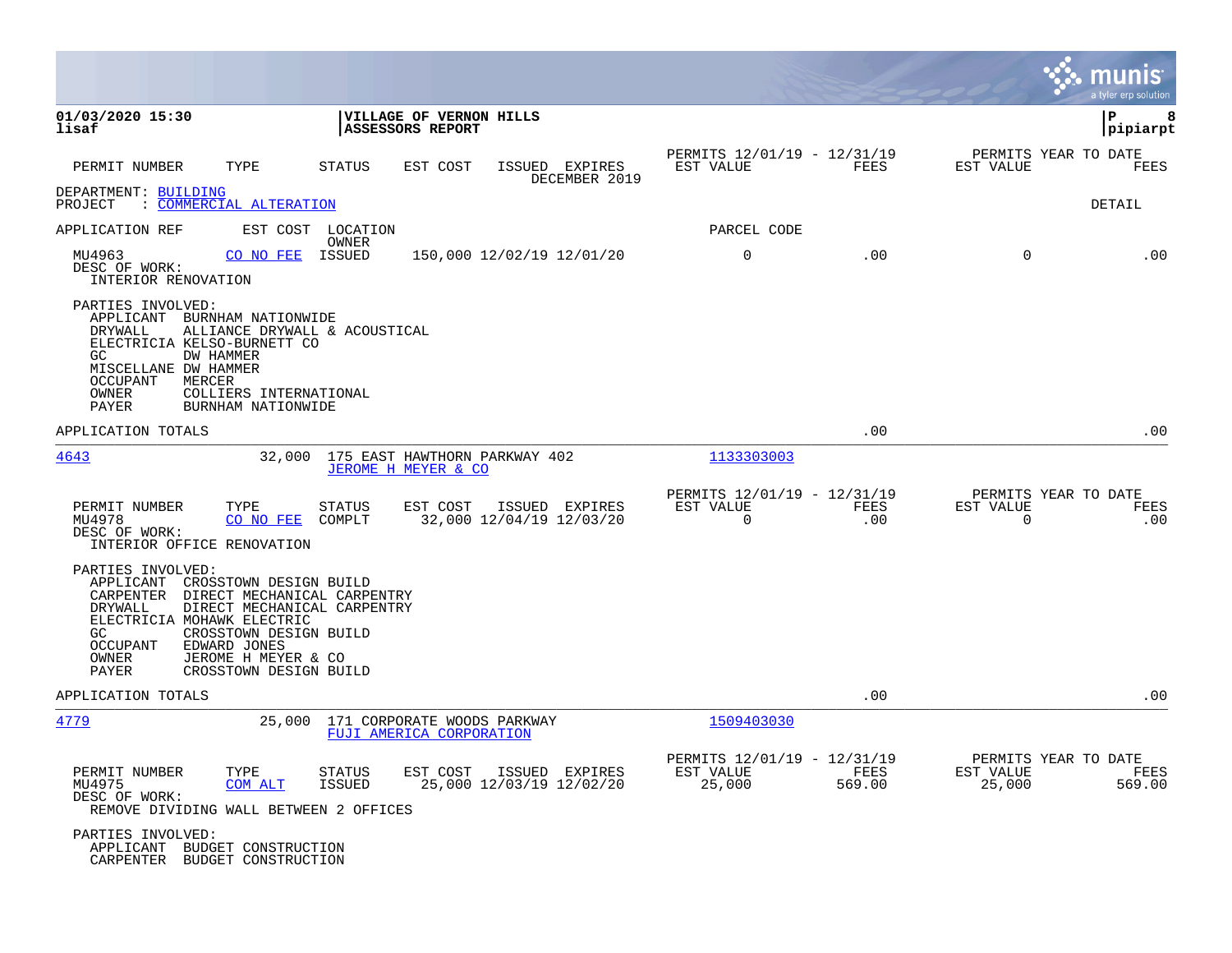|                                                                                                                                                                                                                                                                                                                                                                    |                                                                         | munis<br>a tyler erp solution                                    |
|--------------------------------------------------------------------------------------------------------------------------------------------------------------------------------------------------------------------------------------------------------------------------------------------------------------------------------------------------------------------|-------------------------------------------------------------------------|------------------------------------------------------------------|
| 01/03/2020 15:30<br>VILLAGE OF VERNON HILLS<br>lisaf<br><b>ASSESSORS REPORT</b><br>DECEMBER 2019                                                                                                                                                                                                                                                                   |                                                                         | l P<br>9<br> pipiarpt                                            |
| DEPARTMENT: BUILDING<br>: COMMERCIAL ALTERATION<br>PROJECT                                                                                                                                                                                                                                                                                                         |                                                                         | <b>DETAIL</b>                                                    |
| APPLICATION REF<br>EST COST LOCATION<br>OWNER<br>GC<br>BUDGET CONSTRUCTION<br>OWNER<br>FUJI AMERICA CORPORATION<br>PAYER<br>BUDGET CONSTRUCTION                                                                                                                                                                                                                    | PARCEL CODE                                                             |                                                                  |
| APPLICATION TOTALS                                                                                                                                                                                                                                                                                                                                                 | 569.00                                                                  | 569.00                                                           |
| 4781<br>343,200<br>544 LAKEVIEW PARKWAY 302<br>NEWMARK KNIGHT FRANK                                                                                                                                                                                                                                                                                                | 1504202152                                                              |                                                                  |
| PERMIT NUMBER<br>STATUS<br>EST COST<br>ISSUED EXPIRES<br>TYPE<br><b>ISSUED</b><br>343,200 12/20/19 12/19/20<br>MU5036<br>COM ALT<br>DESC OF WORK:<br>CAFE/PANTRY ADD, MDF ROOM                                                                                                                                                                                     | PERMITS 12/01/19 - 12/31/19<br>EST VALUE<br>FEES<br>343,200<br>3,732.00 | PERMITS YEAR TO DATE<br>EST VALUE<br>FEES<br>343,200<br>3,732.00 |
| PARTIES INVOLVED:<br>APPLICANT<br>BURNHAM NATIONWIDE<br>CARPENTER<br>HIRENELSON<br>DRYWALL<br>THORNEL ASSOCIATES<br>ELECTRICIA GURTZ ELECTRIC CO<br>GC<br>DW HAMMER<br><b>HVAC</b><br>FE MORAN<br>LOW VOLTAG GURTZ ELECTRIC CO<br>OCCUPANT<br>MORNEAU<br>OWNER<br>NEWMARK KNIGHT FRANK<br>PLUMBER<br>FE MORAN<br>PAYER<br>BURNHAM NATIONWIDE<br>PAYER<br>DW HAMMER |                                                                         |                                                                  |
| APPLICATION TOTALS                                                                                                                                                                                                                                                                                                                                                 | 3,732.00                                                                | 3,732.00                                                         |
| 4832<br>48,000<br>515 HAWTHORN CTR<br>CENTENNIAL                                                                                                                                                                                                                                                                                                                   | 1133401086                                                              |                                                                  |
| PERMIT NUMBER<br>TYPE<br>EST COST<br>ISSUED EXPIRES<br>STATUS<br>MU4995<br>48,000 12/06/19 12/09/20<br>CO NO FEE<br>COMPLT<br>DESC OF WORK:<br>DEMO FLOOR/CEILING, RAISING LIGHTING                                                                                                                                                                                | PERMITS 12/01/19 - 12/31/19<br>EST VALUE<br>FEES<br>$\mathbf 0$<br>.00  | PERMITS YEAR TO DATE<br>EST VALUE<br>FEES<br>$\mathbf 0$<br>.00  |
| PARTIES INVOLVED:<br>CARPENTER OUANTUM BUILDERS<br>DRYWALL<br><b>OUANTUM BUILDERS</b><br>ELECTRICIA UMBDENSTOCK ELECTRIC<br>GC.<br><b>OUANTUM BUILDERS</b><br>HVAC<br>QUICKSILVER<br><b>OCCUPANT</b><br>HIGH FIVE<br>OWNER<br>CENTENNIAL<br>PAYER<br>QUANTUM BUILDERS                                                                                              |                                                                         |                                                                  |
| APPLICATION TOTALS                                                                                                                                                                                                                                                                                                                                                 | .00                                                                     | .00                                                              |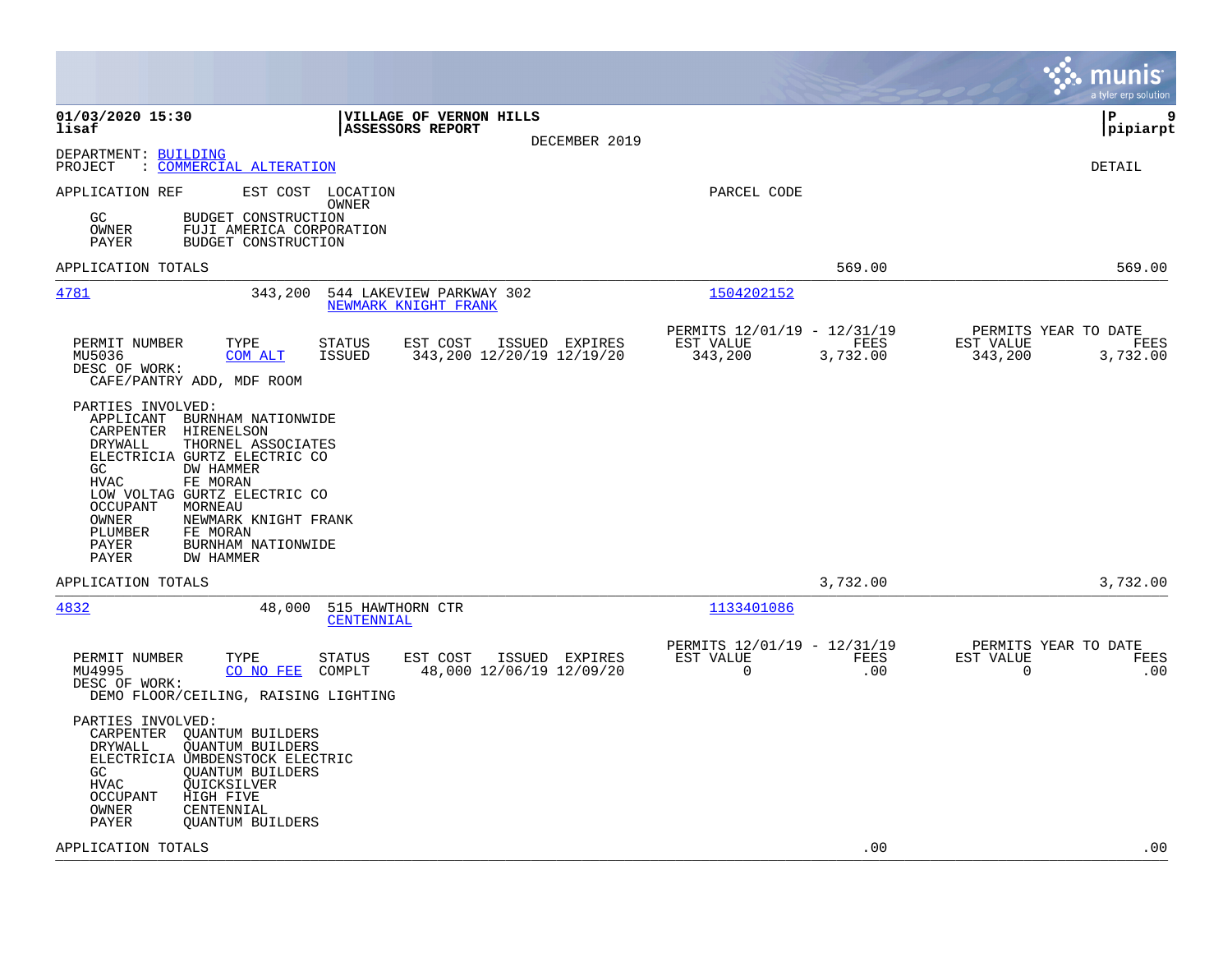|                                                                                                                                                                                                                                                                                                                                    |                                                                      | munis<br>a tyler erp solution                                        |
|------------------------------------------------------------------------------------------------------------------------------------------------------------------------------------------------------------------------------------------------------------------------------------------------------------------------------------|----------------------------------------------------------------------|----------------------------------------------------------------------|
| 01/03/2020 15:30<br><b>VILLAGE OF VERNON HILLS</b><br>lisaf<br><b>ASSESSORS REPORT</b><br>183,865<br>702 NORTH DEERPATH DR<br>4837<br>EOUITRUST LIFE INSURANCE COMPANY                                                                                                                                                             | 1505211002                                                           | ΙP<br>10<br> pipiarpt                                                |
| PERMIT NUMBER<br>TYPE<br>STATUS<br>EST COST<br>ISSUED EXPIRES<br>DECEMBER 2019                                                                                                                                                                                                                                                     | PERMITS 12/01/19 - 12/31/19<br>EST VALUE<br>FEES                     | PERMITS YEAR TO DATE<br>EST VALUE<br>FEES                            |
| DEPARTMENT: BUILDING<br>: COMMERCIAL ALTERATION<br>PROJECT                                                                                                                                                                                                                                                                         |                                                                      | DETAIL                                                               |
| APPLICATION REF<br>EST COST LOCATION                                                                                                                                                                                                                                                                                               | PARCEL CODE                                                          |                                                                      |
| OWNER<br><b>ISSUED</b><br>MU4986<br>COM ALT<br>183,865 12/05/19 12/04/20<br>DESC OF WORK:<br>BATHROOM REMODEL                                                                                                                                                                                                                      | 183,865<br>1,838.65                                                  | 183,865<br>1,838.65                                                  |
| PARTIES INVOLVED:<br>APPLICANT TWENTY 9 INC<br>CARPENTER<br>TWENTY 9 INC<br>ELECTRICIA A PLUS ELECTRICAL CONTRACTORS<br>GC<br>TWENTY 9 INC<br>TWENTY 9 INC<br>GLASS<br>INSULATOR<br>TWENTY 9 INC<br><b>OCCUPANT</b><br>BEST DEDICATED SOLUTIONS LLC<br>EQUITRUST LIFE INSURANCE COMPANY<br>OWNER<br>PLUMBER<br>TIPROC PLUMBING INC |                                                                      |                                                                      |
| APPLICATION TOTALS                                                                                                                                                                                                                                                                                                                 | 1,838.65                                                             | 1,838.65                                                             |
| 4878<br>34,000<br>863 NORTH MILWAUKEE AVENUE 200<br>REGENCY CENTERS                                                                                                                                                                                                                                                                | 1134302008                                                           |                                                                      |
| TYPE<br>PERMIT NUMBER<br><b>STATUS</b><br>EST COST<br>ISSUED EXPIRES<br>MU4977<br>34,000 12/04/19 12/19/20<br>COM ALT<br><b>ISSUED</b><br>DESC OF WORK:<br>INTERIOR RETAIL BUILD-ELECTRICAL, FLOOR, FRAME, DWALL, PAINT                                                                                                            | PERMITS 12/01/19 - 12/31/19<br>EST VALUE<br>FEES<br>540.00<br>34,000 | PERMITS YEAR TO DATE<br>EST VALUE<br>FEES<br>34,000<br>540.00        |
| PARTIES INVOLVED:<br>APPLICANT<br>CROSSTOWN DESIGN BUILD<br>DIRECT MECHANICAL CARPENTRY<br>CARPENTER<br>DRYWALL<br>DIRECT MECHANICAL CARPENTRY<br>ELECTRICIA MOHAWK ELECTRIC<br>GC.<br>CROSSTOWN DESIGN BUILD<br><b>OCCUPANT</b><br>LUXE WEARHOUSE<br>OWNER<br>REGENCY CENTERS<br>PAYER<br>CROSSTOWN DESIGN BUILD                  |                                                                      |                                                                      |
| APPLICATION TOTALS                                                                                                                                                                                                                                                                                                                 | 540.00                                                               | 540.00                                                               |
| 4894<br>25,000<br>770 CORPORATE WOODS PARKWAY<br>VAN VLISSINGEN & CO                                                                                                                                                                                                                                                               | 1509401065                                                           |                                                                      |
| PERMIT NUMBER<br>TYPE<br>EST COST<br>ISSUED EXPIRES<br><b>STATUS</b><br>25,000 12/02/19 12/01/20<br>MU4972<br>COM ALT<br><b>ISSUED</b><br>DESC OF WORK:<br>$\alpha$<br>$\sim$                                                                                                                                                      | PERMITS 12/01/19 - 12/31/19<br>EST VALUE<br>FEES<br>25,000<br>250.00 | PERMITS YEAR TO DATE<br><b>FEES</b><br>EST VALUE<br>25,000<br>250.00 |

ADDING 2 BATHROOMS, CHANGING OFFICE AREA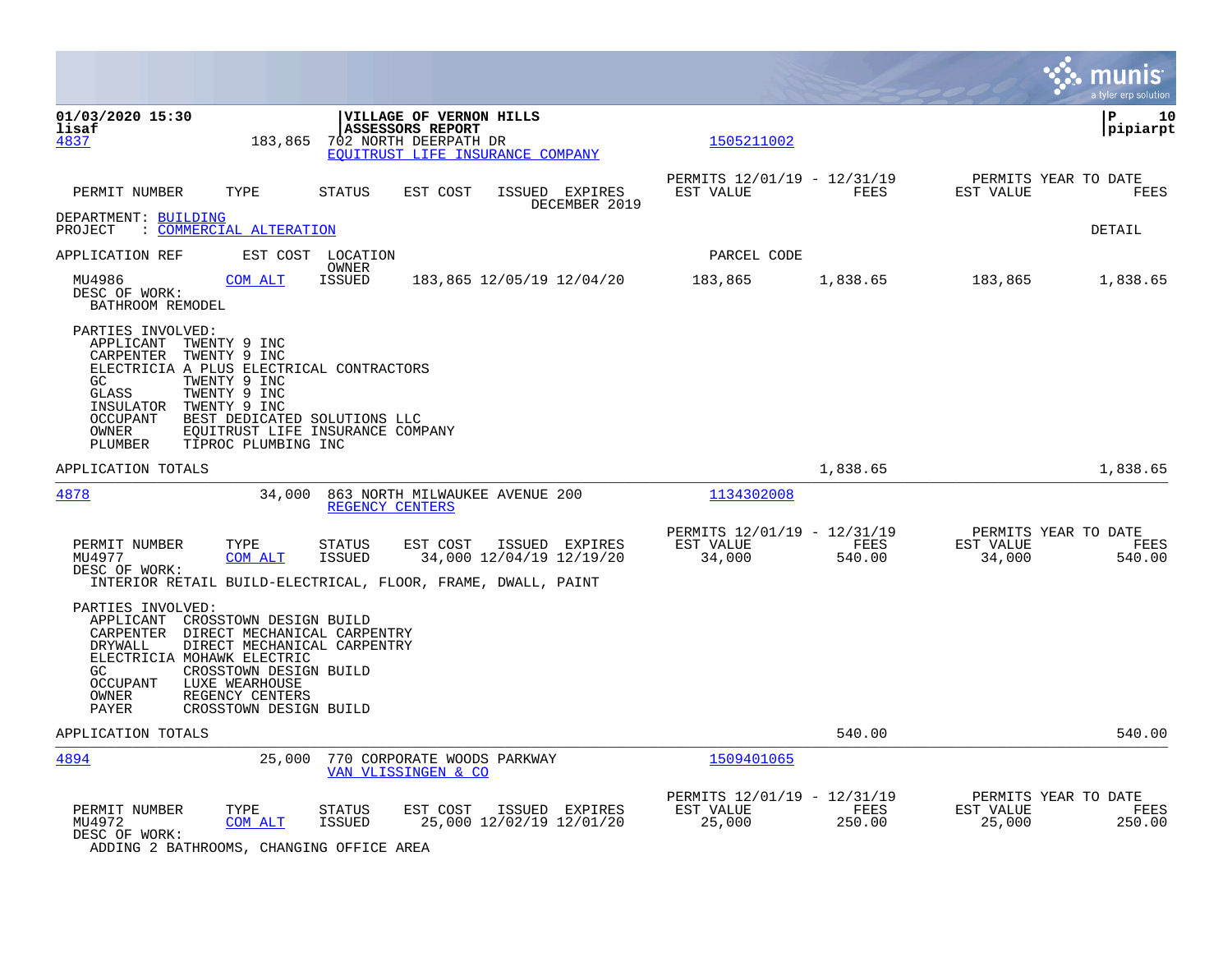|                                                                                                                                                                                                                                                                                                                                                                                                                                                                                    |                                                     |                                          | munis<br>a tyler erp solution            |
|------------------------------------------------------------------------------------------------------------------------------------------------------------------------------------------------------------------------------------------------------------------------------------------------------------------------------------------------------------------------------------------------------------------------------------------------------------------------------------|-----------------------------------------------------|------------------------------------------|------------------------------------------|
| 01/03/2020 15:30<br>VILLAGE OF VERNON HILLS<br>lisaf<br><b>ASSESSORS REPORT</b><br>DECEMBER 2019                                                                                                                                                                                                                                                                                                                                                                                   |                                                     |                                          | ${\bf P}$<br>11<br>pipiarpt              |
| DEPARTMENT: BUILDING<br>: COMMERCIAL ALTERATION<br>PROJECT                                                                                                                                                                                                                                                                                                                                                                                                                         |                                                     |                                          | DETAIL                                   |
| APPLICATION REF<br>EST COST<br>LOCATION<br>OWNER<br>PARTIES INVOLVED:<br>CARPENTER<br>BUILD CORPS INC<br>CONCRETE<br>BUILD CORPS INC<br>DRYWALL<br>BUILD CORPS INC<br>ELECTRICIA HOMESTEAD ELECTRIC<br>LIMA EXCAVATION<br>EXCAVATOR<br>BUILD CORPS INC<br>GC<br><b>HVAC</b><br>EHMS MECHANICAL SERVICES<br><b>OCCUPANT</b><br>ZAPOLYE HOLDINGS<br><b>OWNER</b><br>VAN VLISSINGEN & CO<br>PLUMBER<br>HARTWIG PLUMBING AND HEATING<br><b>PAYER</b><br>CORPORATE WOODS ASSOCIATES LLC | PARCEL CODE                                         |                                          |                                          |
| APPLICATION TOTALS                                                                                                                                                                                                                                                                                                                                                                                                                                                                 |                                                     | 250.00                                   | 250.00                                   |
| 4910<br>243,163<br>225 NORTH MILWAUKEE AVE<br>EVANSTON NORTHWESTERN HEALTHCARE CORP                                                                                                                                                                                                                                                                                                                                                                                                | 1503301045                                          |                                          |                                          |
| PERMIT NUMBER<br>TYPE<br>EST COST<br>ISSUED EXPIRES<br>STATUS<br>243, 163 12/27/19 12/26/20<br>MU5050<br><b>ISSUED</b><br><b>COM ALT</b><br>DESC OF WORK:<br>INTERIOR RENOVATION                                                                                                                                                                                                                                                                                                   | PERMITS 12/01/19 - 12/31/19<br>EST VALUE<br>243,163 | FEES<br>EST VALUE<br>2,631.63<br>243,163 | PERMITS YEAR TO DATE<br>FEES<br>2,631.63 |
| PARTIES INVOLVED:<br>CUSTOM CONTRACTING LTD<br>APPLICANT<br>CARPENTER<br>CUSTOM CONTRACTING LTD<br>DRYWALL<br>CUSTOM CONTRACTING LTD<br>ELECTRICIA BLACKHAWK ELECTRIC<br>CUSTOM CONTRACTING LTD<br>GC.<br><b>OCCUPANT</b><br>NORTH SHORE UNIVERSITY HEALTH SYSTEM<br>OWNER<br>EVANSTON NORTHWESTERN HEALTHCARE CORP<br>PLUMBER<br>MARTIN PETERSEN COMPANY<br><b>PAYER</b><br>CUSTOM CONTRACTING LTD                                                                                |                                                     |                                          |                                          |
| APPLICATION TOTALS<br>PROJECT TOTALS                                                                                                                                                                                                                                                                                                                                                                                                                                               | 854,228                                             | 2,631.63<br>9,911.28<br>854,228          | 2,631.63<br>9,911.28                     |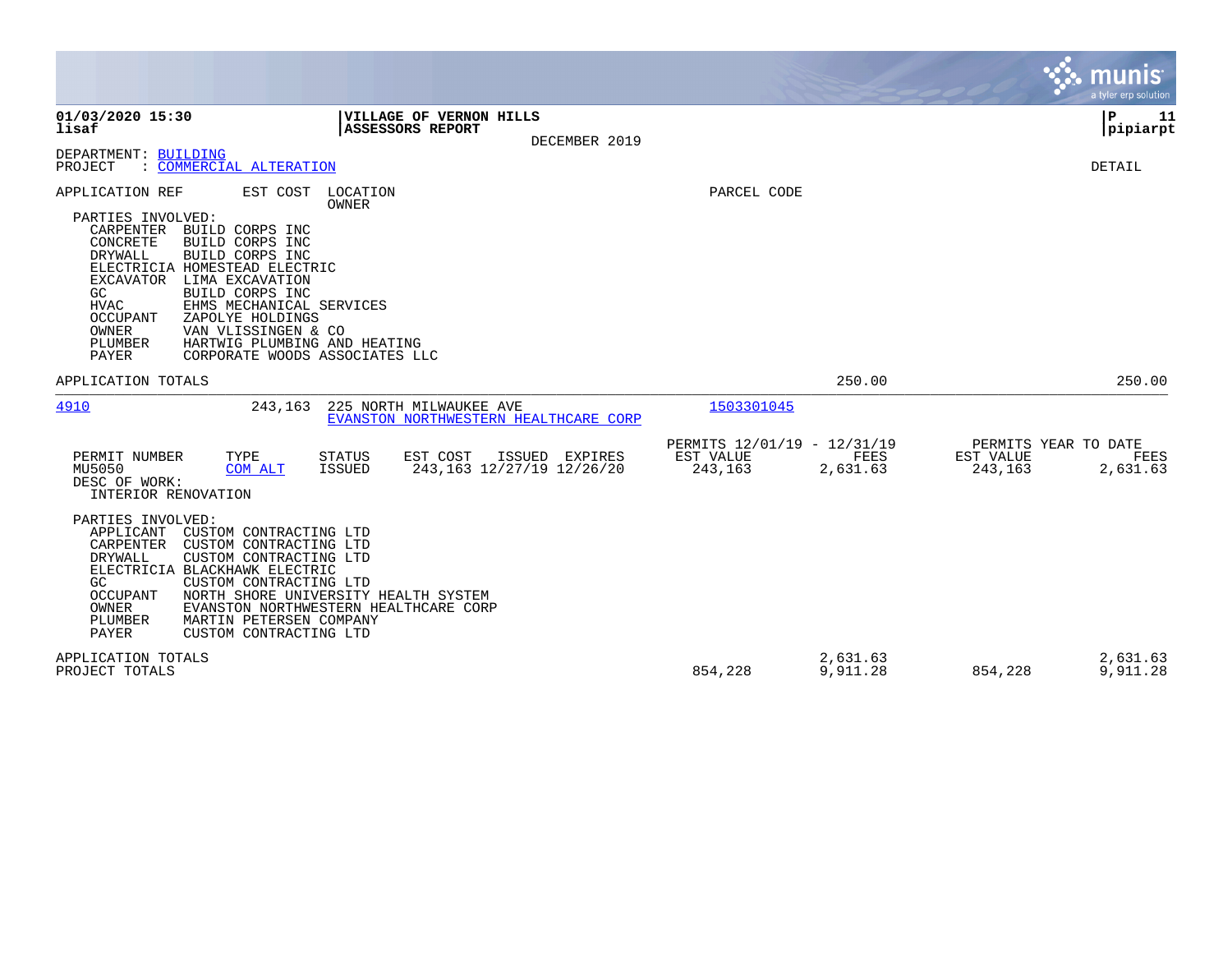|                                                                                                                                                                                                        |                |                                                         |               |                                                  | munis<br>a tyler erp solution |
|--------------------------------------------------------------------------------------------------------------------------------------------------------------------------------------------------------|----------------|---------------------------------------------------------|---------------|--------------------------------------------------|-------------------------------|
| 01/03/2020 15:30<br>VILLAGE OF VERNON HILLS<br>lisaf<br><b>ASSESSORS REPORT</b>                                                                                                                        | DECEMBER 2019  |                                                         |               |                                                  | ΙP<br>12<br> pipiarpt         |
| DEPARTMENT: BUILDING<br>PROJECT<br>: AC/FURNACE                                                                                                                                                        |                |                                                         |               |                                                  | DETAIL                        |
| APPLICATION REF<br>EST COST LOCATION<br>OWNER                                                                                                                                                          |                | PARCEL CODE                                             |               |                                                  |                               |
| 4904<br>2,597<br>628 GROSSE POINTE CIR<br>ALI KAHN                                                                                                                                                     |                | 1506205036                                              |               |                                                  |                               |
| TYPE<br>EST COST<br>PERMIT NUMBER<br>STATUS<br>MU4971<br><b>AC/FURN</b><br>ISSUED<br>2,597 12/02/19 12/01/20<br>DESC OF WORK:<br>FURNACE ONLY                                                          | ISSUED EXPIRES | PERMITS 12/01/19 - 12/31/19<br>EST VALUE<br>$\mathbf 0$ | FEES<br>50.00 | PERMITS YEAR TO DATE<br>EST VALUE<br>0           | FEES<br>50.00                 |
| PARTIES INVOLVED:<br>APPLICANT ALI KAHN<br>GC<br>ALI KAHN<br><b>HVAC</b><br>COOK'S HEATING<br>OWNER<br>ALI KAHN<br>PAYER<br>ALI KAHN                                                                   |                |                                                         |               |                                                  |                               |
| APPLICATION TOTALS                                                                                                                                                                                     |                |                                                         | 50.00         |                                                  | 50.00                         |
| 4909<br>3,818<br>960 NORTH LAKESIDE DR 1-A<br><b>PLACEHOLDER</b>                                                                                                                                       |                | 1507200192                                              |               |                                                  |                               |
| PERMIT NUMBER<br>TYPE<br><b>STATUS</b><br>EST COST<br>MU4974<br><b>AC/FURN</b><br><b>ISSUED</b><br>3,818 12/03/19 12/02/20<br>DESC OF WORK:<br>FURNACE & $A/C$                                         | ISSUED EXPIRES | PERMITS 12/01/19 - 12/31/19<br>EST VALUE<br>$\mathbf 0$ | FEES<br>50.00 | PERMITS YEAR TO DATE<br>EST VALUE<br>$\mathbf 0$ | FEES<br>50.00                 |
| PARTIES INVOLVED:<br>APPLICANT ABC PLUMBING, HEATING, COOLING, ELECTRIC<br>ABC PLUMBING, HEATING, COOLING, ELECTRIC<br>GC<br>PLACEHOLDER<br>OWNER<br>PAYER<br>ABC PLUMBING, HEATING, COOLING, ELECTRIC |                |                                                         |               |                                                  |                               |
| APPLICATION TOTALS                                                                                                                                                                                     |                |                                                         | 50.00         |                                                  | 50.00                         |
| 4988<br>481 GROSSE POINTE CIR<br>2,487<br><b>PLACEHOLDER</b>                                                                                                                                           |                | 1506206153                                              |               |                                                  |                               |
| PERMIT NUMBER<br>TYPE<br><b>STATUS</b><br>EST COST<br><b>ISSUED</b><br>2,487 12/30/19 12/29/20<br>MU5054<br>AC/FURN<br>DESC OF WORK:<br>FURNANCE                                                       | ISSUED EXPIRES | PERMITS 12/01/19 - 12/31/19<br>EST VALUE<br>$\mathbf 0$ | FEES<br>50.00 | PERMITS YEAR TO DATE<br>EST VALUE<br>$\mathbf 0$ | FEES<br>50.00                 |
| PARTIES INVOLVED:<br>APPLICANT ALLIED AIR CONDITIONING & HEATING<br>GC<br>ALLIED AIR CONDITIONING & HEATING<br>OWNER<br>PLACEHOLDER<br>PAYER<br>ALLIED AIR CONDITIONING & HEATING                      |                |                                                         |               |                                                  |                               |
| APPLICATION TOTALS                                                                                                                                                                                     |                |                                                         | 50.00         |                                                  | 50.00                         |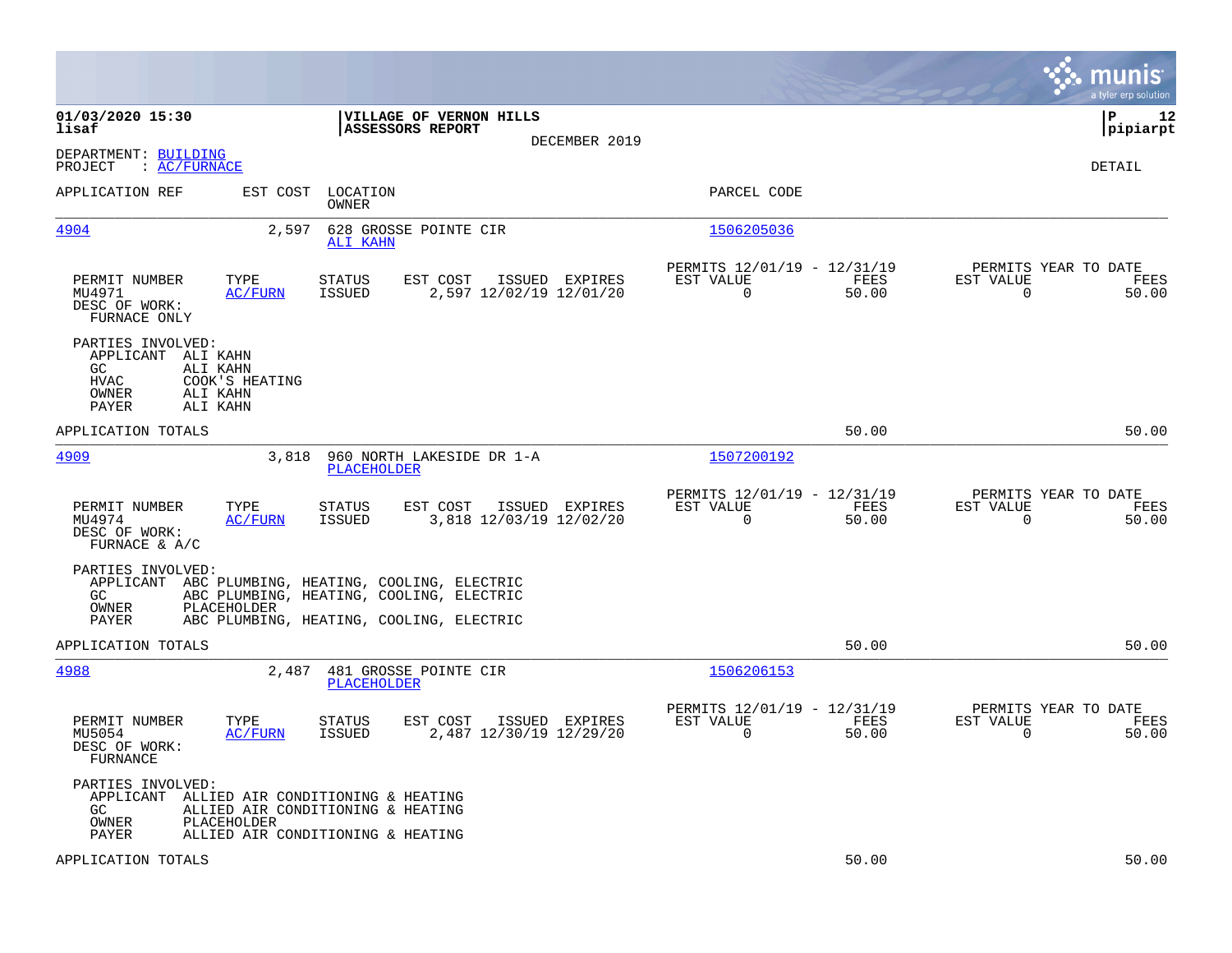|                                                 |          |                                             |               |             |        |                | $\cdot$ munis<br>a tyler erp solution |
|-------------------------------------------------|----------|---------------------------------------------|---------------|-------------|--------|----------------|---------------------------------------|
| 01/03/2020 15:30<br>lisaf                       |          | VILLAGE OF VERNON HILLS<br>ASSESSORS REPORT | DECEMBER 2019 |             |        |                | 13<br>P<br> pipiarpt                  |
| DEPARTMENT: BUILDING<br>: AC/FURNACE<br>PROJECT |          |                                             |               |             |        |                | DETAIL                                |
| APPLICATION REF                                 | EST COST | LOCATION                                    |               | PARCEL CODE |        |                |                                       |
| PROJECT TOTALS                                  |          | OWNER                                       |               | 0           | 150.00 | $\overline{0}$ | 150.00                                |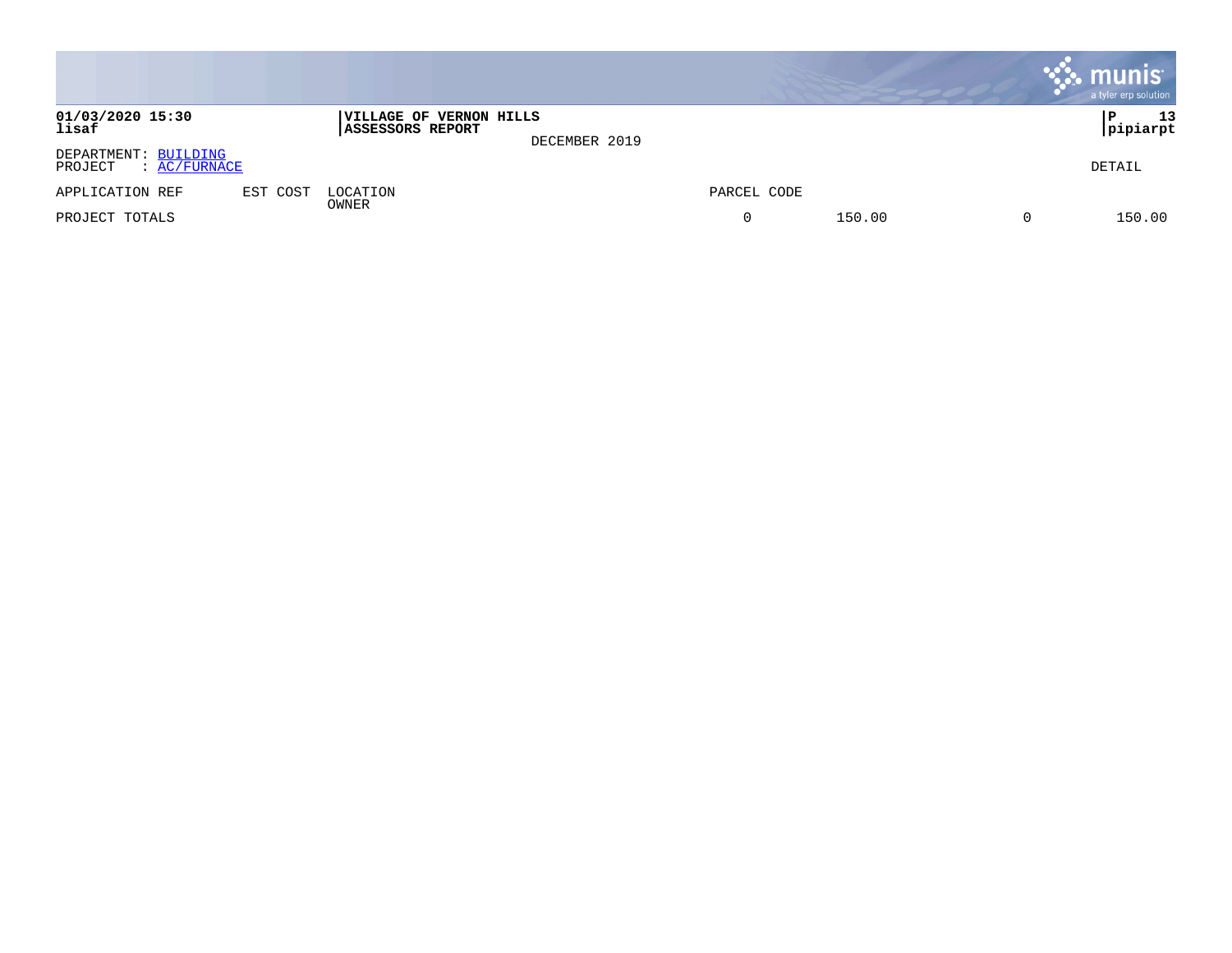|                                                             |                                                     |                          |                                                     |                |                                                         |                    |                                               | munis<br>a tyler erp solution |
|-------------------------------------------------------------|-----------------------------------------------------|--------------------------|-----------------------------------------------------|----------------|---------------------------------------------------------|--------------------|-----------------------------------------------|-------------------------------|
| 01/03/2020 15:30<br>lisaf                                   |                                                     |                          | <b> VILLAGE OF VERNON HILLS</b><br>ASSESSORS REPORT | DECEMBER 2019  |                                                         |                    |                                               | Þ<br>14<br> pipiarpt          |
| DEPARTMENT: BUILDING<br>PROJECT<br>: ANTENNA                |                                                     |                          |                                                     |                |                                                         |                    |                                               | <b>DETAIL</b>                 |
| APPLICATION REF                                             | EST COST                                            | LOCATION<br><b>OWNER</b> |                                                     |                | PARCEL CODE                                             |                    |                                               |                               |
| 3632                                                        | 30,000                                              | <b>PLACEHOLDER</b>       | 201 LAKEVIEW PARKWAY LIGHT POLE                     |                | 1133101369                                              |                    |                                               |                               |
| PERMIT NUMBER<br>MU5023<br>DESC OF WORK:<br>SMALL CELL SITE | TYPE<br><b>ANTENNA</b>                              | STATUS<br>ISSUED         | EST COST<br>30,000 12/17/19 12/16/20                | ISSUED EXPIRES | PERMITS 12/01/19 - 12/31/19<br>EST VALUE<br>$\Omega$    | FEES<br>650.00     | PERMITS YEAR TO DATE<br>EST VALUE<br>$\Omega$ | FEES<br>650.00                |
| PARTIES INVOLVED:<br>APPLICANT<br>GC<br><b>OWNER</b>        | SAC WIRELESS<br>SAC WIRELESS<br>PLACEHOLDER         |                          |                                                     |                |                                                         |                    |                                               |                               |
| APPLICATION TOTALS                                          |                                                     |                          |                                                     |                |                                                         | 650.00             |                                               | 650.00                        |
| 3634                                                        | 30,000                                              |                          | 37 INDIANWOOD LIGHT POLE<br>MCGILL & POOLE MGMT     |                | 1132409014                                              |                    |                                               |                               |
| PERMIT NUMBER<br>MU5022<br>DESC OF WORK:<br>SMALL CELL SITE | TYPE<br><b>ANTENNA</b>                              | <b>STATUS</b><br>ISSUED  | EST COST<br>30,000 12/17/19 12/16/20                | ISSUED EXPIRES | PERMITS 12/01/19 - 12/31/19<br>EST VALUE<br>$\mathbf 0$ | FEES<br>650.00     | PERMITS YEAR TO DATE<br>EST VALUE<br>$\Omega$ | <b>FEES</b><br>650.00         |
| PARTIES INVOLVED:<br>APPLICANT<br>GC<br><b>OWNER</b>        | SAC WIRELESS<br>SAC WIRELESS<br>MCGILL & POOLE MGMT |                          |                                                     |                |                                                         |                    |                                               |                               |
| APPLICATION TOTALS<br>PROJECT TOTALS                        |                                                     |                          |                                                     |                | 0                                                       | 650.00<br>1,300.00 | $\Omega$                                      | 650.00<br>1,300.00            |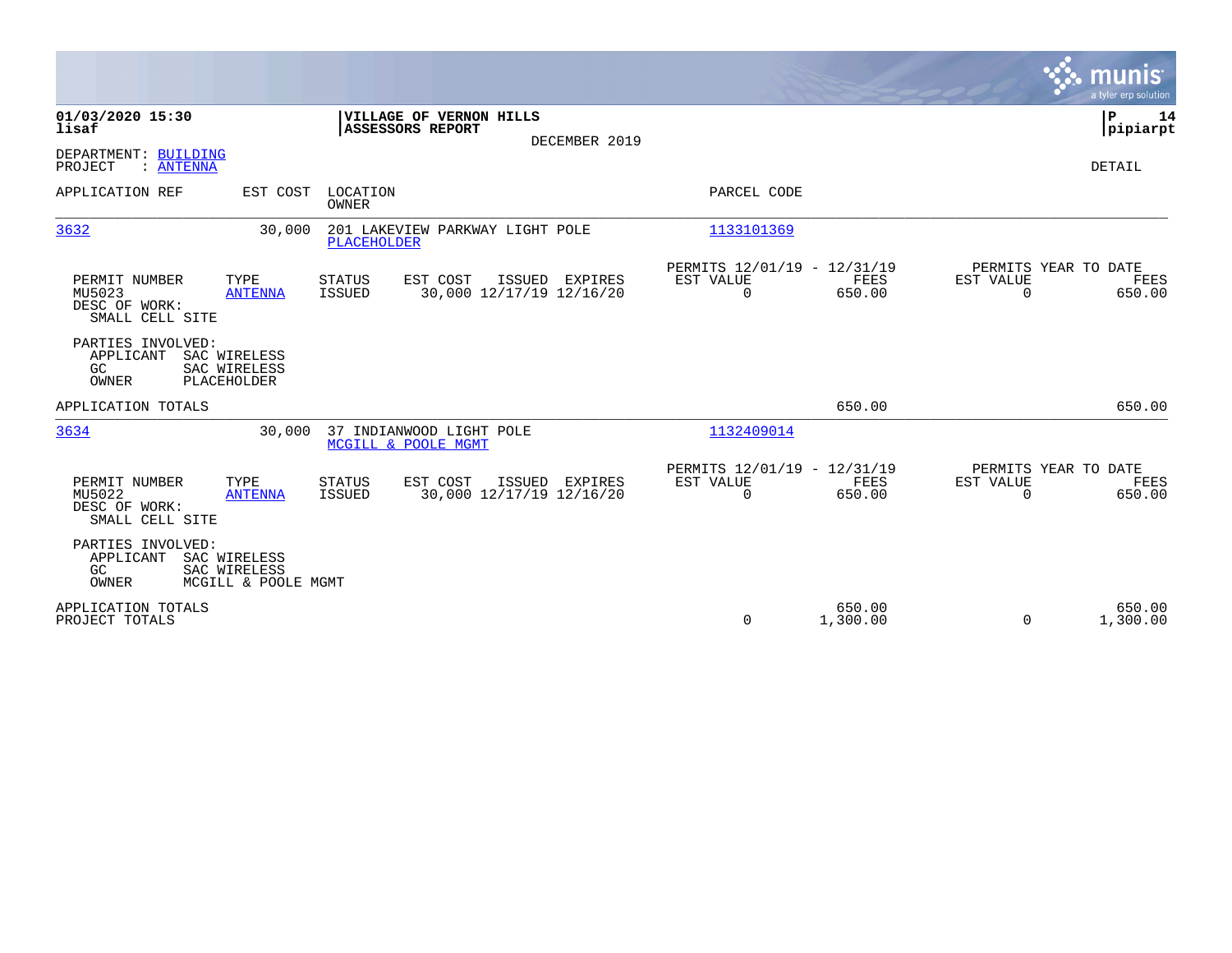|                                                                                                                                                                                    |                                                                                                                                                                          |                                                              |                    |                                                                 | munis<br>a tyler erp solution |
|------------------------------------------------------------------------------------------------------------------------------------------------------------------------------------|--------------------------------------------------------------------------------------------------------------------------------------------------------------------------|--------------------------------------------------------------|--------------------|-----------------------------------------------------------------|-------------------------------|
| 01/03/2020 15:30<br>lisaf                                                                                                                                                          | VILLAGE OF VERNON HILLS<br>ASSESSORS REPORT<br>DECEMBER 2019                                                                                                             |                                                              |                    |                                                                 | l P<br>15<br> pipiarpt        |
| DEPARTMENT: BUILDING<br>: <u>NEW BUSINESS NO REMODEL</u><br>PROJECT                                                                                                                |                                                                                                                                                                          |                                                              |                    |                                                                 | DETAIL                        |
| APPLICATION REF                                                                                                                                                                    | EST COST LOCATION<br>OWNER                                                                                                                                               | PARCEL CODE                                                  |                    |                                                                 |                               |
| <u>4463</u><br>0                                                                                                                                                                   | 286 HAWTHORN VILLAGE COMMONS<br>US TRUST-BOA-SAM RES                                                                                                                     | 1133302053                                                   |                    |                                                                 |                               |
| TYPE<br>PERMIT NUMBER<br>MU4987<br>CO NO FEE<br>DESC OF WORK:<br>CERT OF OCC - BAVARO HAIR SALON                                                                                   | STATUS<br>EST COST<br>ISSUED EXPIRES<br>$0$ 12/05/19 12/04/20<br>COMPLT                                                                                                  | PERMITS 12/01/19 - 12/31/19<br>EST VALUE<br>$\Omega$         | FEES<br>.00        | PERMITS YEAR TO DATE<br>EST VALUE<br>$\Omega$                   | FEES<br>.00                   |
| PARTIES INVOLVED:<br>APPLICANT BAVARO HAIR SALON<br>GC<br>BAVARO HAIR SALON<br><b>OCCUPANT</b><br>BAVARO HAIR SALON<br>US TRUST-BOA-SAM RES<br>OWNER<br>BAVARO HAIR SALON<br>PAYER |                                                                                                                                                                          |                                                              |                    |                                                                 |                               |
| APPLICATION TOTALS                                                                                                                                                                 |                                                                                                                                                                          |                                                              | .00                |                                                                 | .00                           |
| 4561<br>$\Omega$                                                                                                                                                                   | 500 ATRIUM DR<br>VERNON HILLS MEMORY CARE                                                                                                                                | 1505202029                                                   |                    |                                                                 |                               |
| PERMIT NUMBER<br>TYPE<br>CO NO FEE<br>MU5047<br>DESC OF WORK:<br>CERT OF OCC - CHARTER SENIOR                                                                                      | STATUS<br>EST COST<br>ISSUED EXPIRES<br>$0$ 12/26/19 12/25/20<br>COMPLT                                                                                                  | PERMITS 12/01/19 - 12/31/19<br>EST VALUE<br>$\overline{0}$   | FEES<br>.00        | PERMITS YEAR TO DATE<br>EST VALUE<br>0                          | FEES<br>.00                   |
| PARTIES INVOLVED:<br>APPLICANT<br>GC.<br><b>OCCUPANT</b><br>VERNON HILLS MEMORY CARE<br>OWNER<br>PAYER                                                                             | CHARTER SENIOR LIVING VERNON HILLS, LLC<br>CHARTER SENIOR LIVING VERNON HILLS, LLC<br>CHARTER SENIOR LIVING VERNON HILLS, LLC<br>CHARTER SENIOR LIVING VERNON HILLS, LLC |                                                              |                    |                                                                 |                               |
| APPLICATION TOTALS                                                                                                                                                                 |                                                                                                                                                                          |                                                              | .00                |                                                                 | .00                           |
| 4693<br>0                                                                                                                                                                          | 860S MILWAUKEE AVE<br>AMERICAN NAT'L BANK & TRUST CO/CHICAGO                                                                                                             | 1515200079                                                   |                    |                                                                 |                               |
| PERMIT NUMBER<br>TYPE<br>CO NO FEE<br>MU5014<br>COMM TCO<br>MU5010<br>DESC OF WORK:                                                                                                | <b>STATUS</b><br>EST COST<br>ISSUED EXPIRES<br>$0$ 12/12/19 12/11/20<br>COMPLT<br>$0$ 12/12/19<br>COMPLT<br>CERT OF OCC - WATERWAY GAS & WASH ( FORMALLY PEACOCK)        | PERMITS 12/01/19 - 12/31/19<br>EST VALUE<br>$\mathbf 0$<br>0 | FEES<br>.00<br>.00 | PERMITS YEAR TO DATE<br>EST VALUE<br>$\mathbf 0$<br>$\mathbf 0$ | FEES<br>.00<br>.00            |
| PARTIES INVOLVED:<br>APPLICANT<br>WATERWAY GAS & WASH<br>GC<br>WATERWAY GAS & WASH<br>WATERWAY GAS & WASH<br>OCCUPANT<br>OWNER                                                     | AMERICAN NAT'L BANK & TRUST CO/CHICAGO                                                                                                                                   |                                                              |                    |                                                                 |                               |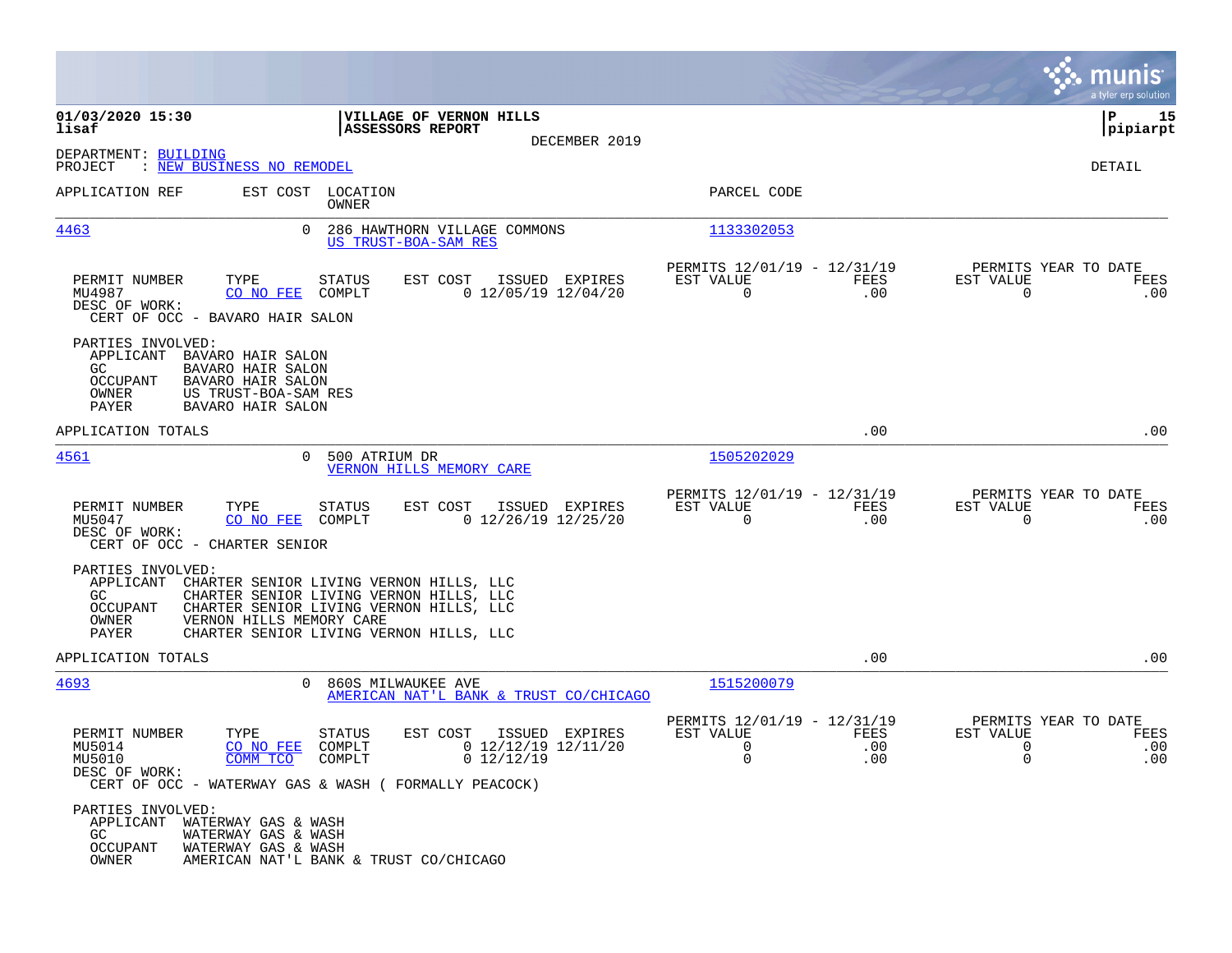|                                                                                                                                         |                                                                                                  |                                                                               |                                                                             | munis<br>a tyler erp solution |
|-----------------------------------------------------------------------------------------------------------------------------------------|--------------------------------------------------------------------------------------------------|-------------------------------------------------------------------------------|-----------------------------------------------------------------------------|-------------------------------|
| 01/03/2020 15:30<br>lisaf                                                                                                               | <b>VILLAGE OF VERNON HILLS</b><br><b>ASSESSORS REPORT</b>                                        |                                                                               |                                                                             | l P<br>16<br> pipiarpt        |
| DEPARTMENT: BUILDING<br>PROJECT<br>: NEW BUSINESS NO REMODEL                                                                            | DECEMBER 2019                                                                                    |                                                                               |                                                                             | DETAIL                        |
| APPLICATION REF                                                                                                                         | EST COST LOCATION                                                                                | PARCEL CODE                                                                   |                                                                             |                               |
| WATERWAY GAS & WASH<br>PAYER                                                                                                            | OWNER                                                                                            |                                                                               |                                                                             |                               |
| APPLICATION TOTALS                                                                                                                      |                                                                                                  |                                                                               | .00                                                                         | .00                           |
| 4786<br>$\Omega$                                                                                                                        | 218 HAWTHORN CTR<br>SULEYMAN SUVEV                                                               | 1133401086                                                                    |                                                                             |                               |
| PERMIT NUMBER<br>TYPE<br>CO NO FEE<br>MU4980<br>DESC OF WORK:<br>CO - HOLY SHEETS                                                       | <b>STATUS</b><br>EST COST<br>ISSUED EXPIRES<br>COMPLT<br>$0$ 12/04/19 12/03/20                   | PERMITS 12/01/19 - 12/31/19<br>EST VALUE<br>$\overline{0}$                    | PERMITS YEAR TO DATE<br>FEES<br>EST VALUE<br>.00<br>$\mathbf 0$             | FEES<br>.00                   |
| PARTIES INVOLVED:<br>APPLICANT FRED MEEK<br>GC<br>FRED MEEK<br>OCCUPANT<br>HOLY SHEETS<br>OWNER<br>SULEYMAN SUVEV<br>PAYER<br>FRED MEEK |                                                                                                  |                                                                               |                                                                             |                               |
| APPLICATION TOTALS                                                                                                                      |                                                                                                  |                                                                               | .00                                                                         | .00                           |
| 4924<br>0                                                                                                                               | 544 LAKEVIEW PARKWAY 201<br>NEWMARK KNIGHT FRANK                                                 | 1504202152                                                                    |                                                                             |                               |
| PERMIT NUMBER<br>TYPE<br>MU4998<br>NO REMODEL ISSUED<br>DESC OF WORK:<br>CO - ZINGIT SOLUTIONS                                          | EST COST<br>ISSUED EXPIRES<br><b>STATUS</b><br>$0$ 12/06/19 12/12/20                             | PERMITS 12/01/19 - 12/31/19<br>EST VALUE<br>$\Omega$                          | PERMITS YEAR TO DATE<br><b>FEES</b><br>EST VALUE<br>.00<br>$\Omega$         | FEES<br>.00                   |
| PARTIES INVOLVED:<br>ZINGIT SOLUTIONS<br>GC.<br><b>OCCUPANT</b><br>ZINGIT SOLUTIONS<br>OWNER<br>NEWMARK KNIGHT FRANK                    |                                                                                                  |                                                                               |                                                                             |                               |
| APPLICATION TOTALS                                                                                                                      |                                                                                                  |                                                                               | .00                                                                         | .00                           |
| 4944                                                                                                                                    | 0 100 NORTH FAIRWAY DRIVE 128<br>ARTHUR J ROGERS & CO                                            | 1504303179                                                                    |                                                                             |                               |
| PERMIT NUMBER<br>TYPE<br>MU5017<br>NO REMODEL COMPLT<br>MU5052<br>CO NO FEE<br>DESC OF WORK:<br>CO - ANYWAVE COMMUNICATIONS TECHNOLOGY  | EST COST<br>ISSUED EXPIRES<br>STATUS<br>$0$ 12/13/19 12/17/20<br>COMPLT<br>$0$ 12/30/19 12/29/20 | PERMITS 12/01/19 - 12/31/19<br>EST VALUE<br>$\mathbf 0$<br>150.00<br>$\Omega$ | PERMITS YEAR TO DATE<br>FEES<br>EST VALUE<br>$\mathbf 0$<br>$\Omega$<br>.00 | FEES<br>150.00<br>.00         |
| PARTIES INVOLVED:<br>GC.<br>OCCUPANT<br>OWNER<br>ARTHUR J ROGERS & CO                                                                   | ANYWAVE COMMUNICATION TECHNOLOGIES<br>ANYWAVE COMMUNICATION TECHNOLOGIES                         |                                                                               |                                                                             |                               |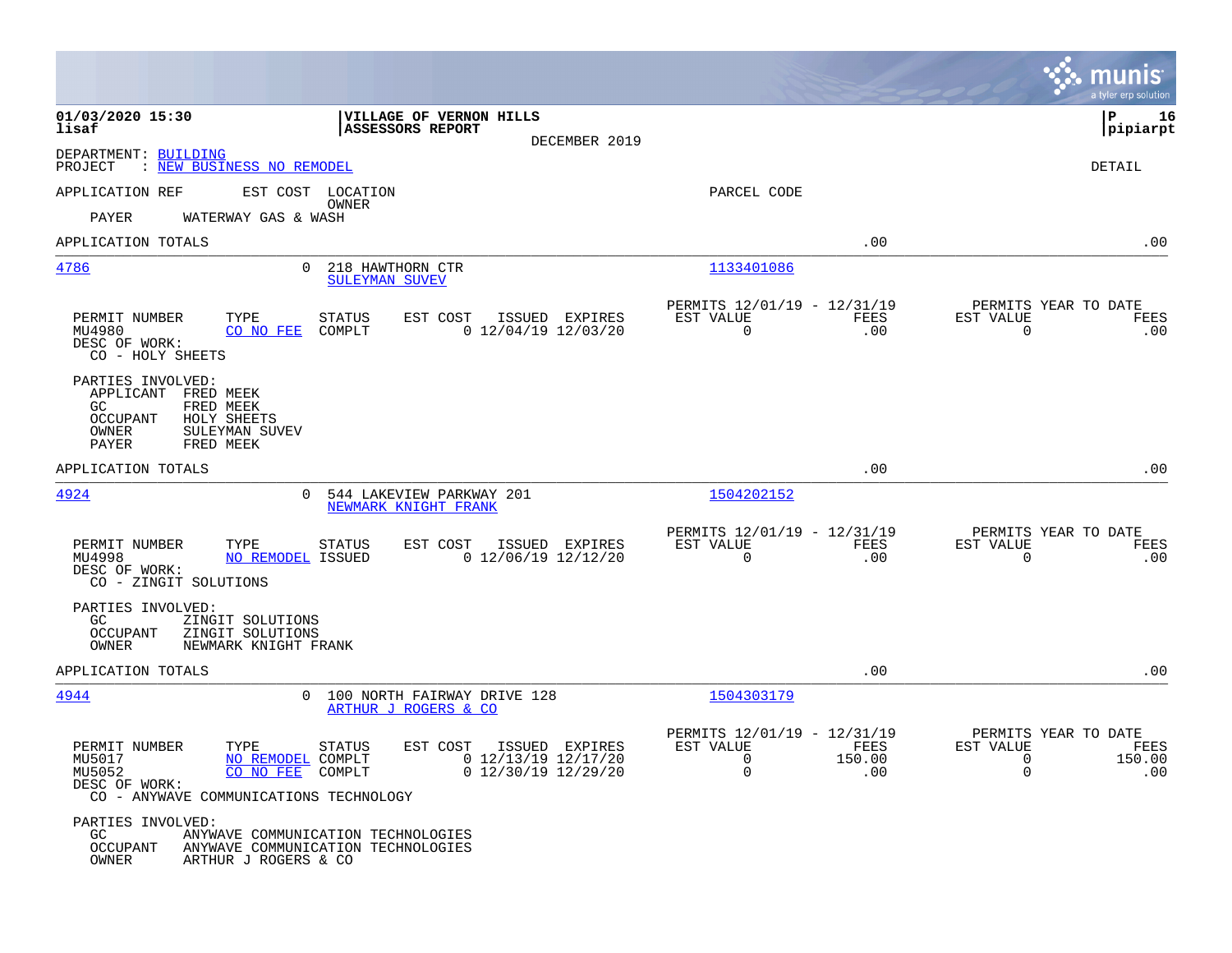|                                                                                                                                                                               |                                                                                    |                                                            |                | munis<br>a tyler erp solution                                         |
|-------------------------------------------------------------------------------------------------------------------------------------------------------------------------------|------------------------------------------------------------------------------------|------------------------------------------------------------|----------------|-----------------------------------------------------------------------|
| 01/03/2020 15:30<br>lisaf                                                                                                                                                     | VILLAGE OF VERNON HILLS<br><b>ASSESSORS REPORT</b><br>DECEMBER 2019                |                                                            |                | ΙP<br>17<br> pipiarpt                                                 |
| DEPARTMENT: BUILDING<br>: <u>NEW BUSINESS NO REMODEL</u><br>PROJECT                                                                                                           |                                                                                    |                                                            |                | <b>DETAIL</b>                                                         |
| APPLICATION REF                                                                                                                                                               | EST COST LOCATION                                                                  | PARCEL CODE                                                |                |                                                                       |
| PAYER                                                                                                                                                                         | OWNER<br>ANYWAVE COMMUNICATION TECHNOLOGIES                                        |                                                            |                |                                                                       |
| APPLICATION TOTALS                                                                                                                                                            |                                                                                    |                                                            | 150.00         | 150.00                                                                |
| 4957                                                                                                                                                                          | $\overline{0}$<br>1175 CORPORATE WOODS PARKWAY<br>FIRST MIDWEST BANK               | 1510304005                                                 |                |                                                                       |
| TYPE<br>PERMIT NUMBER<br>MU5025<br>DESC OF WORK:<br>CERT OF OCC CHANGE OF OWNERSHIP                                                                                           | EST COST<br>STATUS<br>ISSUED EXPIRES<br>NO REMODEL ISSUED<br>$0$ 12/17/19 12/16/20 | PERMITS 12/01/19 - 12/31/19<br>EST VALUE<br>$\overline{0}$ | FEES<br>150.00 | PERMITS YEAR TO DATE<br>EST VALUE<br>FEES<br>$\overline{0}$<br>150.00 |
| PARTIES INVOLVED:<br>APPLICANT FIRST MIDWEST BANK<br>GC<br>FIRST MIDWEST BANK<br>OCCUPANT<br>FIRST MIDWEST BANK<br>OWNER<br>FIRST MIDWEST BANK<br>PAYER<br>FIRST MIDWEST BANK |                                                                                    |                                                            |                |                                                                       |
| APPLICATION TOTALS                                                                                                                                                            |                                                                                    |                                                            | 150.00         | 150.00                                                                |
| 4961                                                                                                                                                                          | $\Omega$<br>945 LAKEVIEW PKY 182<br>TOM WARD                                       | 1133302013                                                 |                |                                                                       |
| TYPE<br>PERMIT NUMBER<br>MU5029<br>DESC OF WORK:<br>CO - EYEBROW SHAPES                                                                                                       | EST COST<br>STATUS<br>ISSUED EXPIRES<br>$0$ 12/18/19 12/27/20<br>NO REMODEL ISSUED | PERMITS 12/01/19 - 12/31/19<br>EST VALUE<br>$\mathbf 0$    | FEES<br>150.00 | PERMITS YEAR TO DATE<br>EST VALUE<br>FEES<br>$\mathbf 0$<br>150.00    |
| PARTIES INVOLVED:<br>APPLICANT<br>IMRAN RATHOD<br>GC<br>IMRAN RATHOD<br>OCCUPANT<br><b>EYEBROW SHAPES</b><br>OWNER<br>TOM WARD<br><b>PAYER</b><br>IMRAN RATHOD                |                                                                                    |                                                            |                |                                                                       |
| APPLICATION TOTALS                                                                                                                                                            |                                                                                    |                                                            | 150.00         | 150.00                                                                |
| 4980                                                                                                                                                                          | $\Omega$<br>620 HAWTHORN CTR<br>CENTENNIAL                                         | 1133401086                                                 |                |                                                                       |
| PERMIT NUMBER<br>TYPE<br>MU5042<br>DESC OF WORK:<br>CO-MASTER WORKS ART GALLERY                                                                                               | EST COST<br>STATUS<br>ISSUED EXPIRES<br>NO REMODEL ISSUED<br>$0$ 12/23/19 01/02/21 | PERMITS 12/01/19 - 12/31/19<br>EST VALUE<br>$\Omega$       | FEES<br>150.00 | PERMITS YEAR TO DATE<br>EST VALUE<br>FEES<br>$\Omega$<br>150.00       |
| PARTIES INVOLVED:<br>APPLICANT MASTER WORKS ART GALLERY & STUDIO<br>GC                                                                                                        | MASTER WORKS ART GALLERY & STUDIO                                                  |                                                            |                |                                                                       |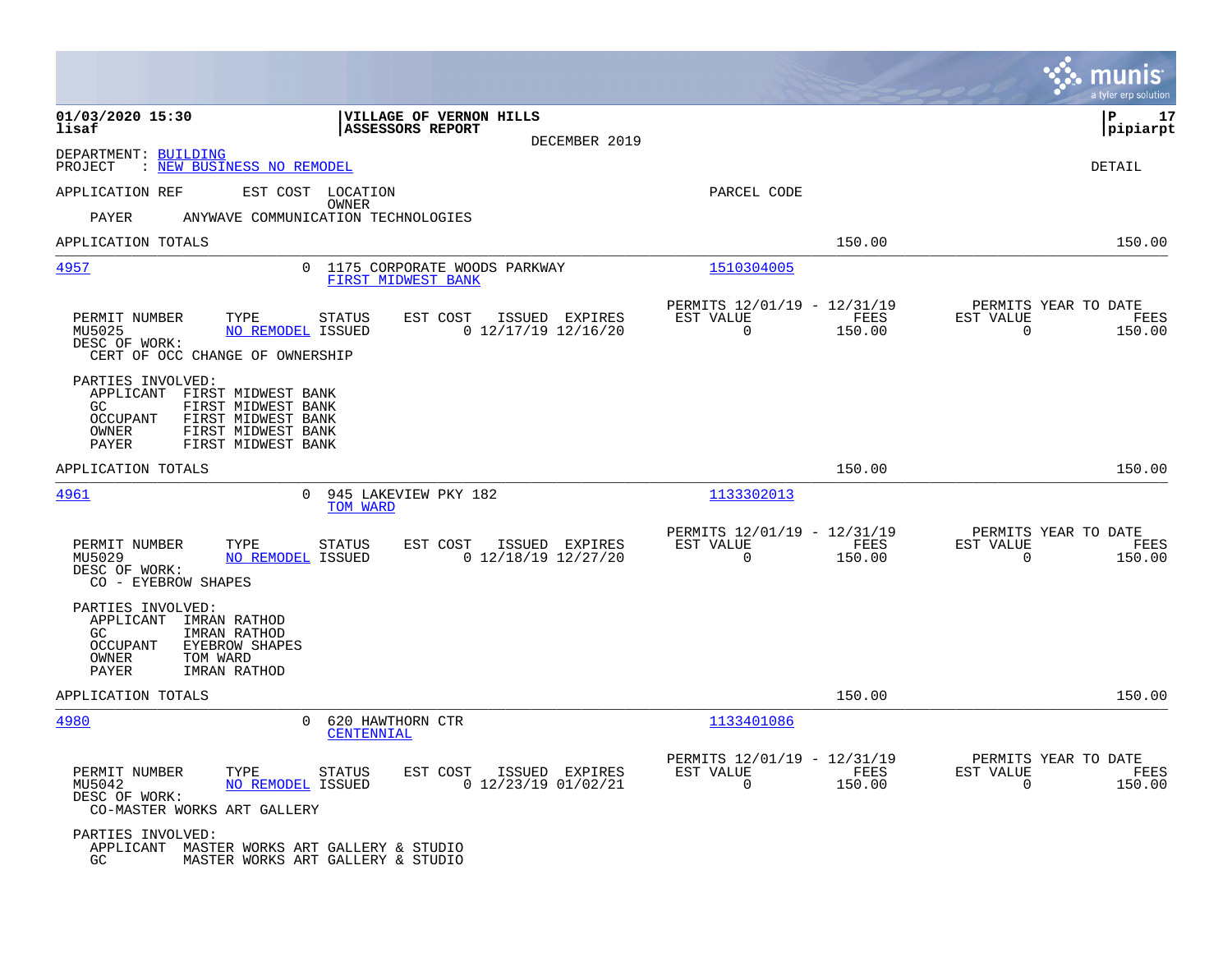|                                                                                                                                                                        |               | <b>munis</b><br>a tyler erp solution |
|------------------------------------------------------------------------------------------------------------------------------------------------------------------------|---------------|--------------------------------------|
| 01/03/2020 15:30<br>VILLAGE OF VERNON HILLS<br>lisaf<br><b>ASSESSORS REPORT</b>                                                                                        | DECEMBER 2019 | 18<br>l P<br>pipiarpt                |
| DEPARTMENT: BUILDING<br>: NEW BUSINESS NO REMODEL<br>PROJECT                                                                                                           |               | DETAIL                               |
| APPLICATION REF<br>EST COST<br>LOCATION<br>OWNER<br>OCCUPANT<br>MASTER WORKS ART GALLERY & STUDIO<br>OWNER<br>CENTENNIAL<br>PAYER<br>MASTER WORKS ART GALLERY & STUDIO | PARCEL CODE   |                                      |
| APPLICATION TOTALS<br>PROJECT TOTALS                                                                                                                                   | 0             | 150.00<br>150.00<br>600.00<br>600.00 |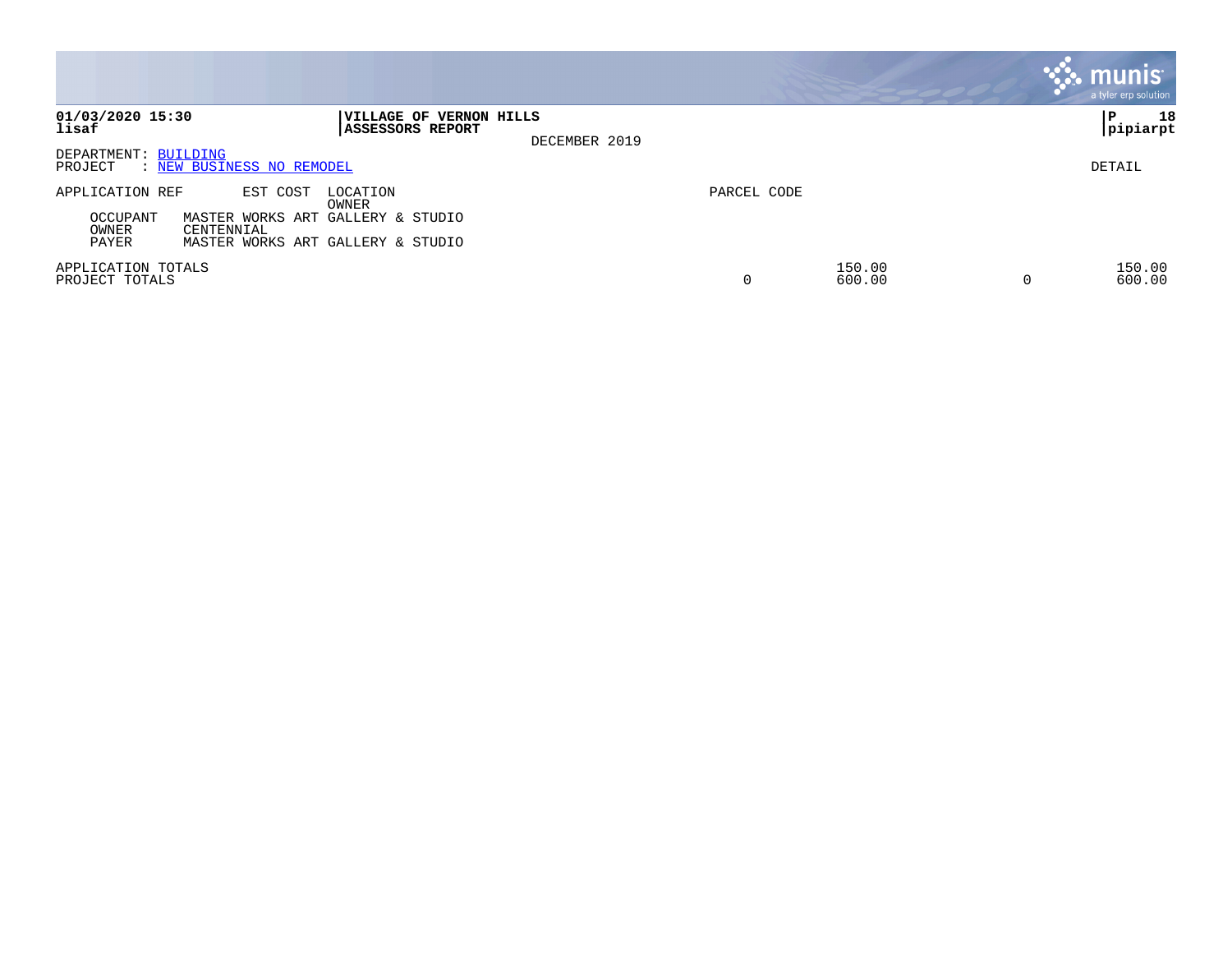|                                                                     |                                                                                                                               |                   |                                                |               |                                                      |                  |                                   | <b>munis</b><br>a tyler erp solution |
|---------------------------------------------------------------------|-------------------------------------------------------------------------------------------------------------------------------|-------------------|------------------------------------------------|---------------|------------------------------------------------------|------------------|-----------------------------------|--------------------------------------|
| 01/03/2020 15:30<br>lisaf<br>DEPARTMENT: BUILDING                   |                                                                                                                               |                   | VILLAGE OF VERNON HILLS<br>ASSESSORS REPORT    | DECEMBER 2019 |                                                      |                  |                                   | 19<br>∣P<br> pipiarpt                |
| PROJECT<br>APPLICATION REF                                          | : COMMERCIAL ROOFTOP HVAC<br>EST COST                                                                                         | LOCATION<br>OWNER |                                                |               | PARCEL CODE                                          |                  |                                   | DETAIL                               |
| 4936                                                                | 38,389                                                                                                                        |                   | 800 WOODLANDS PKY<br>KANAFLEX CORPORATION      |               | 1515103018                                           |                  |                                   |                                      |
| PERMIT NUMBER<br>MU5012<br>DESC OF WORK:<br>REPLACE EXISTING        | TYPE<br>RFTP HVAC<br>HVAC                                                                                                     | STATUS<br>ISSUED  | EST COST<br>ISSUED<br>38,389 12/12/19 12/11/20 | EXPIRES       | PERMITS 12/01/19 - 12/31/19<br>EST VALUE<br>$\Omega$ | FEES<br>383.89   | PERMITS YEAR TO DATE<br>EST VALUE | FEES<br>383.89                       |
| PARTIES INVOLVED:<br>APPLICANT<br>GC.<br>OCCUPANT<br>OWNER<br>PAYER | PRO-TEMP MECHANICAL, IL<br>PRO-TEMP MECHANICAL, IL<br>KANAFLEX CORPORATION<br>KANAFLEX CORPORATION<br>PRO-TEMP MECHANICAL, IL |                   |                                                |               |                                                      |                  |                                   |                                      |
| APPLICATION TOTALS<br>PROJECT TOTALS                                |                                                                                                                               |                   |                                                |               | 0                                                    | 383.89<br>383.89 | $\Omega$                          | 383.89<br>383.89                     |

**Contract**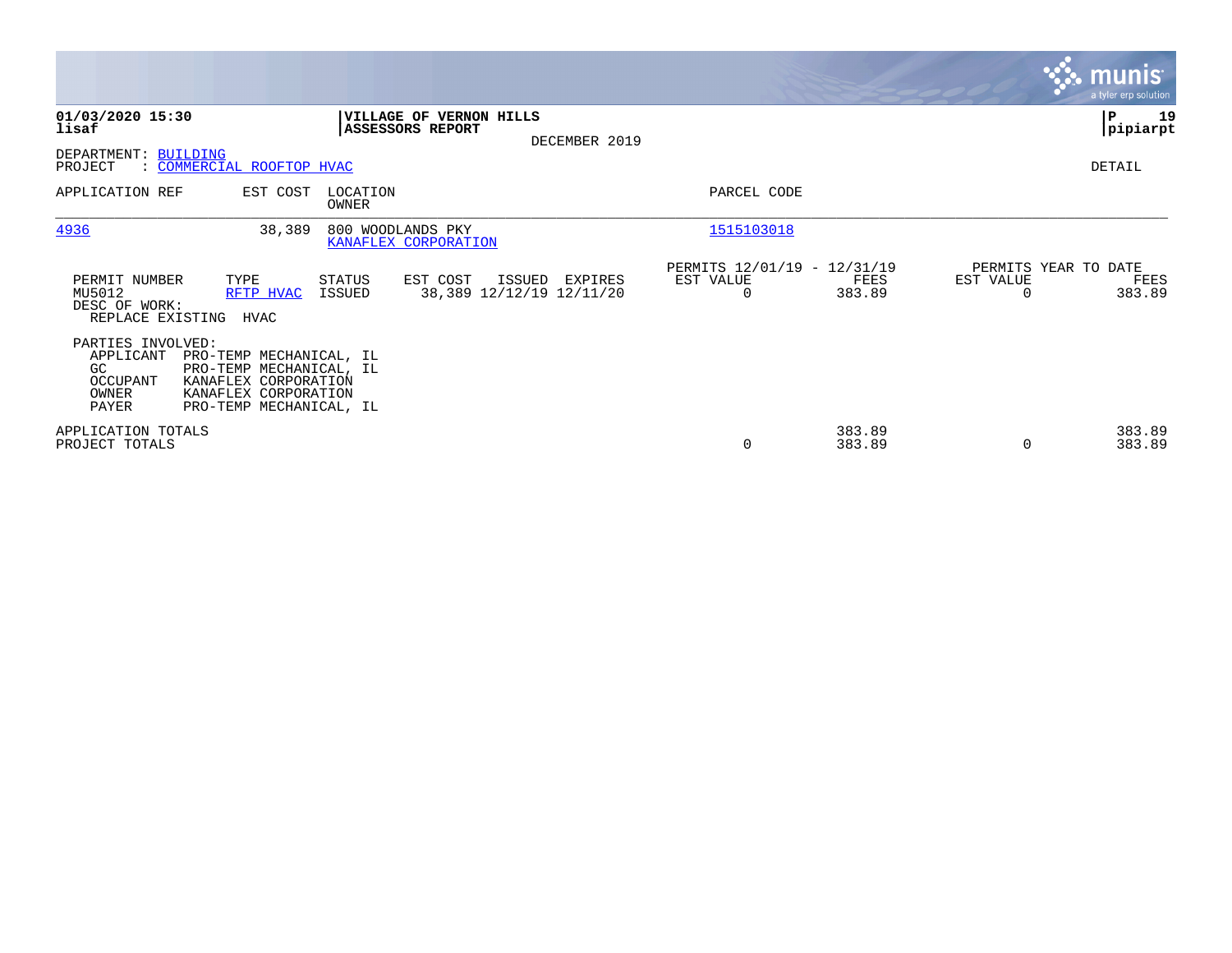|                                                                                           |                                                                                          |                                                        |                                               |               |                                                             |                |                                   | <b>munis</b><br>a tyler erp solution |
|-------------------------------------------------------------------------------------------|------------------------------------------------------------------------------------------|--------------------------------------------------------|-----------------------------------------------|---------------|-------------------------------------------------------------|----------------|-----------------------------------|--------------------------------------|
| 01/03/2020 15:30<br>lisaf<br>DEPARTMENT: BUILDING                                         |                                                                                          | ASSESSORS REPORT                                       | VILLAGE OF VERNON HILLS                       | DECEMBER 2019 |                                                             |                |                                   | ∣P<br>20<br> pipiarpt                |
| PROJECT<br>APPLICATION REF                                                                | : ELEVATOR<br>EST COST                                                                   | LOCATION<br>OWNER                                      |                                               |               | PARCEL CODE                                                 |                |                                   | DETAIL                               |
| 4954<br>PERMIT NUMBER<br>MU5027<br>DESC OF WORK:                                          | 1,200<br>TYPE<br><b>ELEVATOR</b><br>VALVE REPLACEMENT- ELEVATOR                          | 4 HAWTHORN CTR<br><b>JC PENNEY</b><br>STATUS<br>COMPLT | EST COST<br>ISSUED<br>1,200 12/18/19 12/23/20 | EXPIRES       | 1133401089<br>PERMITS 12/01/19 - 12/31/19<br>EST VALUE<br>0 | FEES<br>475.00 | PERMITS YEAR TO DATE<br>EST VALUE | FEES<br>475.00                       |
| PARTIES INVOLVED:<br>APPLICANT<br>GC.<br>OCCUPANT<br>OWNER<br>PAYER<br>APPLICATION TOTALS | SCHINDLER ELEVATOR<br>SCHINDLER ELEVATOR<br>JC PENNEY<br>JC PENNEY<br>SCHINDLER ELEVATOR |                                                        |                                               |               |                                                             | 475.00         |                                   | 475.00                               |
| PROJECT TOTALS                                                                            |                                                                                          |                                                        |                                               |               | $\mathbf 0$                                                 | 475.00         |                                   | 475.00                               |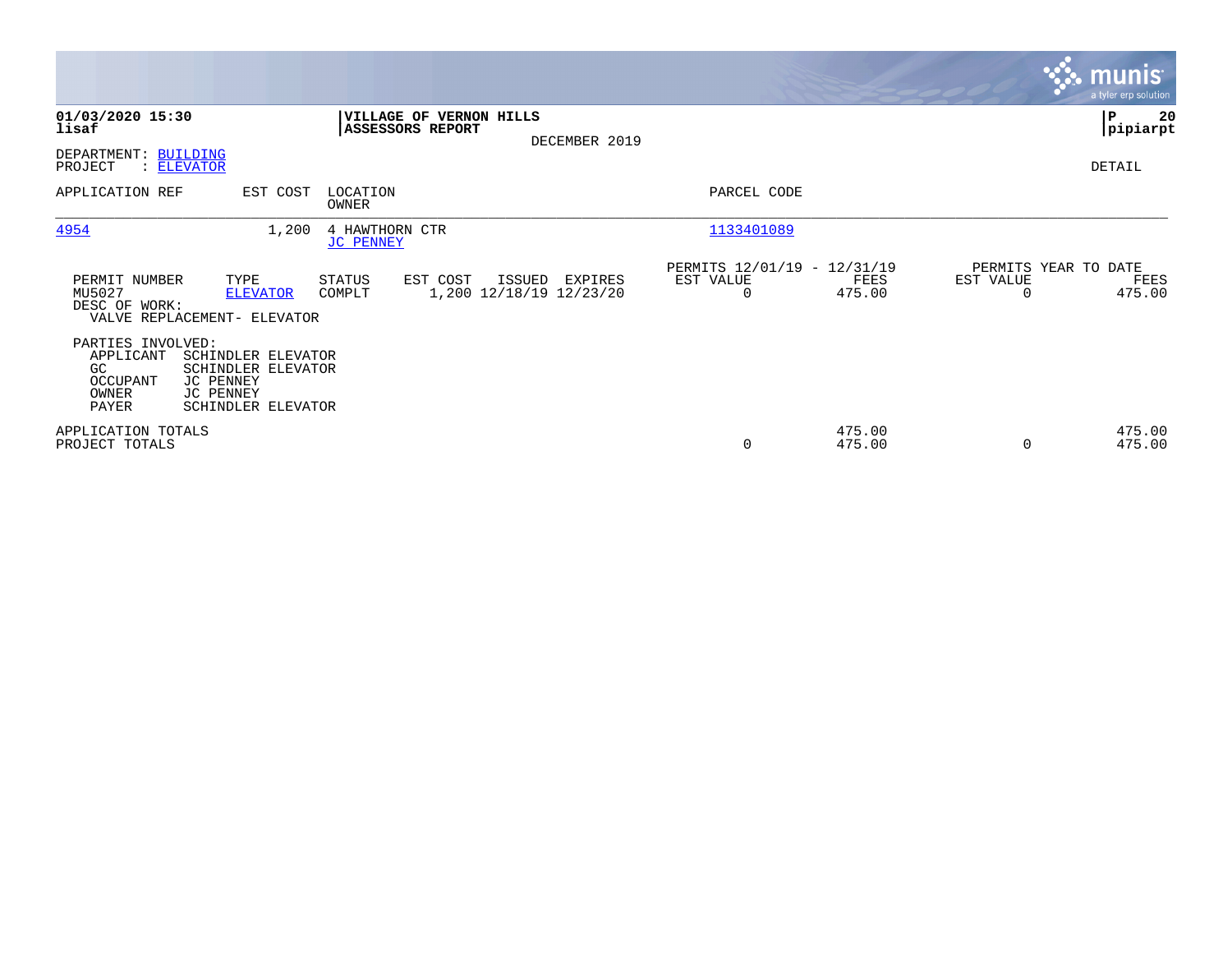|                                                                                                                                                                                       |                                                                                                                                          |                                                                          | munis<br>a tyler erp solution                                     |
|---------------------------------------------------------------------------------------------------------------------------------------------------------------------------------------|------------------------------------------------------------------------------------------------------------------------------------------|--------------------------------------------------------------------------|-------------------------------------------------------------------|
| 01/03/2020 15:30<br>lisaf                                                                                                                                                             | VILLAGE OF VERNON HILLS<br><b>ASSESSORS REPORT</b>                                                                                       |                                                                          | P<br>21<br> pipiarpt                                              |
| DEPARTMENT: BUILDING<br>PROJECT<br>: FENCE                                                                                                                                            | DECEMBER 2019                                                                                                                            |                                                                          | DETAIL                                                            |
| APPLICATION REF<br>EST COST                                                                                                                                                           | LOCATION<br>OWNER                                                                                                                        | PARCEL CODE                                                              |                                                                   |
| 4713<br>2,037                                                                                                                                                                         | 211 MELODY LN<br>DANIEL & JENNIFER FLEMING                                                                                               | 1504308002                                                               |                                                                   |
| PERMIT NUMBER<br>TYPE<br>MU4981<br><b>FENCE</b><br>DESC OF WORK:<br>FENCE                                                                                                             | EST COST<br>ISSUED EXPIRES<br>STATUS<br>2,037 12/04/19 12/24/20<br>COMPLT                                                                | PERMITS 12/01/19 - 12/31/19<br>EST VALUE<br>FEES<br>$\mathbf 0$<br>50.00 | PERMITS YEAR TO DATE<br>EST VALUE<br>FEES<br>$\mathbf 0$<br>50.00 |
| PARTIES INVOLVED:<br>APPLICANT<br><b>CUSTOM BUILT</b><br>CARPENTER<br><b>CUSTOM BUILT</b><br>GC<br><b>CUSTOM BUILT</b><br>OWNER<br>DANIEL & JENNIFER FLEMING<br>PAYER<br>CUSTOM BUILT |                                                                                                                                          |                                                                          |                                                                   |
| APPLICATION TOTALS                                                                                                                                                                    |                                                                                                                                          | 50.00                                                                    | 50.00                                                             |
| 4901<br>2,245                                                                                                                                                                         | 2 CHEROKEE RD<br>RICHARD R & MARILYN E MCCORMICK                                                                                         | 1504307011                                                               |                                                                   |
| PERMIT NUMBER<br>TYPE<br>MU4966<br><b>FENCE</b><br>DESC OF WORK:<br>FENCE                                                                                                             | EST COST<br>ISSUED EXPIRES<br>STATUS<br><b>ISSUED</b><br>2,245 12/02/19 12/01/20                                                         | PERMITS 12/01/19 - 12/31/19<br>EST VALUE<br>FEES<br>$\mathbf 0$<br>30.00 | PERMITS YEAR TO DATE<br>EST VALUE<br>FEES<br>$\mathbf 0$<br>30.00 |
| PARTIES INVOLVED:<br>APPLICANT<br>FENCE<br>DURABILT FENCE<br>GC<br>OWNER<br>PAYER                                                                                                     | RICHARD R & MARILYN E MCCORMICK<br>RICHARD R & MARILYN E MCCORMICK<br>RICHARD R & MARILYN E MCCORMICK<br>RICHARD R & MARILYN E MCCORMICK |                                                                          |                                                                   |
| APPLICATION TOTALS                                                                                                                                                                    |                                                                                                                                          | 30.00                                                                    | 30.00                                                             |
| 4914<br>720                                                                                                                                                                           | 401 APPLETON DR<br><b>CRAIG JAFFE</b>                                                                                                    | 1505203004                                                               |                                                                   |
| PERMIT NUMBER<br>TYPE<br>MU4997<br><b>FENCE</b><br>DESC OF WORK:<br>5 POST HOLES REPLACE OF A FENCE                                                                                   | EST COST<br>STATUS<br>ISSUED EXPIRES<br><b>ISSUED</b><br>720 12/06/19 12/27/20                                                           | PERMITS 12/01/19 - 12/31/19<br>EST VALUE<br>FEES<br>0<br>30.00           | PERMITS YEAR TO DATE<br>EST VALUE<br>FEES<br>30.00<br>0           |
| PARTIES INVOLVED:<br>APPLICANT<br>CRAIG JAFFE<br>${\tt FENCE}$<br><b>ACTION FENCE</b><br>GC<br><b>ACTION FENCE</b><br>OWNER<br>CRAIG JAFFE<br>PAYER<br>CRAIG JAFFE                    |                                                                                                                                          |                                                                          |                                                                   |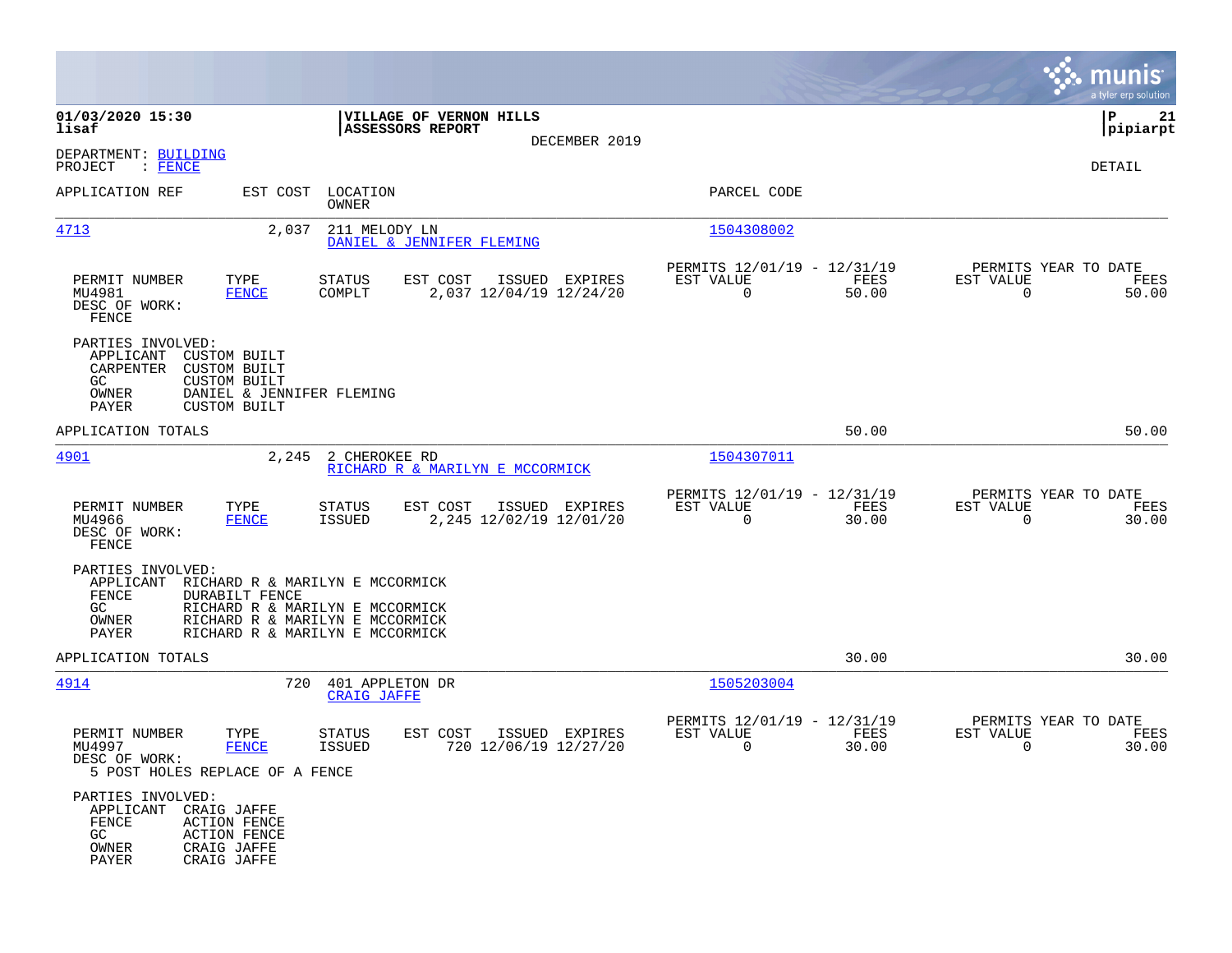|                                                                                                                                                                      |                                                                                       | munis<br>a tyler erp solution                        |
|----------------------------------------------------------------------------------------------------------------------------------------------------------------------|---------------------------------------------------------------------------------------|------------------------------------------------------|
| 01/03/2020 15:30<br>VILLAGE OF VERNON HILLS<br>lisaf<br>ASSESSORS REPORT<br>DECEMBER 2019                                                                            |                                                                                       | P<br>22<br> pipiarpt                                 |
| DEPARTMENT: BUILDING<br>PROJECT<br>$:$ FENCE                                                                                                                         |                                                                                       | DETAIL                                               |
| APPLICATION REF<br>EST COST<br>LOCATION<br>OWNER                                                                                                                     | PARCEL CODE                                                                           |                                                      |
| APPLICATION TOTALS                                                                                                                                                   | 30.00                                                                                 | 30.00                                                |
| 4918<br>308 OAKWOOD RD<br>3,000<br>MYLENE DE ALMELDA LIMA                                                                                                            | 1508111004                                                                            |                                                      |
| EST COST<br>PERMIT NUMBER<br>TYPE<br><b>STATUS</b><br>ISSUED EXPIRES<br><b>ISSUED</b><br>3,000 12/11/19 12/10/20<br>MU5008<br><b>FENCE</b><br>DESC OF WORK:<br>FENCE | PERMITS 12/01/19 - 12/31/19<br>FEES<br>EST VALUE<br>EST VALUE<br>$\mathbf 0$<br>50.00 | PERMITS YEAR TO DATE<br>FEES<br>50.00<br>$\mathbf 0$ |
| PARTIES INVOLVED:<br>APPLICANT<br>PREMIER FENCE<br>FENCE<br>PREMIER FENCE<br>PREMIER FENCE<br>GC<br>OWNER<br>MYLENE DE ALMELDA LIMA                                  |                                                                                       |                                                      |
| APPLICATION TOTALS                                                                                                                                                   | 50.00                                                                                 | 50.00                                                |
| 4964<br>294 NORTH FIORE PKY<br>5,490<br>RICHARD A & JACOUELINE POLEN                                                                                                 | 1506408009                                                                            |                                                      |
| TYPE<br>EST COST<br>PERMIT NUMBER<br><b>STATUS</b><br>ISSUED EXPIRES<br>5,490 12/26/19 12/30/20<br>MU5043<br><b>FENCE</b><br>ISSUED<br>DESC OF WORK:<br>FENCE        | PERMITS 12/01/19 - 12/31/19<br>FEES<br>EST VALUE<br>EST VALUE<br>54.00<br>0           | PERMITS YEAR TO DATE<br>FEES<br>$\Omega$<br>54.00    |
| PARTIES INVOLVED:<br>APPLICANT AZTEC FENCE COMPANY<br>AZTEC FENCE COMPANY<br>GC.<br>OWNER<br>RICHARD A & JACQUELINE POLEN                                            |                                                                                       |                                                      |
| APPLICATION TOTALS<br>PROJECT TOTALS                                                                                                                                 | 54.00<br>0<br>214.00                                                                  | 54.00<br>$\Omega$<br>214.00                          |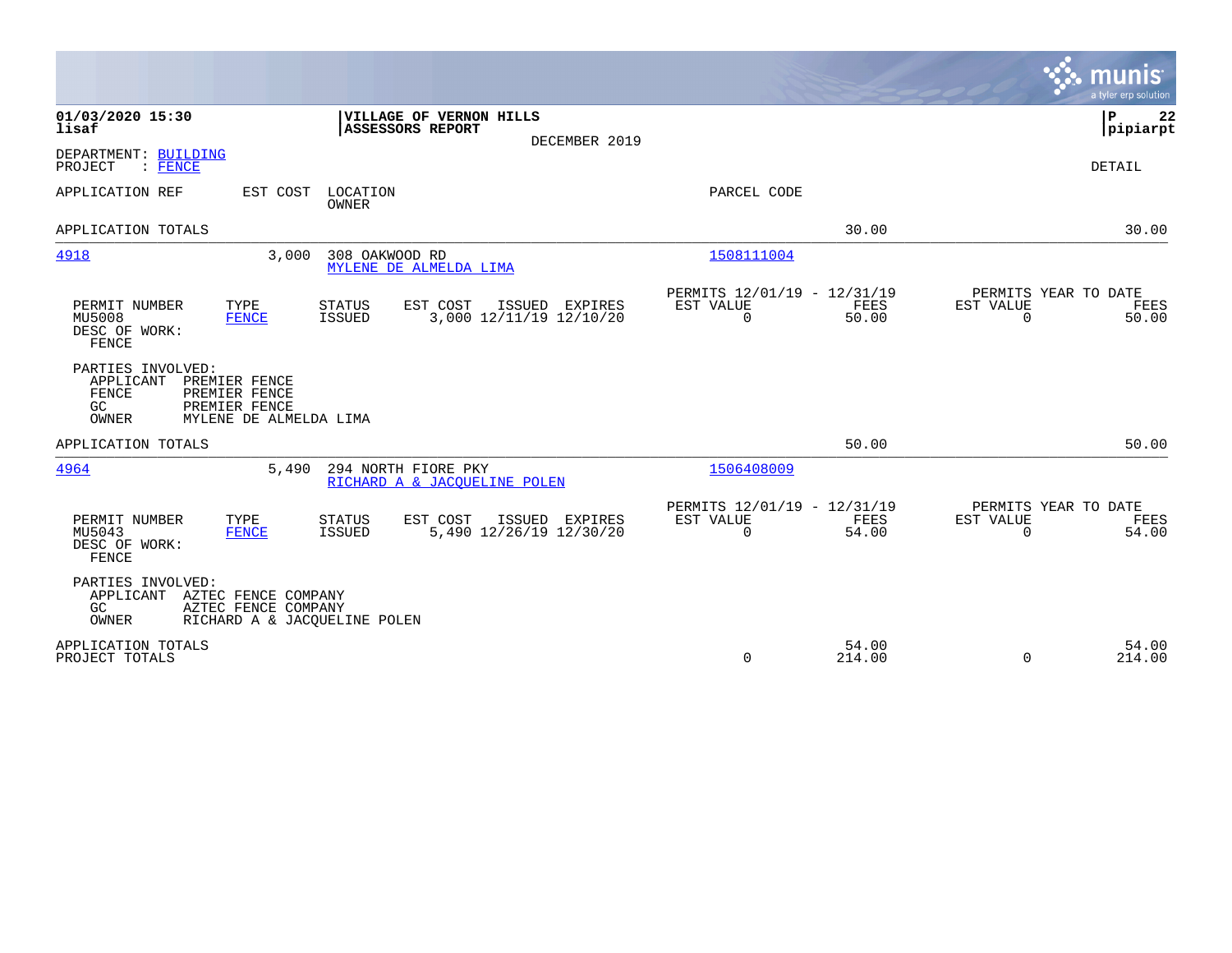|                                                                                                                                                                                                                    |                                                                         |                                                                              | munis<br>a tyler erp solution                                   |
|--------------------------------------------------------------------------------------------------------------------------------------------------------------------------------------------------------------------|-------------------------------------------------------------------------|------------------------------------------------------------------------------|-----------------------------------------------------------------|
| 01/03/2020 15:30<br>lisaf                                                                                                                                                                                          | VILLAGE OF VERNON HILLS<br><b>ASSESSORS REPORT</b>                      |                                                                              | 23<br>IΡ<br> pipiarpt                                           |
| DEPARTMENT: BUILDING<br>PROJECT<br>: FIRE ALARM                                                                                                                                                                    | DECEMBER 2019                                                           |                                                                              | DETAIL                                                          |
| APPLICATION REF                                                                                                                                                                                                    | EST COST LOCATION<br>OWNER                                              | PARCEL CODE                                                                  |                                                                 |
| 3126<br>1,800                                                                                                                                                                                                      | 1000 NORTH BUTTERFIELD RD 1015<br>NEW CENTURY TOWN LLC                  | 1132300046                                                                   |                                                                 |
| PERMIT NUMBER<br>TYPE<br>MU4256<br>FIRE ALARM ISSUED<br>DESC OF WORK:<br>FIRE ALARM - VANILLA BOX                                                                                                                  | <b>STATUS</b><br>EST COST<br>ISSUED EXPIRES<br>1,800 12/04/19 12/03/20  | PERMITS 12/01/19 - 12/31/19<br>FEES<br>EST VALUE<br>$\overline{0}$<br>290.00 | PERMITS YEAR TO DATE<br>EST VALUE<br>FEES<br>$\Omega$<br>290.00 |
| PARTIES INVOLVED:<br>ALARM<br>NITECH FIRE & SECURITY<br>APPLICANT<br>NITECH FIRE & SECURITY<br>GC<br>MANAGEMENT/MARKETING SERVICES<br>OWNER<br>NEW CENTURY TOWN LLC<br>PAYER<br>MANAGEMENT/MARKETING SERVICES      |                                                                         |                                                                              |                                                                 |
| APPLICATION TOTALS                                                                                                                                                                                                 |                                                                         | 290.00                                                                       | 290.00                                                          |
| 4885<br>5,000                                                                                                                                                                                                      | 875 NORTH MILWAUKEE AVENUE 100<br>REGENCY CENTERS                       | 1134302008                                                                   |                                                                 |
| PERMIT NUMBER<br>TYPE<br>MU4993<br>FIRE ALARM ISSUED<br>DESC OF WORK:<br>FIRE ALARM                                                                                                                                | EST COST<br>ISSUED EXPIRES<br><b>STATUS</b><br>5,000 12/06/19 12/05/20  | PERMITS 12/01/19 - 12/31/19<br>EST VALUE<br>FEES<br>$\Omega$<br>330.00       | PERMITS YEAR TO DATE<br>EST VALUE<br>FEES<br>$\Omega$<br>330.00 |
| PARTIES INVOLVED:<br>ALARM<br>SIEMENS INDUSTRY INC<br>GC<br>ELEVATED CONSTRUCTION<br>VERIZON<br>OCCUPANT<br>OWNER<br>REGENCY CENTERS<br>PAYER<br>ELEVATED CONSTRUCTION                                             |                                                                         |                                                                              |                                                                 |
| APPLICATION TOTALS                                                                                                                                                                                                 |                                                                         | 330.00                                                                       | 330.00                                                          |
| 4929<br>21,000                                                                                                                                                                                                     | 380 NORTH FAIRWAY DR<br>199 LLC ATTN RICHARD WOLDENBERG                 | 1504303109                                                                   |                                                                 |
| PERMIT NUMBER<br>TYPE<br>MU5032<br>FIRE ALARM ISSUED<br>DESC OF WORK:<br>FIRE ALARM                                                                                                                                | <b>STATUS</b><br>EST COST<br>ISSUED EXPIRES<br>21,000 12/19/19 12/18/20 | PERMITS 12/01/19 - 12/31/19<br>EST VALUE<br><b>FEES</b><br>0<br>660.00       | PERMITS YEAR TO DATE<br>EST VALUE<br>FEES<br>0<br>660.00        |
| PARTIES INVOLVED:<br>HIGH RISE SECURITY SYSTEMS<br>ALARM<br>APPLICANT HIGH RISE SECURITY SYSTEMS<br>GC<br>HIGH RISE SECURITY SYSTEMS<br>OCCUPANT<br>LEARNING RESOURCES<br>OWNER<br>199 LLC ATTN RICHARD WOLDENBERG |                                                                         |                                                                              |                                                                 |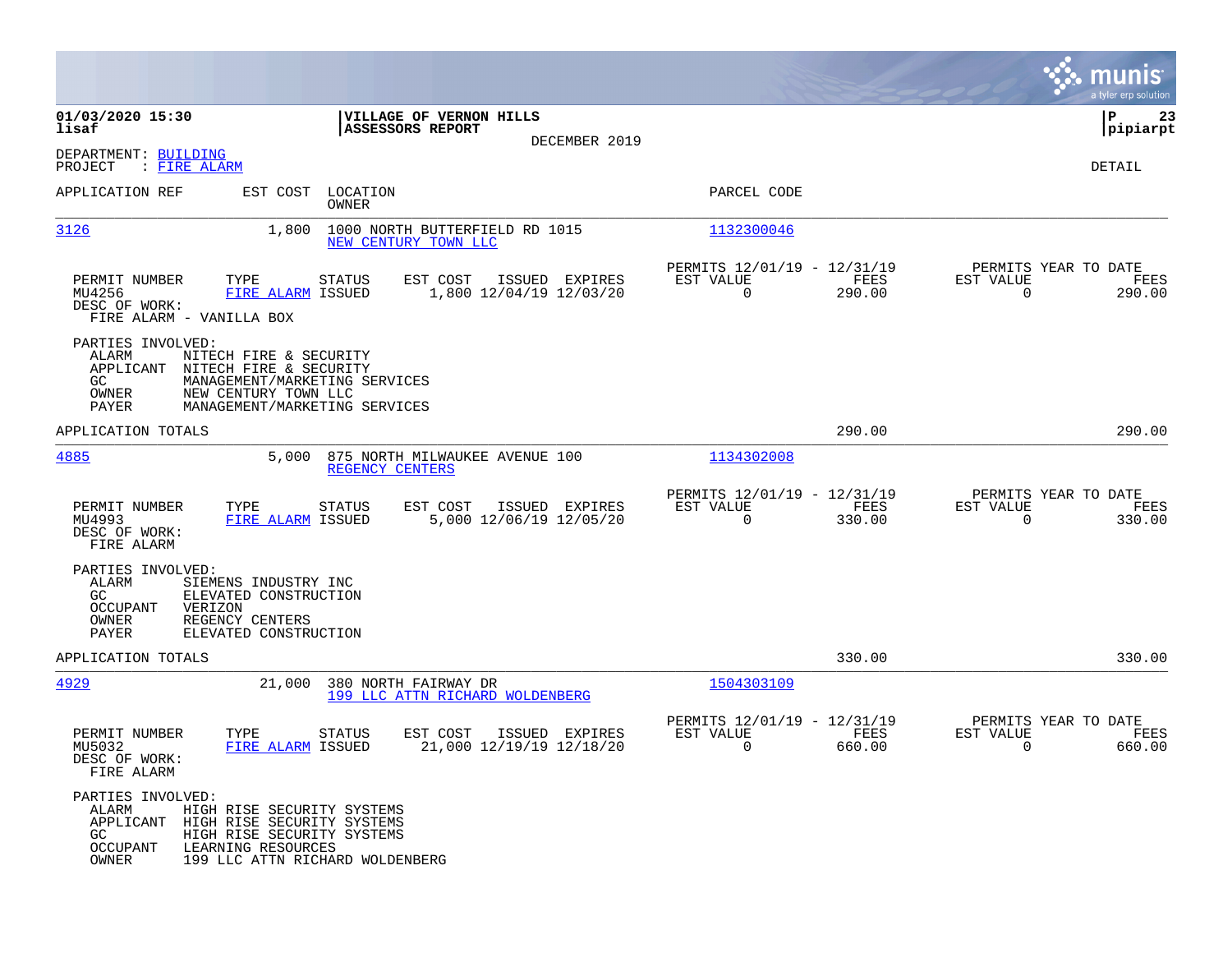|                                                 |                                                              |             |                    |   | <b>. munis</b><br>a tyler erp solution |
|-------------------------------------------------|--------------------------------------------------------------|-------------|--------------------|---|----------------------------------------|
| 01/03/2020 15:30<br>lisaf                       | VILLAGE OF VERNON HILLS<br>ASSESSORS REPORT<br>DECEMBER 2019 |             |                    |   | 24<br>ΙP<br> pipiarpt                  |
| DEPARTMENT: BUILDING<br>PROJECT<br>: FIRE ALARM |                                                              |             |                    |   | DETAIL                                 |
| APPLICATION REF<br>EST COST                     | LOCATION<br>OWNER                                            | PARCEL CODE |                    |   |                                        |
| HIGH RISE SECURITY SYSTEMS<br>PAYER             |                                                              |             |                    |   |                                        |
| APPLICATION TOTALS<br>PROJECT TOTALS            |                                                              | 0           | 660.00<br>1,280.00 | 0 | 660.00<br>1,280.00                     |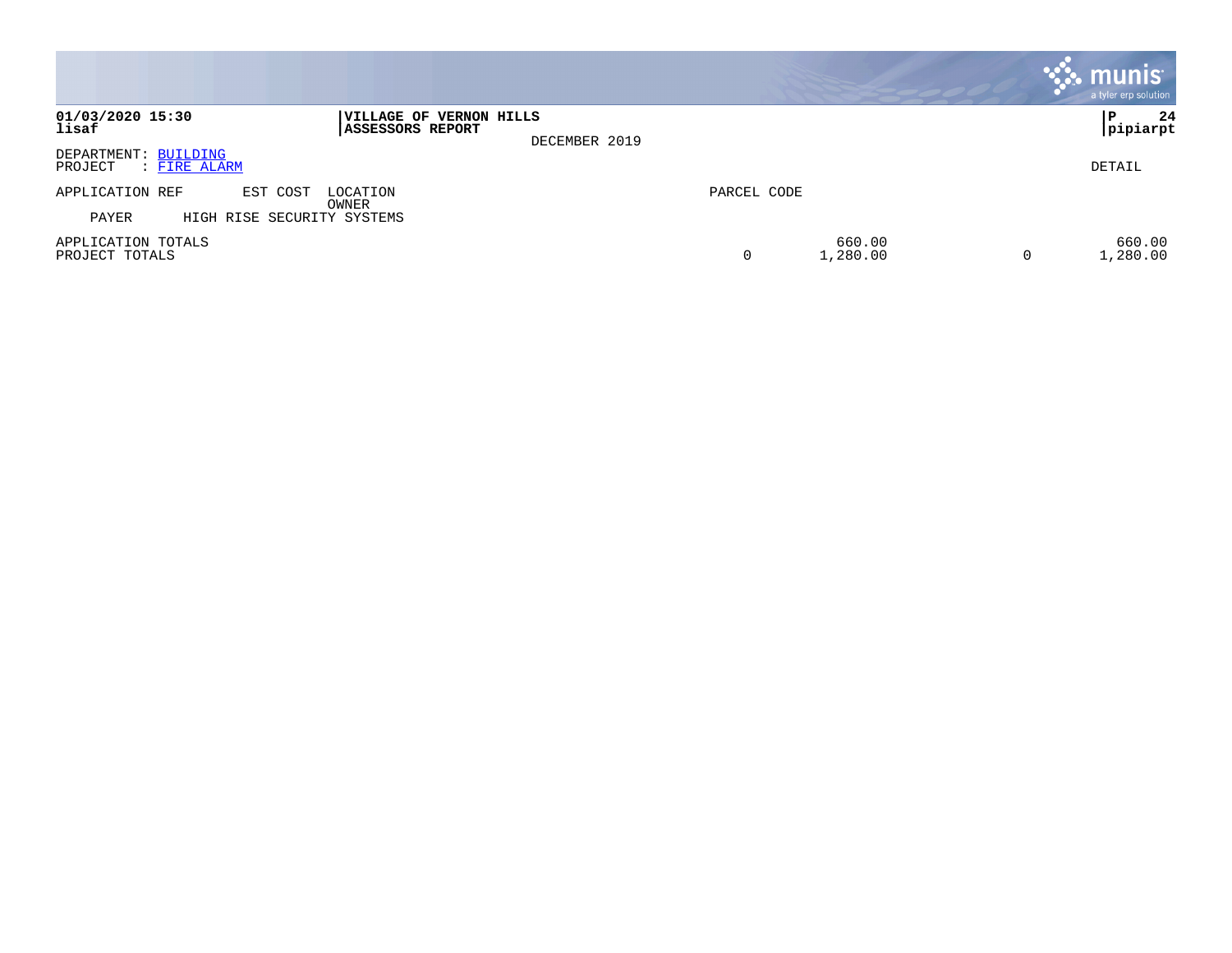|                                                                                                                                                                                                                                                                                                                                                                                          |                                                                           |                                                                                               | munis<br>a tyler erp solution                                   |
|------------------------------------------------------------------------------------------------------------------------------------------------------------------------------------------------------------------------------------------------------------------------------------------------------------------------------------------------------------------------------------------|---------------------------------------------------------------------------|-----------------------------------------------------------------------------------------------|-----------------------------------------------------------------|
| 01/03/2020 15:30<br>lisaf                                                                                                                                                                                                                                                                                                                                                                | VILLAGE OF VERNON HILLS<br><b>ASSESSORS REPORT</b>                        |                                                                                               | 25<br>l P<br> pipiarpt                                          |
| DEPARTMENT: BUILDING<br>PROJECT<br>: FIRE SPRINKLER                                                                                                                                                                                                                                                                                                                                      | DECEMBER 2019                                                             |                                                                                               | DETAIL                                                          |
| APPLICATION REF                                                                                                                                                                                                                                                                                                                                                                          | EST COST LOCATION<br>OWNER                                                | PARCEL CODE                                                                                   |                                                                 |
| 4482                                                                                                                                                                                                                                                                                                                                                                                     | 4,500 3 WEST HAWTHORN PKY 370<br>HAMILTON PARTNERS INC                    | 1132415011                                                                                    |                                                                 |
| TYPE<br>PERMIT NUMBER<br>MU4970<br>FIRE SPR<br>DESC OF WORK:<br>FIRE SPRINKLERS                                                                                                                                                                                                                                                                                                          | EST COST<br>ISSUED EXPIRES<br>STATUS<br>4,500 12/02/19 12/09/20<br>COMPLT | PERMITS 12/01/19 - 12/31/19<br>EST VALUE<br>FEES<br>$\overline{0}$<br>353.00                  | PERMITS YEAR TO DATE<br>EST VALUE<br>FEES<br>$\Omega$<br>353.00 |
| PARTIES INVOLVED:<br>FIRE SPRIN NORTH SHORE FIRE PROTECTION<br>NORTH SHORE FIRE PROTECTION<br>GC<br>OCCUPANT<br>PRA<br>OWNER<br>HAMILTON PARTNERS INC<br>PAYER<br>NORTH SHORE FIRE PROTECTION                                                                                                                                                                                            |                                                                           |                                                                                               |                                                                 |
| APPLICATION TOTALS                                                                                                                                                                                                                                                                                                                                                                       |                                                                           | 353.00                                                                                        | 353.00                                                          |
| 4768<br>9,000                                                                                                                                                                                                                                                                                                                                                                            | 775 CORPORATE WOODS PARKWAY<br>SCHULTZ BROS. CO                           | 1510303001                                                                                    |                                                                 |
| TYPE<br>PERMIT NUMBER<br>FIRE SPR<br>MU5005<br>DESC OF WORK:<br>FM 200 CLEAN AGENT FIRE SUPPRESSION SYSTEM                                                                                                                                                                                                                                                                               | ISSUED EXPIRES<br>STATUS<br>EST COST<br>9,000 12/11/19 12/10/20<br>ISSUED | PERMITS 12/01/19 - 12/31/19<br>EST VALUE<br>FEES<br>$\Omega$<br>879.00                        | PERMITS YEAR TO DATE<br>EST VALUE<br>FEES<br>$\Omega$<br>879.00 |
| PARTIES INVOLVED:<br>APPLICANT PHOENIX FIRE SYSTEMS INC<br>FIRE SPRIN PHOENIX FIRE SYSTEMS INC<br>PHOENIX FIRE SYSTEMS INC<br>GC.<br>BLITT & GAINES PC<br>OCCUPANT<br>OWNER<br>SCHULTZ BROS. CO<br>PAYER<br>PHOENIX FIRE SYSTEMS INC                                                                                                                                                     |                                                                           |                                                                                               |                                                                 |
| APPLICATION TOTALS                                                                                                                                                                                                                                                                                                                                                                       |                                                                           | 879.00                                                                                        | 879.00                                                          |
| 4859                                                                                                                                                                                                                                                                                                                                                                                     | 11,704 925 NORTH MILWAUKEE AVENUE 500<br>REGENCY CENTERS                  | 1134302008                                                                                    |                                                                 |
| PERMIT NUMBER<br>TYPE<br>FIRE SPR ISSUED<br>MU5001<br>DESC OF WORK:<br>FIRE SPRINKLER                                                                                                                                                                                                                                                                                                    | ISSUED EXPIRES<br>STATUS<br>EST COST<br>11,704 12/09/19 12/08/20          | PERMITS 12/01/19 - 12/31/19<br>EST VALUE<br><b>EXERCITE: PEES</b><br>455.04<br>$\overline{0}$ | PERMITS YEAR TO DATE<br>EST VALUE<br>FEES<br>455.04<br>$\sim$ 0 |
| PARTIES INVOLVED:<br>APPLICANT ABSOLUTE FIRE PROTECTION<br>FIRE SPRIN ABSOLUTE FIRE PROTECTION<br>ABSOLUTE FIRE PROTECTION<br>GC and the control of the control of the control of the control of the control of the control of the control of the control of the control of the control of the control of the control of the control of the control of the c<br>OCCUPANT BUTTERMILK CAFE |                                                                           |                                                                                               |                                                                 |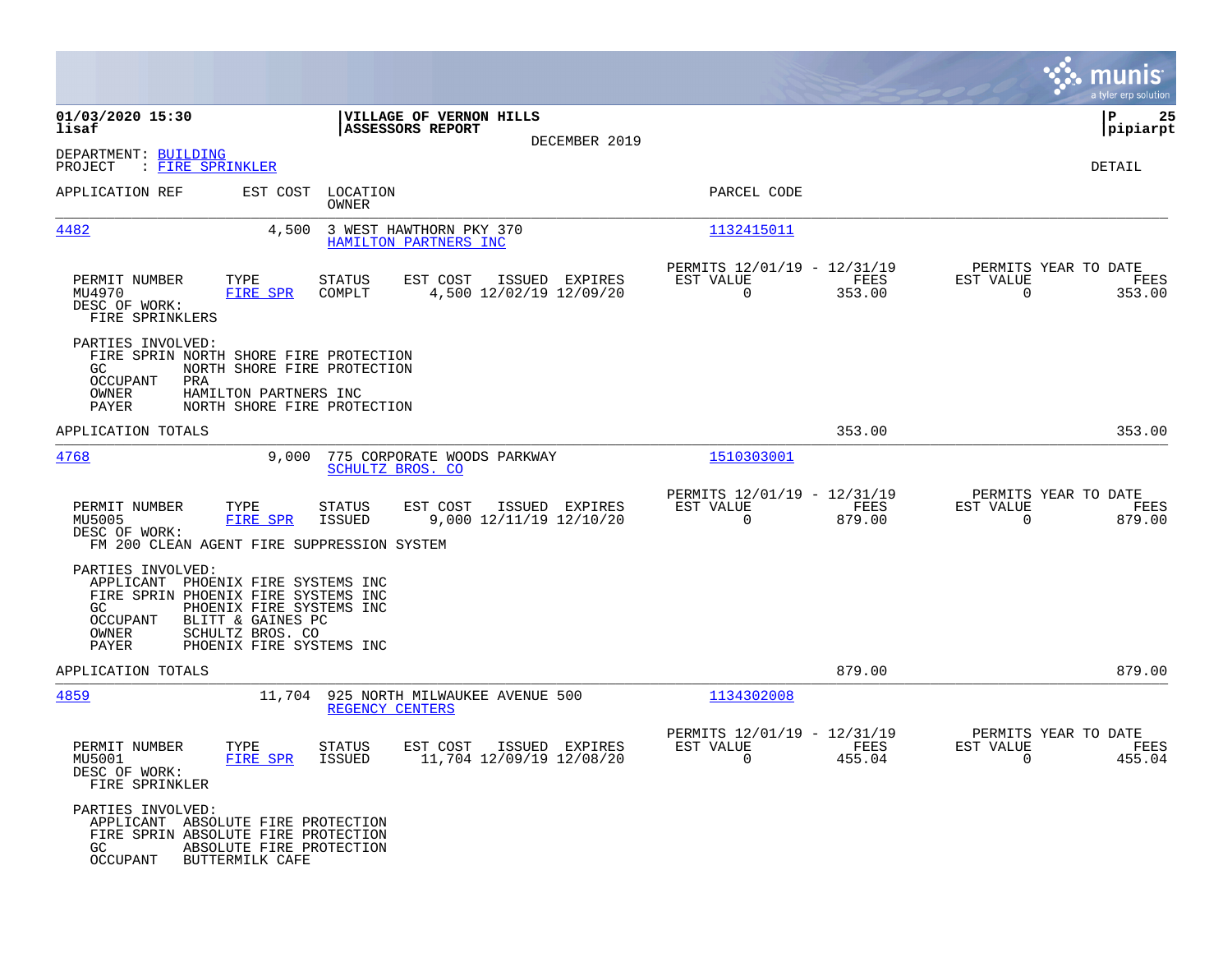|                                                                                                                                                                                                                                              |                |                                                         |                | munis<br>a tyler erp solution                                   |
|----------------------------------------------------------------------------------------------------------------------------------------------------------------------------------------------------------------------------------------------|----------------|---------------------------------------------------------|----------------|-----------------------------------------------------------------|
| 01/03/2020 15:30<br>VILLAGE OF VERNON HILLS<br>lisaf<br><b>ASSESSORS REPORT</b>                                                                                                                                                              | DECEMBER 2019  |                                                         |                | lР<br>26<br> pipiarpt                                           |
| DEPARTMENT: BUILDING<br>PROJECT<br>: FIRE SPRINKLER                                                                                                                                                                                          |                |                                                         |                | DETAIL                                                          |
| APPLICATION REF<br>EST COST LOCATION<br>OWNER                                                                                                                                                                                                |                | PARCEL CODE                                             |                |                                                                 |
| REGENCY CENTERS<br>OWNER<br>PAYER<br>ABSOLUTE FIRE PROTECTION                                                                                                                                                                                |                |                                                         |                |                                                                 |
| APPLICATION TOTALS                                                                                                                                                                                                                           |                |                                                         | 455.04         | 455.04                                                          |
| 4860<br>1,500<br>720 CORPORATE WOODS PKY<br>VAN VLISSINGEN & CO                                                                                                                                                                              |                | 1509401058                                              |                |                                                                 |
| PERMIT NUMBER<br>TYPE<br><b>STATUS</b><br>EST COST<br>FIRE SPR<br><b>ISSUED</b><br>1,500 12/16/19 12/15/20<br>MU5018<br>DESC OF WORK:<br>FIRE SPRINKLERS                                                                                     | ISSUED EXPIRES | PERMITS 12/01/19 - 12/31/19<br>EST VALUE<br>$\Omega$    | FEES<br>394.00 | PERMITS YEAR TO DATE<br>EST VALUE<br>FEES<br>$\Omega$<br>394.00 |
| PARTIES INVOLVED:<br>APPLICANT RAM FIRE PROTECTION<br>FIRE SPRIN RAM FIRE PROTECTION<br>GC.<br>RAJ MAHAL<br>OCCUPANT<br>SHANNON POHL BADMINTON ACADEMY<br>VAN VLISSINGEN & CO<br>OWNER<br>RAM FIRE PROTECTION<br>PAYER<br>PAYER<br>RAJ MAHAL |                |                                                         |                |                                                                 |
| APPLICATION TOTALS                                                                                                                                                                                                                           |                |                                                         | 394.00         | 394.00                                                          |
| <u>4863</u><br>6,064 875 NORTH MILWAUKEE AVENUE 100<br>REGENCY CENTERS                                                                                                                                                                       |                | 1134302008                                              |                |                                                                 |
| TYPE<br>PERMIT NUMBER<br><b>STATUS</b><br>EST COST<br>6,064 12/09/19 12/08/20<br>MU5000<br>FIRE SPR<br>ISSUED<br>DESC OF WORK:<br>FIRE SPRINKLER                                                                                             | ISSUED EXPIRES | PERMITS 12/01/19 - 12/31/19<br>EST VALUE<br>$\mathbf 0$ | FEES<br>347.00 | PERMITS YEAR TO DATE<br>EST VALUE<br>FEES<br>347.00<br>0        |
| PARTIES INVOLVED:<br>APPLICANT ABSOLUTE FIRE PROTECTION<br>FIRE SPRIN ABSOLUTE FIRE PROTECTION<br>ABSOLUTE FIRE PROTECTION<br>GC.<br><b>OCCUPANT</b><br>VERIZON<br>OWNER<br>REGENCY CENTERS<br>ABSOLUTE FIRE PROTECTION<br>PAYER             |                |                                                         |                |                                                                 |
| APPLICATION TOTALS                                                                                                                                                                                                                           |                |                                                         | 347.00         | 347.00                                                          |
| 4898<br>12,450 1932 LAKE CHARLES DR<br><b>ALEX GRUNFELD</b>                                                                                                                                                                                  |                | 1128302012                                              |                |                                                                 |
| PERMIT NUMBER<br>TYPE<br>EST COST<br><b>STATUS</b><br>MU5038<br>FIRE SPR<br>ISSUED<br>12,450 12/20/19 12/19/20<br>DESC OF WORK:<br>FIRE SPRINKLERS                                                                                           | ISSUED EXPIRES | PERMITS 12/01/19 - 12/31/19<br>EST VALUE<br>0           | FEES<br>324.50 | PERMITS YEAR TO DATE<br>EST VALUE<br>FEES<br>324.50<br>0        |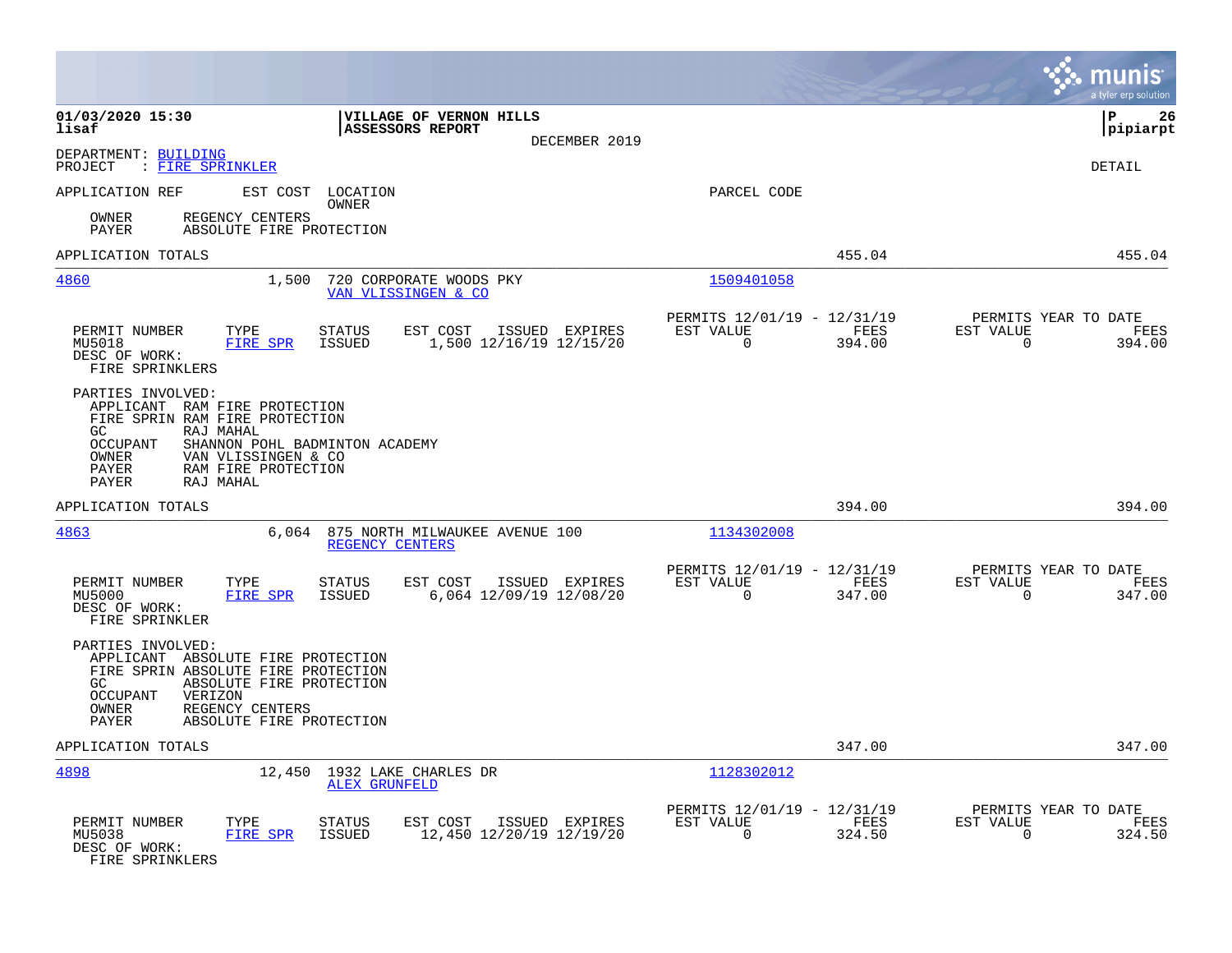|                                                                                                                                                |                                                                                                                                                                                           |                                                                           | munis<br>a tyler erp solution                                      |
|------------------------------------------------------------------------------------------------------------------------------------------------|-------------------------------------------------------------------------------------------------------------------------------------------------------------------------------------------|---------------------------------------------------------------------------|--------------------------------------------------------------------|
| 01/03/2020 15:30<br>lisaf                                                                                                                      | VILLAGE OF VERNON HILLS<br><b>ASSESSORS REPORT</b>                                                                                                                                        |                                                                           | P<br>27<br> pipiarpt                                               |
|                                                                                                                                                | DECEMBER 2019                                                                                                                                                                             |                                                                           |                                                                    |
| DEPARTMENT: BUILDING<br>PROJECT<br>: FIRE SPRINKLER                                                                                            |                                                                                                                                                                                           |                                                                           | <b>DETAIL</b>                                                      |
| APPLICATION REF                                                                                                                                | EST COST<br>LOCATION<br>OWNER                                                                                                                                                             | PARCEL CODE                                                               |                                                                    |
| PARTIES INVOLVED:<br>APPLICANT CYBOR FIRE PROTECTION<br>FIRE SPRIN CYBOR FIRE PROTECTION<br>GC.<br>EA HOMES<br>OWNER<br>ALEX GRUNFELD<br>PAYER | CYBOR FIRE PROTECTION                                                                                                                                                                     |                                                                           |                                                                    |
| APPLICATION TOTALS                                                                                                                             |                                                                                                                                                                                           | 324.50                                                                    | 324.50                                                             |
| 4906                                                                                                                                           | 42,500<br>461 WEST TOWNLINE RD<br>RINACOVI LIMITED LLC                                                                                                                                    | 1505110004                                                                |                                                                    |
| PERMIT NUMBER<br>TYPE<br>FIRE SPR<br>MU5016<br>DESC OF WORK:<br>FIRE SPRINKLERS                                                                | STATUS<br>EST COST ISSUED EXPIRES<br>42,500 12/13/19 12/12/20<br>ISSUED                                                                                                                   | PERMITS 12/01/19 - 12/31/19<br>EST VALUE<br>FEES<br>$\mathbf 0$<br>853.00 | PERMITS YEAR TO DATE<br>EST VALUE<br>FEES<br>$\mathbf 0$<br>853.00 |
| PARTIES INVOLVED:<br>GC<br>OWNER<br>RINACOVI LIMITED LLC<br>PAYER                                                                              | APPLICANT UNITED STATES ALLIANCE FIRE PROTECTION<br>FIRE SPRIN UNITED STATES ALLIANCE FIRE PROTECTION<br>UNITED STATES ALLIANCE FIRE PROTECTION<br>UNITED STATES ALLIANCE FIRE PROTECTION |                                                                           |                                                                    |
| APPLICATION TOTALS                                                                                                                             |                                                                                                                                                                                           | 853.00                                                                    | 853.00                                                             |
| 4922                                                                                                                                           | 4,200<br>1255 TOWN CENTER RD 217<br>VHTC LOT 10 LLC                                                                                                                                       | 1515313003                                                                |                                                                    |
| PERMIT NUMBER<br>TYPE<br>FIRE SPR<br>MU5049<br>DESC OF WORK:                                                                                   | STATUS<br>ISSUED EXPIRES<br>EST COST<br>4,200 12/27/19 12/26/20<br>ISSUED                                                                                                                 | PERMITS 12/01/19 - 12/31/19<br>EST VALUE<br>FEES<br>$\mathbf 0$<br>394.00 | PERMITS YEAR TO DATE<br>EST VALUE<br>FEES<br>$\mathbf 0$<br>394.00 |
| FIRE SPRINKLERS<br>PARTIES INVOLVED:<br>GC<br>OWNER<br>VHTC LOT 10 LLC<br>PAYER                                                                | APPLICANT UNITED STATES ALLIANCE FIRE PROTECTION<br>FIRE SPRIN UNITED STATES ALLIANCE FIRE PROTECTION<br>UNITED STATES ALLIANCE FIRE PROTECTION<br>UNITED STATES ALLIANCE FIRE PROTECTION |                                                                           |                                                                    |
| APPLICATION TOTALS                                                                                                                             |                                                                                                                                                                                           | 394.00                                                                    | 394.00                                                             |
| 4928                                                                                                                                           | 8,447<br>931 NORTH MILWAUKEE AVENUE 100<br>REGENCY CENTERS                                                                                                                                | 1134302008                                                                |                                                                    |
| PERMIT NUMBER<br>TYPE<br>MU5019<br>FIRE SPR                                                                                                    | EST COST<br>ISSUED EXPIRES<br>STATUS<br>8,447 12/16/19 12/20/20<br>ISSUED                                                                                                                 | PERMITS 12/01/19 - 12/31/19<br>EST VALUE<br>FEES<br>$\mathbf 0$<br>371.47 | PERMITS YEAR TO DATE<br>EST VALUE<br>FEES<br>$\mathbf 0$<br>371.47 |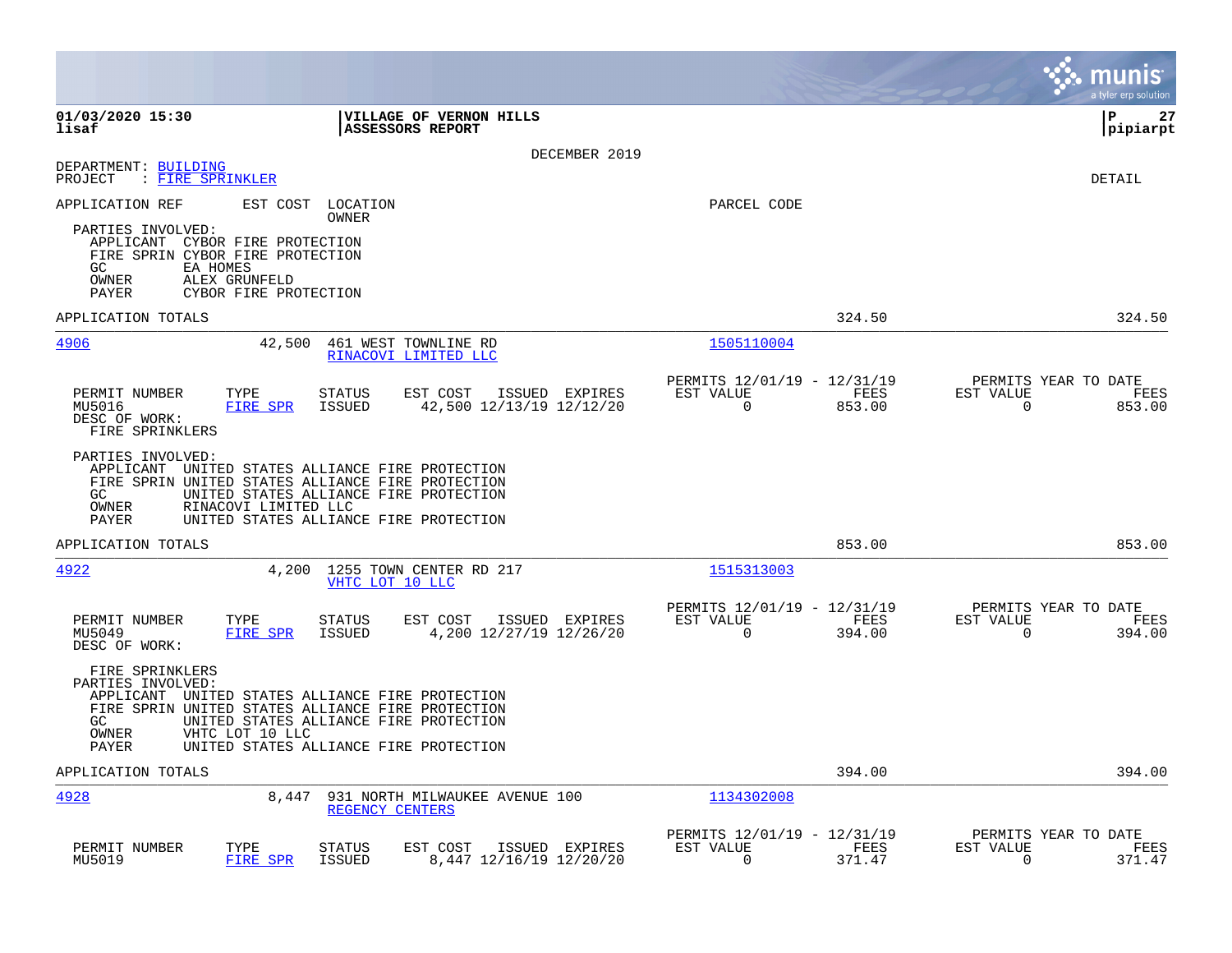|                                                                                                                                                                                                                                                                                                 |                                                           | munis<br>a tyler erp solution                                                    |
|-------------------------------------------------------------------------------------------------------------------------------------------------------------------------------------------------------------------------------------------------------------------------------------------------|-----------------------------------------------------------|----------------------------------------------------------------------------------|
| 01/03/2020 15:30<br>VILLAGE OF VERNON HILLS<br>lisaf<br><b>ASSESSORS REPORT</b><br>DECEMBER 2019                                                                                                                                                                                                |                                                           | P.<br>28<br> pipiarpt                                                            |
| DEPARTMENT: BUILDING<br>PROJECT<br>: FIRE SPRINKLER                                                                                                                                                                                                                                             |                                                           | <b>DETAIL</b>                                                                    |
| LOCATION<br>APPLICATION REF<br>EST COST<br>OWNER<br>DESC OF WORK:<br>FIRE SPRINKLERS                                                                                                                                                                                                            | PARCEL CODE                                               |                                                                                  |
| PARTIES INVOLVED:<br>APPLICANT<br>ABSOLUTE FIRE PROTECTION<br>APPLICANT<br>ABSOLUTE FIRE PROTECTION<br>FIRE SPRIN ABSOLUTE FIRE PROTECTION<br>GC<br>ABSOLUTE FIRE PROTECTION<br><b>OCCUPANT</b><br>CLASSY NAILS AND SPA<br><b>OWNER</b><br>REGENCY CENTERS<br>PAYER<br>ABSOLUTE FIRE PROTECTION |                                                           |                                                                                  |
| APPLICATION TOTALS                                                                                                                                                                                                                                                                              |                                                           | 371.47<br>371.47                                                                 |
| 4943<br>94,485<br>145 NORTH MILWAUKEE AVE<br>HCP HB2 PARK @ VERNON HILLS LLC                                                                                                                                                                                                                    | 1503301025                                                |                                                                                  |
| EST COST<br>PERMIT NUMBER<br>TYPE<br><b>STATUS</b><br>ISSUED EXPIRES<br>94,485 12/19/19 12/18/20<br>MU5035<br>FIRE SPR<br><b>ISSUED</b><br>DESC OF WORK:<br>FIRE SPRINKLERS                                                                                                                     | PERMITS 12/01/19 - 12/31/19<br>EST VALUE<br>0<br>2,008.85 | PERMITS YEAR TO DATE<br><b>EST VALUE</b><br><b>FEES</b><br>FEES<br>2,008.85<br>0 |
| PARTIES INVOLVED:<br>APPLICANT AUTOMATIC FIRE SYSTEMS INC<br>FIRE SPRIN AUTOMATIC FIRE SYSTEMS INC<br>HAREN CONTRACTING<br>GC<br><b>OCCUPANT</b><br>BROOKDALE OF VERNON HILLS<br><b>OWNER</b><br>HCP HB2 PARK @ VERNON HILLS LLC<br>PAYER<br>AUTOMATIC FIRE SYSTEMS INC                         |                                                           |                                                                                  |
| APPLICATION TOTALS<br>PROJECT TOTALS                                                                                                                                                                                                                                                            | 2,008.85<br>0<br>6,379.86                                 | 2,008.85<br>6,379.86<br>0                                                        |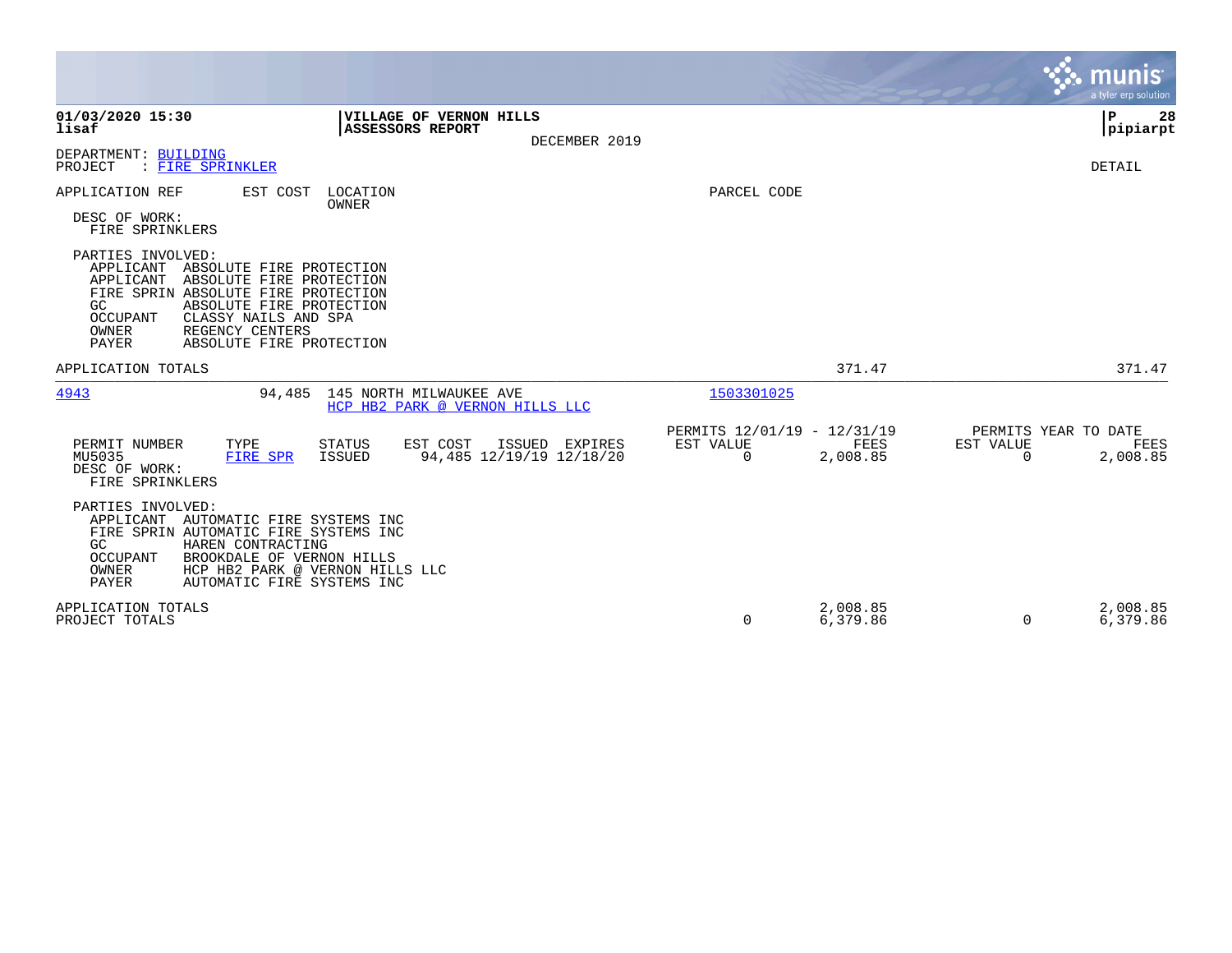|                                                                                                                                                                                                                  |                                                                                                                                          |                                                                             | munis<br>a tyler erp solution                                           |
|------------------------------------------------------------------------------------------------------------------------------------------------------------------------------------------------------------------|------------------------------------------------------------------------------------------------------------------------------------------|-----------------------------------------------------------------------------|-------------------------------------------------------------------------|
| 01/03/2020 15:30<br>lisaf                                                                                                                                                                                        | VILLAGE OF VERNON HILLS<br><b>ASSESSORS REPORT</b><br>DECEMBER 2019                                                                      |                                                                             | 29<br>ΙP<br> pipiarpt                                                   |
| DEPARTMENT: BUILDING<br>: MISC COMMERCIAL<br>PROJECT                                                                                                                                                             |                                                                                                                                          |                                                                             | DETAIL                                                                  |
| APPLICATION REF<br>EST COST                                                                                                                                                                                      | LOCATION<br>OWNER                                                                                                                        | PARCEL CODE                                                                 |                                                                         |
| 4489<br>168,000                                                                                                                                                                                                  | 1155 MUSEUM BLVD<br>THE MIL TON APARTMENTS                                                                                               | 1133406003                                                                  |                                                                         |
| PERMIT NUMBER<br>TYPE<br>MU4969<br>MISC COMM<br>DESC OF WORK:                                                                                                                                                    | <b>STATUS</b><br>EST COST<br>ISSUED EXPIRES<br>ISSUED<br>168,000 12/02/19 12/13/20<br>INSTALLATION OF PERGOLA, GRILL STATIONS, FIRE PITS | PERMITS 12/01/19 - 12/31/19<br>EST VALUE<br>FEES<br>$\mathbf 0$<br>1,680.00 | PERMITS YEAR TO DATE<br>EST VALUE<br>FEES<br>$\overline{0}$<br>1,680.00 |
| PARTIES INVOLVED:<br>GC<br>HANSON LANDSCAPE<br>OWNER<br>THE MIL TON APARTMENTS<br>PAYER<br>HANSON LANDSCAPE                                                                                                      |                                                                                                                                          |                                                                             |                                                                         |
| APPLICATION TOTALS                                                                                                                                                                                               |                                                                                                                                          | 1,680.00                                                                    | 1,680.00                                                                |
| 4722<br>45,000                                                                                                                                                                                                   | 544 LAKEVIEW PARKWAY<br>NEWMARK KNIGHT FRANK                                                                                             | 1504202152                                                                  |                                                                         |
| PERMIT NUMBER<br>TYPE<br>MISC COMM<br>MU4989<br>DESC OF WORK:<br>PATIO AND LANDSCAPING                                                                                                                           | <b>STATUS</b><br>EST COST<br>ISSUED EXPIRES<br>ISSUED<br>45,000 12/06/19 12/06/20                                                        | PERMITS 12/01/19 - 12/31/19<br>EST VALUE<br>FEES<br>0<br>2,800.00           | PERMITS YEAR TO DATE<br>EST VALUE<br>FEES<br>$\mathsf{O}$<br>2,800.00   |
| PARTIES INVOLVED:<br>CONCRETE<br>HARD SURFACE SOLUTIONS<br>HARD SURFACE SOLUTIONS<br>GC.<br>OCCUPANT<br>NEWMARK KNIGHT FRANK<br>OWNER<br>NEWMARK KNIGHT FRANK<br>PAYER<br>HARD SURFACE SOLUTIONS                 |                                                                                                                                          |                                                                             |                                                                         |
| APPLICATION TOTALS                                                                                                                                                                                               |                                                                                                                                          | 2,800.00                                                                    | 2,800.00                                                                |
| 4951<br>8,995                                                                                                                                                                                                    | 561 NORTH MILWAUKEE AVE<br>TMK PARTNERS LLC                                                                                              | 1503102014                                                                  |                                                                         |
| PERMIT NUMBER<br>TYPE<br>MISC COMM<br>MU5020<br>DESC OF WORK:<br>WATER HEATER                                                                                                                                    | <b>STATUS</b><br>EST COST<br>ISSUED EXPIRES<br>8,995 12/16/19 12/17/20<br>COMPLT                                                         | PERMITS 12/01/19 - 12/31/19<br>FEES<br>EST VALUE<br>$\Omega$<br>89.95       | PERMITS YEAR TO DATE<br>EST VALUE<br>FEES<br>$\mathbf 0$<br>89.95       |
| PARTIES INVOLVED:<br>APPLICANT<br>TSUKASA OF TOKYO<br>TSUKASA OF TOKYO<br>GC.<br><b>OCCUPANT</b><br>TSUKASA OF TOKYO<br>OWNER<br>TMK PARTNERS LLC<br>PLUMBER<br>BOSTON PLUMBING INC<br>TSUKASA OF TOKYO<br>PAYER |                                                                                                                                          |                                                                             |                                                                         |

**Contract**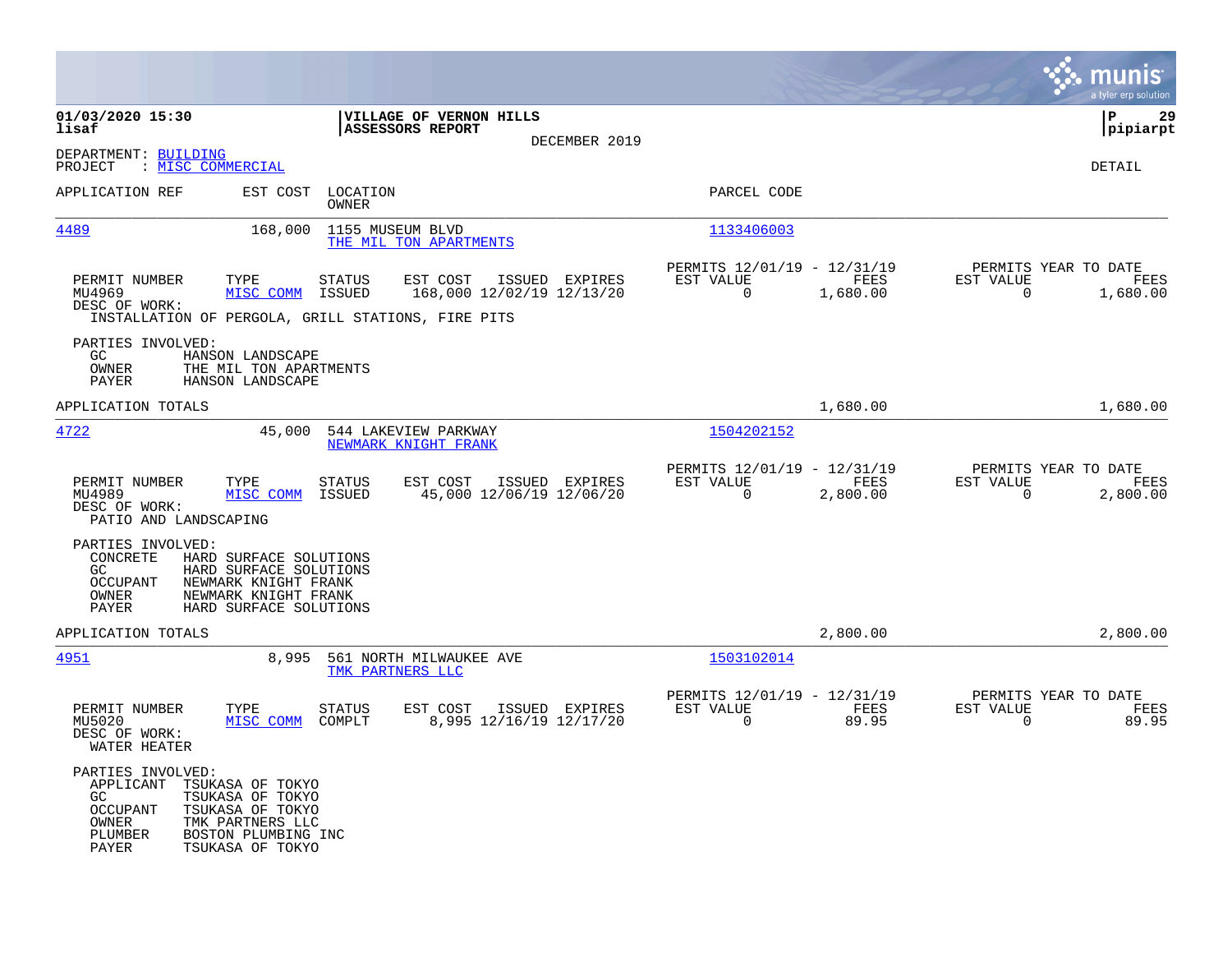|                                                                                    |                                                                                                 |                                |                                                       |               |                                                      |                    |           | <b>munis</b> '<br>a tyler erp solution |
|------------------------------------------------------------------------------------|-------------------------------------------------------------------------------------------------|--------------------------------|-------------------------------------------------------|---------------|------------------------------------------------------|--------------------|-----------|----------------------------------------|
| 01/03/2020 15:30<br>lisaf<br>APPLICATION TOTALS<br>DEPARTMENT: BUILDING<br>PROJECT | : MISC COMMERCIAL                                                                               |                                | VILLAGE OF VERNON HILLS<br>ASSESSORS REPORT           | DECEMBER 2019 |                                                      | 89.95              |           | 30<br>P<br>pipiarpt<br>89.95<br>DETAIL |
| APPLICATION REF                                                                    | EST COST                                                                                        | LOCATION<br>OWNER              |                                                       |               | PARCEL CODE                                          |                    |           |                                        |
| 4960                                                                               | 11,308                                                                                          |                                | 777 HICKORY HILL DR<br>CORPORATE WOODS ASSOCIATES LLC |               | 1509403022                                           |                    |           |                                        |
| PERMIT NUMBER<br>MU5028<br>DESC OF WORK:                                           | TYPE<br>MISC COMM<br>REPLACE DEFECTIVE PRZ BACKFLOW                                             | <b>STATUS</b><br><b>ISSUED</b> | EST COST<br>ISSUED<br>11,308 12/18/19 12/17/20        | EXPIRES       | PERMITS 12/01/19 - 12/31/19<br>EST VALUE<br>$\Omega$ | FEES<br>113.08     | EST VALUE | PERMITS YEAR TO DATE<br>FEES<br>113.08 |
| PARTIES INVOLVED:<br>APPLICANT<br>GC<br>OWNER<br>PLUMBER<br>PAYER                  | ZF SERVICES<br>MILES DEPAEPE<br>CORPORATE WOODS ASSOCIATES LLC<br>ILLINOIS EPA<br>MILES DEPAEPE |                                |                                                       |               |                                                      |                    |           |                                        |
| APPLICATION TOTALS<br>PROJECT TOTALS                                               |                                                                                                 |                                |                                                       |               | 0                                                    | 113.08<br>4,683.03 | $\Omega$  | 113.08<br>4,683.03                     |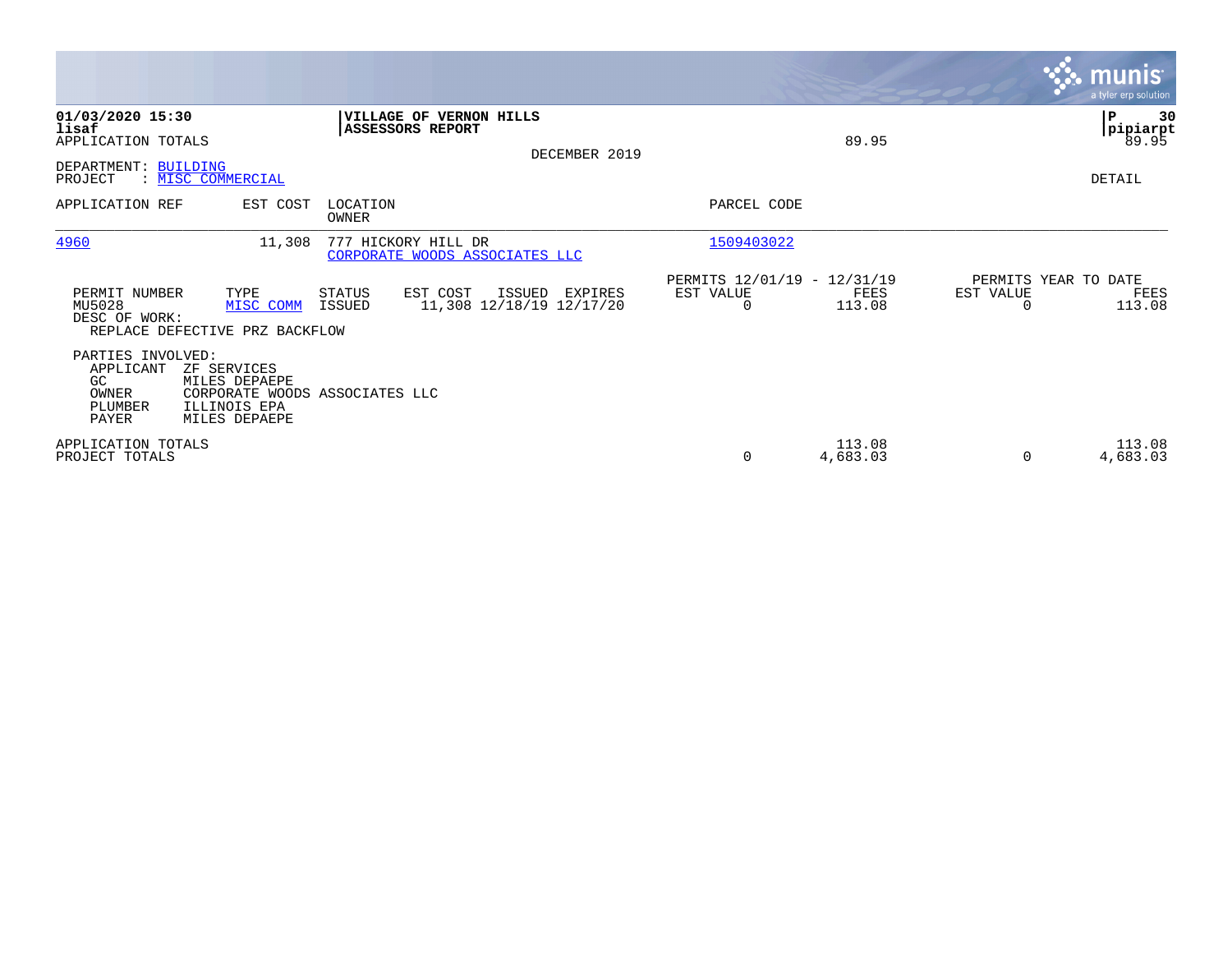|                                                                                                                                                                                       |                                                                                   |                                                                        | munis<br>a tyler erp solution                                      |
|---------------------------------------------------------------------------------------------------------------------------------------------------------------------------------------|-----------------------------------------------------------------------------------|------------------------------------------------------------------------|--------------------------------------------------------------------|
| 01/03/2020 15:30<br>lisaf                                                                                                                                                             | VILLAGE OF VERNON HILLS<br>ASSESSORS REPORT<br>DECEMBER 2019                      |                                                                        | ΙP<br>31<br> pipiarpt                                              |
| DEPARTMENT: BUILDING<br>: MIS ELEC RESIDENTIAL<br>PROJECT                                                                                                                             |                                                                                   |                                                                        | <b>DETAIL</b>                                                      |
| APPLICATION REF                                                                                                                                                                       | EST COST LOCATION<br>OWNER                                                        | PARCEL CODE                                                            |                                                                    |
| 4568<br>10,000                                                                                                                                                                        | 405 CHESTERFIELD LN<br>PAUL & STACIE BRETTNER                                     | 1508404001                                                             |                                                                    |
| TYPE<br>PERMIT NUMBER<br>MU4654<br>ELEC RES<br>DESC OF WORK:<br>SOLAR PANELS                                                                                                          | EST COST<br>ISSUED EXPIRES<br><b>STATUS</b><br>10,000 12/23/19 12/22/20<br>COMPLT | PERMITS 12/01/19 - 12/31/19<br>EST VALUE<br>FEES<br>$\Omega$<br>100.00 | PERMITS YEAR TO DATE<br>EST VALUE<br>FEES<br>$\mathbf 0$<br>100.00 |
| PARTIES INVOLVED:<br>APPLICANT BRIGHT PLANET SOLAR<br>ELECTRICIA BRIGHT PLANET SOLAR<br>GC.<br>BRIGHT PLANET SOLAR<br>PAUL & STACIE BRETTNER<br>OWNER<br>BRIGHT PLANET SOLAR<br>PAYER |                                                                                   |                                                                        |                                                                    |
| APPLICATION TOTALS                                                                                                                                                                    |                                                                                   | 100.00                                                                 | 100.00                                                             |
| 4897<br>33,051                                                                                                                                                                        | 243 COLONIAL DR<br>HAITAO YAO                                                     | 1128303005                                                             |                                                                    |
| PERMIT NUMBER<br>TYPE<br>ELEC RES<br>MU5011<br>DESC OF WORK:<br>SOLAR PANEL                                                                                                           | EST COST<br>ISSUED EXPIRES<br><b>STATUS</b><br>33,051 12/12/19 01/03/21<br>ISSUED | PERMITS 12/01/19 - 12/31/19<br>EST VALUE<br>FEES<br>$\Omega$<br>330.51 | PERMITS YEAR TO DATE<br>EST VALUE<br>FEES<br>$\Omega$<br>330.51    |
| PARTIES INVOLVED:<br>APPLICANT POWERHOME SOLAR<br>ELECTRICIA POWERHOME SOLAR<br>GC.<br>POWERHOME SOLAR<br>OWNER<br>HAITAO YAO<br>PAYER<br>POWERHOME SOLAR                             |                                                                                   |                                                                        |                                                                    |
| APPLICATION TOTALS                                                                                                                                                                    |                                                                                   | 330.51                                                                 | 330.51                                                             |
| 4907                                                                                                                                                                                  | 18,304<br>349 MARSEILLES ST<br>JOHN T & TERESA T HOGAN                            | 1509310023                                                             |                                                                    |
| PERMIT NUMBER<br>TYPE<br>MU5003<br><b>ELEC RES</b><br>DESC OF WORK:<br>SOLAR PANELS                                                                                                   | <b>STATUS</b><br>EST COST<br>ISSUED EXPIRES<br>ISSUED<br>18,304 12/10/19 12/09/20 | PERMITS 12/01/19 - 12/31/19<br>EST VALUE<br>FEES<br>0<br>183.04        | PERMITS YEAR TO DATE<br>EST VALUE<br>FEES<br>$\mathbf 0$<br>183.04 |
| PARTIES INVOLVED:<br>APPLICANT VIVINT<br>ELECTRICIA VIVINT<br>OWNER<br>JOHN T & TERESA T HOGAN<br>PAYER<br>VIVINT                                                                     |                                                                                   |                                                                        |                                                                    |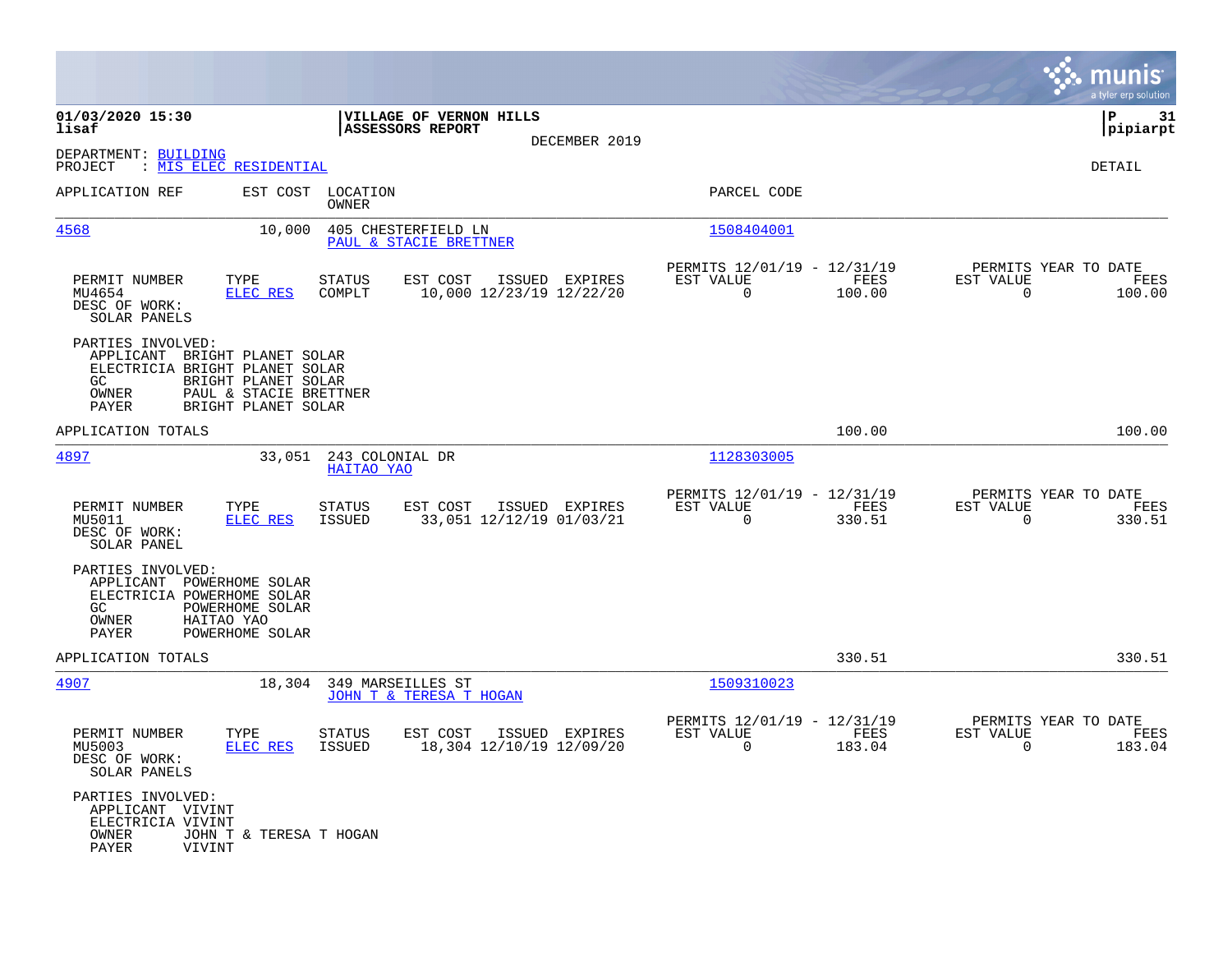|                                                                                                                                                                          |                                                                           | munis<br>a tyler erp solution                                      |
|--------------------------------------------------------------------------------------------------------------------------------------------------------------------------|---------------------------------------------------------------------------|--------------------------------------------------------------------|
| 01/03/2020 15:30<br>VILLAGE OF VERNON HILLS<br>lisaf<br><b>ASSESSORS REPORT</b><br>APPLICATION TOTALS<br>DECEMBER 2019                                                   | 183.04                                                                    | ΙP<br>32<br> pipiarpt<br>183.04                                    |
| DEPARTMENT: BUILDING<br>: MIS ELEC RESIDENTIAL<br>PROJECT                                                                                                                |                                                                           | DETAIL                                                             |
| APPLICATION REF<br>EST COST<br>LOCATION<br>OWNER                                                                                                                         | PARCEL CODE                                                               |                                                                    |
| 4908<br>19,008<br>107 AUSTIN CT<br>SCOTT W & TINA M HANSEN                                                                                                               | 1504305024                                                                |                                                                    |
| EST COST<br>PERMIT NUMBER<br>TYPE<br><b>STATUS</b><br>ISSUED EXPIRES<br>MU5004<br><b>ISSUED</b><br>19,008 12/10/19 12/09/20<br>ELEC RES<br>DESC OF WORK:<br>SOLAR PANELS | PERMITS 12/01/19 - 12/31/19<br>EST VALUE<br>FEES<br>$\mathbf 0$<br>190.08 | PERMITS YEAR TO DATE<br>EST VALUE<br>FEES<br>$\mathbf 0$<br>190.08 |
| PARTIES INVOLVED:<br>APPLICANT VIVINT<br>ELECTRICIA VIVINT<br>OWNER<br>SCOTT W & TINA M HANSEN<br><b>PAYER</b><br>VIVINT                                                 |                                                                           |                                                                    |
| APPLICATION TOTALS                                                                                                                                                       | 190.08                                                                    | 190.08                                                             |
| 4956<br>271 SADDLE BACK RD<br>39,000<br>LAWRENCE W & BEVERLY J SMITH                                                                                                     | 1504303096                                                                |                                                                    |
| EST COST<br>PERMIT NUMBER<br>TYPE<br><b>STATUS</b><br>ISSUED EXPIRES<br><b>ISSUED</b><br>39,000 12/30/19 12/29/20<br>MU5053<br>ELEC RES<br>DESC OF WORK:<br>SOLAR PANELS | PERMITS 12/01/19 - 12/31/19<br>EST VALUE<br>FEES<br>$\Omega$<br>390.00    | PERMITS YEAR TO DATE<br>EST VALUE<br>FEES<br>$\Omega$<br>390.00    |
| PARTIES INVOLVED:<br>APPLICANT BRIGHT PLANET SOLAR<br>ELECTRICIA BRIGHT PLANET SOLAR<br>OWNER<br>LAWRENCE W & BEVERLY J SMITH<br><b>PAYER</b><br>BRIGHT PLANET SOLAR     |                                                                           |                                                                    |
| APPLICATION TOTALS<br>PROJECT TOTALS                                                                                                                                     | 390.00<br>$\mathbf 0$<br>1,193.63                                         | 390.00<br>$\Omega$<br>1,193.63                                     |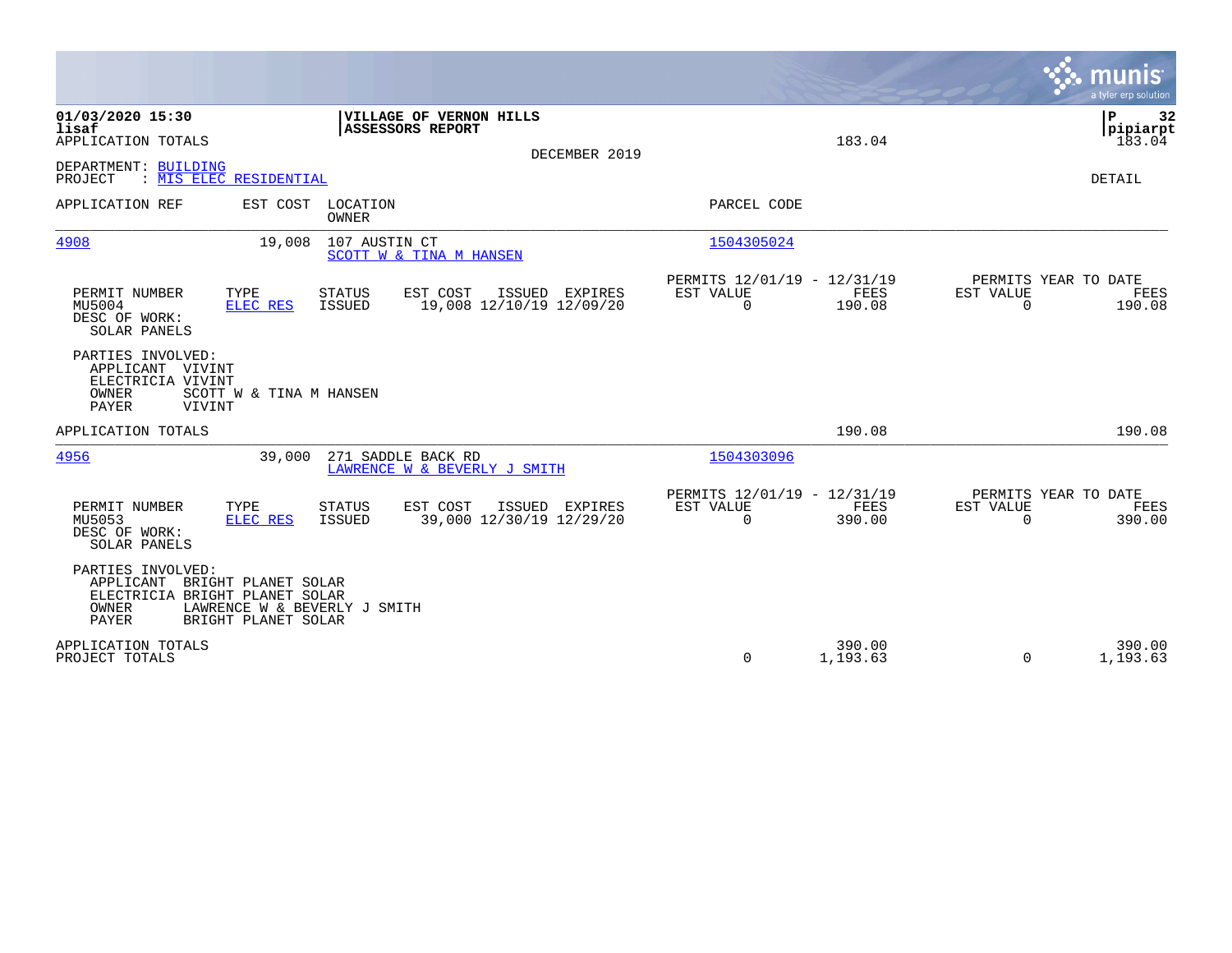|                                                                                                                                                                                                                                                                           |                                                                                         |                                                                          | munis<br>a tyler erp solution                                     |
|---------------------------------------------------------------------------------------------------------------------------------------------------------------------------------------------------------------------------------------------------------------------------|-----------------------------------------------------------------------------------------|--------------------------------------------------------------------------|-------------------------------------------------------------------|
| 01/03/2020 15:30<br>lisaf                                                                                                                                                                                                                                                 | VILLAGE OF VERNON HILLS<br>ASSESSORS REPORT                                             |                                                                          | P<br>33<br> pipiarpt                                              |
| DEPARTMENT: BUILDING<br>: MISC RESIDENTIAL<br>PROJECT                                                                                                                                                                                                                     | DECEMBER 2019                                                                           |                                                                          | DETAIL                                                            |
| APPLICATION REF<br>EST COST                                                                                                                                                                                                                                               | LOCATION<br>OWNER                                                                       | PARCEL CODE                                                              |                                                                   |
| 4866<br>9,400                                                                                                                                                                                                                                                             | 818 GLADSTONE DR<br>HOME EQUITY SAVERS PENSION PLAN & TRUST                             | 1132416082                                                               |                                                                   |
| PERMIT NUMBER<br>TYPE<br>MU4979<br>MISC RES<br>DESC OF WORK:<br>DRAIN TILE - INTERIOR & SUMP SYSTEM                                                                                                                                                                       | <b>STATUS</b><br>EST COST<br>ISSUED EXPIRES<br><b>ISSUED</b><br>9,400 12/04/19 12/03/20 | PERMITS 12/01/19 - 12/31/19<br>EST VALUE<br>FEES<br>$\mathbf 0$<br>94.00 | PERMITS YEAR TO DATE<br>EST VALUE<br>FEES<br>94.00<br>$\mathbf 0$ |
| PARTIES INVOLVED:<br>APPLICANT US WATERPROFING<br>ELECTRICIA ZAMFIR T POP<br>GC<br>US WATERPROFING<br>OWNER<br>PLUMBER<br>GRAVITY PLUMBING<br>PAYER<br>US WATERPROFING                                                                                                    | HOME EQUITY SAVERS PENSION PLAN & TRUST                                                 |                                                                          |                                                                   |
| APPLICATION TOTALS                                                                                                                                                                                                                                                        |                                                                                         | 94.00                                                                    | 94.00                                                             |
| 4868<br>60,778                                                                                                                                                                                                                                                            | 1145 MUSEUM BLVD 208<br>THE MIL TON APARTMENTS                                          | 1133406003                                                               |                                                                   |
| PERMIT NUMBER<br>TYPE<br>MU4985<br>MISC RES<br>DESC OF WORK:<br>Interior Remode Unit 208, 211, 315, 502, 504, 512, 610                                                                                                                                                    | EST COST<br>ISSUED EXPIRES<br>STATUS<br>60,778 12/04/19 12/26/20<br><b>ISSUED</b>       | PERMITS 12/01/19 - 12/31/19<br>EST VALUE<br>FEES<br>0<br>605.58          | PERMITS YEAR TO DATE<br>EST VALUE<br>FEES<br>605.58<br>0          |
| PARTIES INVOLVED:<br>APPLICANT<br>MARQUETTE MANAGEMENT<br>DRYWALL<br>DOCI, INC<br>ELECTRICIA ALL ABOUT QUALITY ELECTRIC<br>DOCI, INC<br>GC<br>GC.<br>MARQUETTE MANAGEMENT<br>OWNER<br>THE MIL TON APARTMENTS<br>PLUMBER<br>LOUIS ARREOLA<br>PAYER<br>MARQUETTE MANAGEMENT |                                                                                         |                                                                          |                                                                   |
| APPLICATION TOTALS                                                                                                                                                                                                                                                        |                                                                                         | 605.58                                                                   | 605.58                                                            |
| 4872<br>17,966                                                                                                                                                                                                                                                            | 1125 MUSEUM BLVD 407<br>THE MIL TON APARTMENTS                                          | 1133406003                                                               |                                                                   |
| PERMIT NUMBER<br>TYPE<br>MISC RES<br>MU4983<br>DESC OF WORK:<br>INTERIOR REMODEL UNIT 407, 615                                                                                                                                                                            | <b>STATUS</b><br>EST COST<br>ISSUED EXPIRES<br>ISSUED<br>17,966 12/04/19 12/23/20       | PERMITS 12/01/19 - 12/31/19<br>EST VALUE<br>FEES<br>0<br>179.66          | PERMITS YEAR TO DATE<br>EST VALUE<br>FEES<br>179.66<br>0          |
| PARTIES INVOLVED:<br>APPLICANT MARQUETTE MANAGEMENT                                                                                                                                                                                                                       |                                                                                         |                                                                          |                                                                   |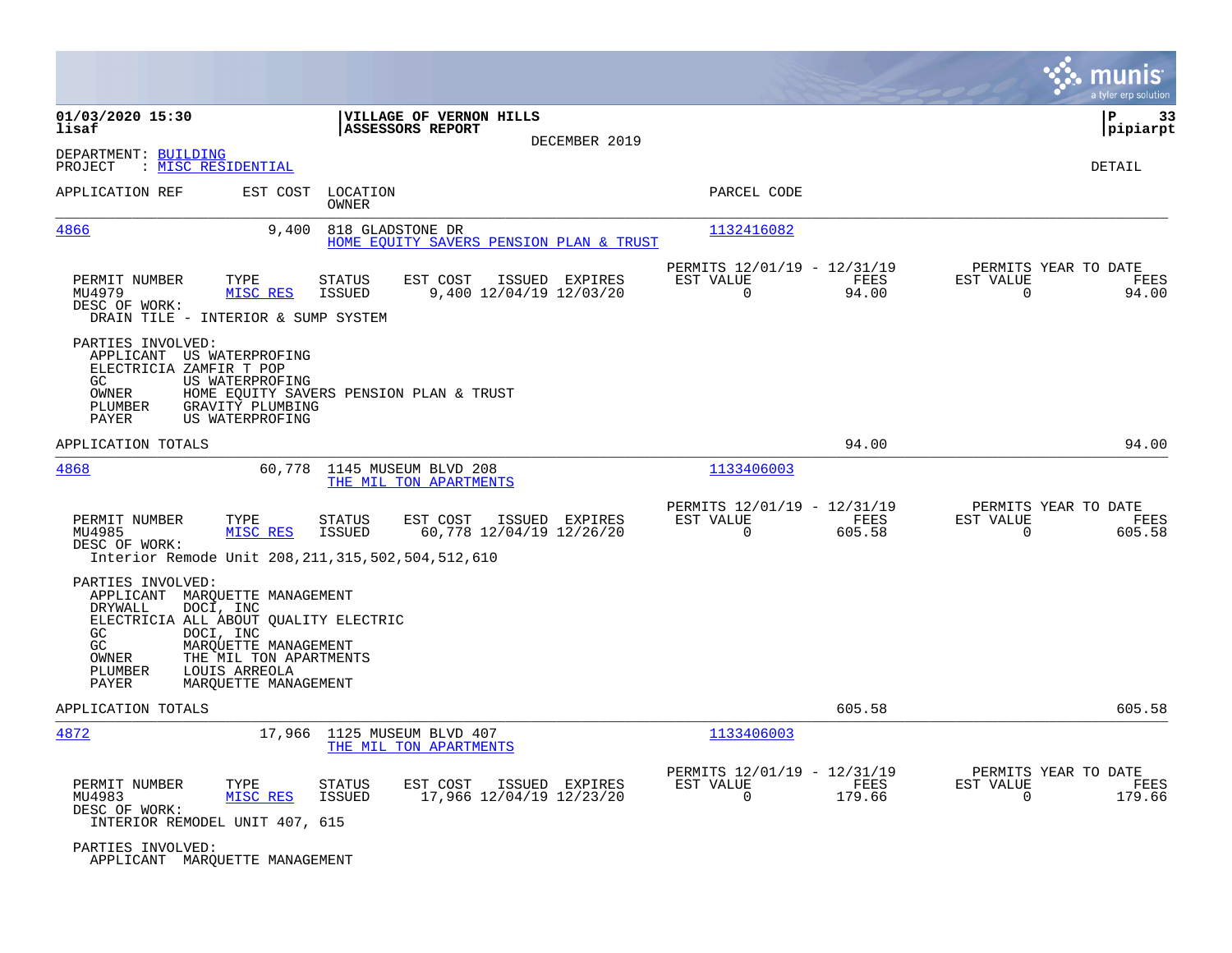|                                                                                                                                                                                                                                                              |                                            |                                                      | munis<br>a tyler erp solution                                                     |
|--------------------------------------------------------------------------------------------------------------------------------------------------------------------------------------------------------------------------------------------------------------|--------------------------------------------|------------------------------------------------------|-----------------------------------------------------------------------------------|
| 01/03/2020 15:30<br>lisaf<br><b>ASSESSORS REPORT</b>                                                                                                                                                                                                         | VILLAGE OF VERNON HILLS<br>DECEMBER 2019   |                                                      | lР<br>34<br> pipiarpt                                                             |
| DEPARTMENT: BUILDING<br>: MISC RESIDENTIAL<br>PROJECT                                                                                                                                                                                                        |                                            |                                                      | <b>DETAIL</b>                                                                     |
| APPLICATION REF<br>EST COST<br>LOCATION<br>OWNER<br>DOCI, INC<br>DRYWALL<br>ELECTRICIA ALL ABOUT QUALITY ELECTRIC<br>DOCI, INC<br>GC.<br>OWNER<br>THE MIL TON APARTMENTS<br>LOUIS ARREOLA<br>PLUMBER<br>PAYER<br>DOCI, INC                                   |                                            | PARCEL CODE                                          |                                                                                   |
| APPLICATION TOTALS                                                                                                                                                                                                                                           |                                            |                                                      | 179.66<br>179.66                                                                  |
| 4877<br>16,813<br>1175 MUSEUM BLVD 510<br>THE MIL TON APARTMENTS                                                                                                                                                                                             |                                            | 1133406003                                           |                                                                                   |
| PERMIT NUMBER<br>TYPE<br>STATUS<br>EST COST<br>MU4984<br>MISC RES<br>ISSUED<br>DESC OF WORK:<br>INTERIOR REMODEL units 510, 606<br>PARTIES INVOLVED:                                                                                                         | ISSUED EXPIRES<br>16,813 12/04/19 12/06/20 | PERMITS 12/01/19 - 12/31/19<br>EST VALUE<br>$\Omega$ | PERMITS YEAR TO DATE<br>FEES<br>EST VALUE<br>FEES<br>163.13<br>$\Omega$<br>163.13 |
| APPLICANT MARQUETTE MANAGEMENT<br>ELECTRICIA ALL ABOUT QUALITY ELECTRIC<br>DOCI, INC<br>GC<br>GC<br>MAROUETTE MANAGEMENT<br>THE MIL TON APARTMENTS<br>OWNER<br>PLUMBER<br>LOUIS ARREOLA<br>PAYER<br>MAROUETTE MANAGEMENT                                     |                                            |                                                      |                                                                                   |
| APPLICATION TOTALS                                                                                                                                                                                                                                           |                                            |                                                      | 163.13<br>163.13                                                                  |
| 4902<br>50,000<br>1835 TURTLE BAY RD                                                                                                                                                                                                                         | FRANK J & JOANN M O'CONNELL                | 1129401024                                           |                                                                                   |
| PERMIT NUMBER<br>TYPE<br>STATUS<br>EST COST<br>MISC RES<br>MU4982<br>ISSUED<br>DESC OF WORK:<br>REMODEL OF BATHROOMS                                                                                                                                         | ISSUED EXPIRES<br>50,000 12/04/19 12/03/20 | PERMITS 12/01/19 - 12/31/19<br>EST VALUE<br>$\Omega$ | PERMITS YEAR TO DATE<br>FEES<br>EST VALUE<br>FEES<br>500.00<br>$\Omega$<br>500.00 |
| PARTIES INVOLVED:<br>CARPENTER TOP NOTCH TRIM<br>ULTIMATE DRYWALL<br><b>DRYWALL</b><br>ELECTRICIA BRUMM ELECTRIC<br><b>AVIS HOMES</b><br>GC.<br>INSULATOR ADVANCED SOLUTIONS<br>OWNER<br>FRANK J & JOANN M O'CONNELL<br>PLUMBER<br>KOETZ PLUMBING AND PIPING |                                            |                                                      |                                                                                   |
| APPLICATION TOTALS                                                                                                                                                                                                                                           |                                            |                                                      | 500.00<br>500.00                                                                  |
| 4913<br>5,500<br>1947 TREVINO TER<br>PAMELA T BOYD                                                                                                                                                                                                           |                                            | 1129311095                                           |                                                                                   |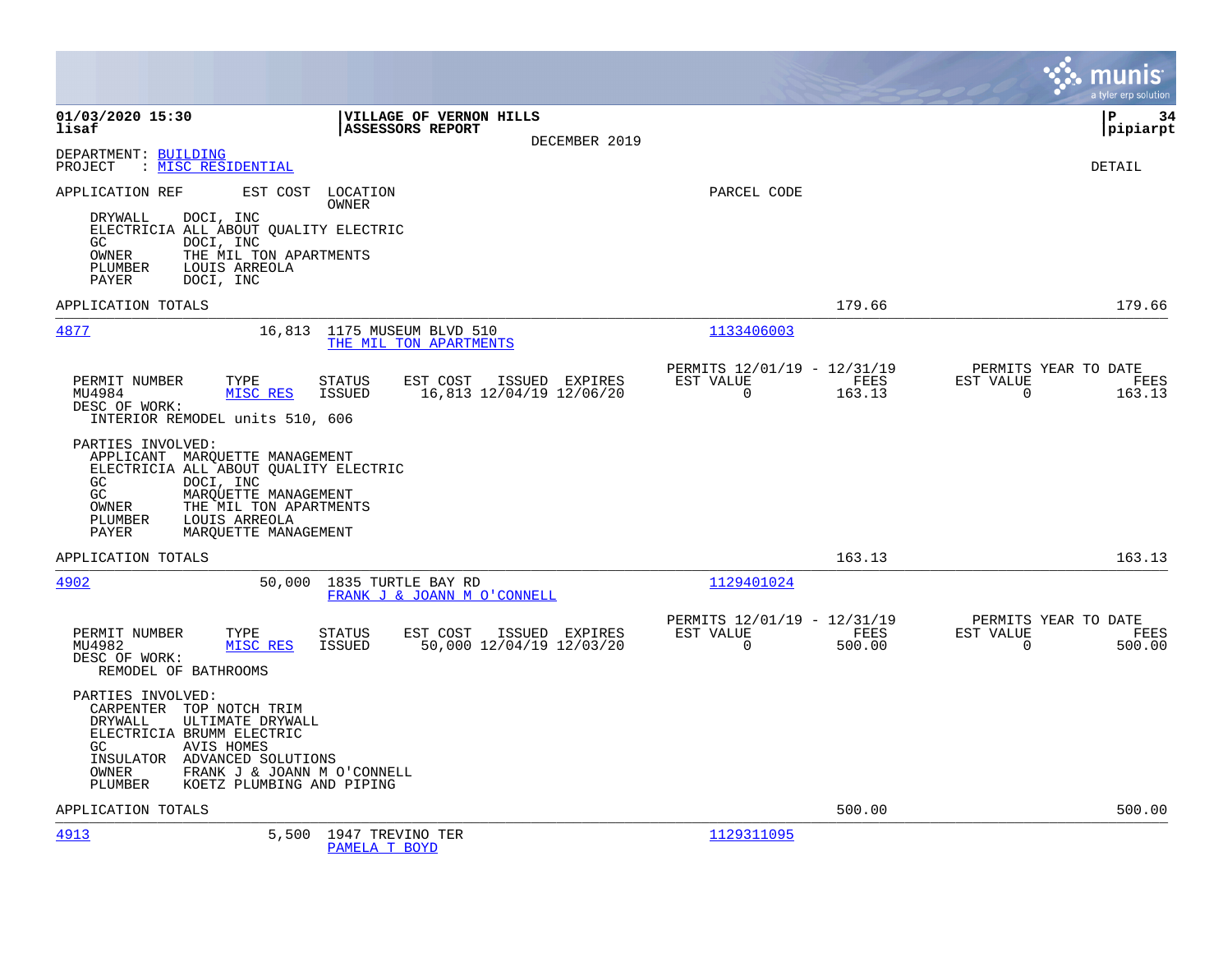|                                                                                                                                                       |                                                                                                                |                                                     |                                             |                          |                                 |                                                         |                |                                                  | munis<br>a tyler erp solution |
|-------------------------------------------------------------------------------------------------------------------------------------------------------|----------------------------------------------------------------------------------------------------------------|-----------------------------------------------------|---------------------------------------------|--------------------------|---------------------------------|---------------------------------------------------------|----------------|--------------------------------------------------|-------------------------------|
| 01/03/2020 15:30<br>lisaf                                                                                                                             |                                                                                                                |                                                     | VILLAGE OF VERNON HILLS<br>ASSESSORS REPORT |                          |                                 |                                                         |                |                                                  | 35<br>P<br> pipiarpt          |
| PERMIT NUMBER                                                                                                                                         | TYPE                                                                                                           | <b>STATUS</b>                                       | EST COST                                    |                          | ISSUED EXPIRES<br>DECEMBER 2019 | PERMITS 12/01/19 - 12/31/19<br>EST VALUE                | FEES           | PERMITS YEAR TO DATE<br>EST VALUE                | FEES                          |
| DEPARTMENT: BUILDING<br>: MISC RESIDENTIAL<br>PROJECT                                                                                                 |                                                                                                                |                                                     |                                             |                          |                                 |                                                         |                |                                                  | DETAIL                        |
| APPLICATION REF                                                                                                                                       | EST COST                                                                                                       | LOCATION                                            |                                             |                          |                                 | PARCEL CODE                                             |                |                                                  |                               |
| MU5034<br>DESC OF WORK:<br>BATHROOM REMODEL                                                                                                           | MISC RES                                                                                                       | OWNER<br><b>ISSUED</b>                              |                                             | 5,500 12/19/19 12/18/20  |                                 | 0                                                       | 55.00          | $\mathbf 0$                                      | 55.00                         |
| PARTIES INVOLVED:<br>APPLICANT PAMELA T BOYD<br>CARPENTER PAMELA T BOYD<br>ELECTRICIA PAMELA T BOYD<br>GC.<br>OWNER<br>PLUMBER<br>PAYER               | PAMELA T BOYD<br>PAMELA T BOYD<br>RGS PLUMBING<br>PAMELA T BOYD                                                |                                                     |                                             |                          |                                 |                                                         |                |                                                  |                               |
| APPLICATION TOTALS                                                                                                                                    |                                                                                                                |                                                     |                                             |                          |                                 |                                                         | 55.00          |                                                  | 55.00                         |
| 4930                                                                                                                                                  |                                                                                                                | 26,354 2190 SHADOW CREEK CT<br><b>DESMOND CLARK</b> |                                             |                          |                                 | 1129110016                                              |                |                                                  |                               |
| PERMIT NUMBER<br>MU5033<br>DESC OF WORK:<br>KITCHEN REMODEL                                                                                           | TYPE<br>MISC RES                                                                                               | <b>STATUS</b><br>ISSUED                             | EST COST                                    | 26,354 12/19/19 12/23/20 | ISSUED EXPIRES                  | PERMITS 12/01/19 - 12/31/19<br>EST VALUE<br>$\mathbf 0$ | FEES<br>263.54 | PERMITS YEAR TO DATE<br>EST VALUE<br>0           | FEES<br>263.54                |
| PARTIES INVOLVED:<br>APPLICANT ASPEN GENERAL CONTRACTORS<br>CARPENTER ASPEN GENERAL CONTRACTORS<br>ELECTRICIA D&G ELECTRIC<br>GC.<br>OWNER<br>PLUMBER | ASPEN GENERAL CONTRACTORS<br>DESMOND CLARK<br>GORALSKY PLUMBING INC                                            |                                                     |                                             |                          |                                 |                                                         |                |                                                  |                               |
| APPLICATION TOTALS                                                                                                                                    |                                                                                                                |                                                     |                                             |                          |                                 |                                                         | 263.54         |                                                  | 263.54                        |
| 4932                                                                                                                                                  | 67,849                                                                                                         | 246 COLONIAL DR<br><b>JENNIFER MILLS</b>            |                                             |                          |                                 | 1128307003                                              |                |                                                  |                               |
| PERMIT NUMBER<br>MU5024<br>DESC OF WORK:<br>BATHROOM REMODEL                                                                                          | TYPE<br>MISC RES                                                                                               | STATUS<br>ISSUED                                    | EST COST                                    | 67,849 12/17/19 12/16/20 | ISSUED EXPIRES                  | PERMITS 12/01/19 - 12/31/19<br>EST VALUE<br>$\mathbf 0$ | FEES<br>677.99 | PERMITS YEAR TO DATE<br>EST VALUE<br>$\mathbf 0$ | FEES<br>677.99                |
| PARTIES INVOLVED:<br>APPLICANT<br>CARPENTER<br>DRYWALL<br>ELECTRICIA J19 ELECTRIC<br>GC.<br><b>HVAC</b>                                               | SCHWALL BUILDERS INC<br>SCHWALL BUILDERS INC<br>SHEETROCK AND TAPING<br>SCHWALL BUILDERS INC<br>SHORELAND HVAC |                                                     |                                             |                          |                                 |                                                         |                |                                                  |                               |

**College**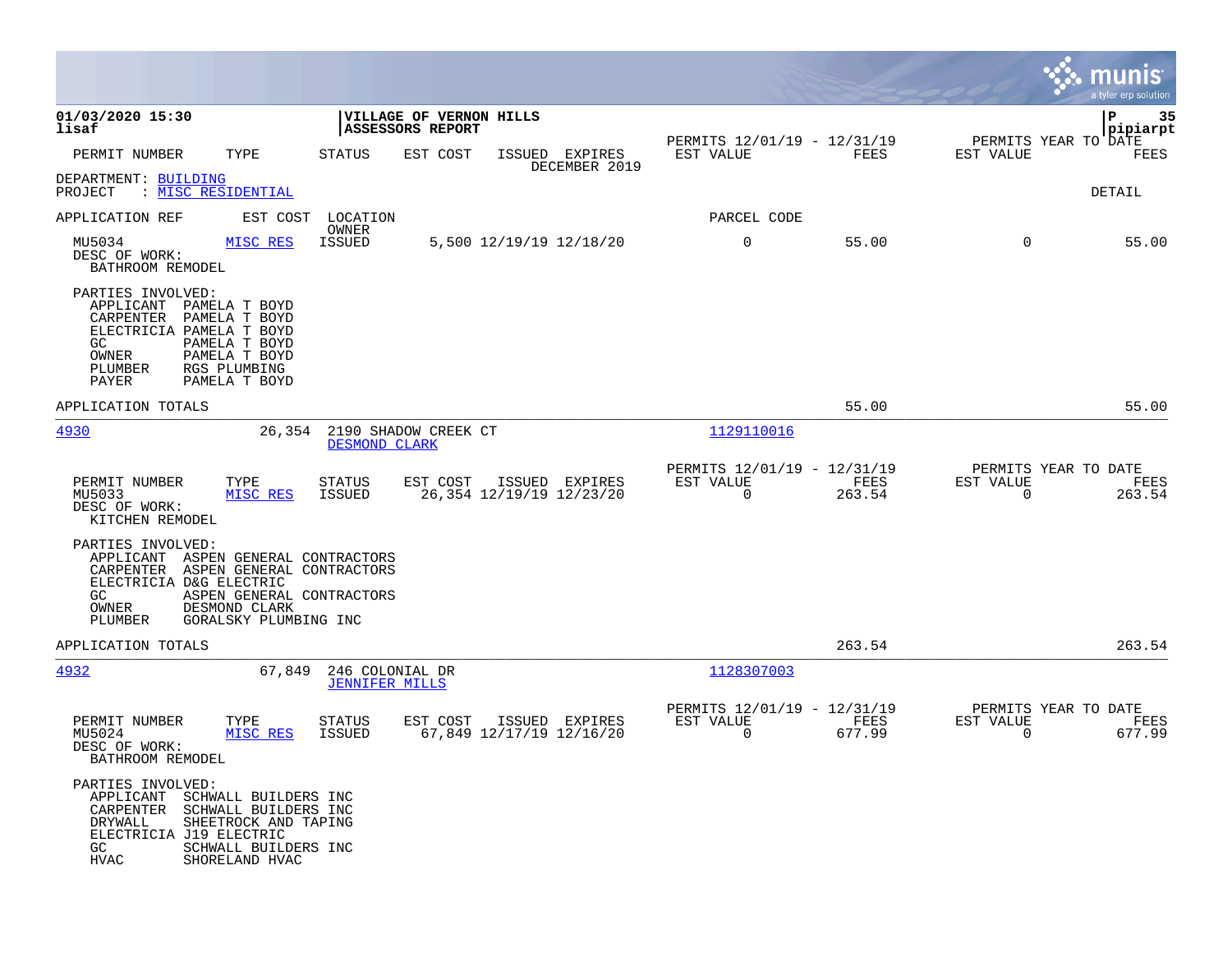|                                                                                                                                                                                                                                                                                                                                                                                                                                                                          |                                                                           | munis<br>a tyler erp solution                                      |
|--------------------------------------------------------------------------------------------------------------------------------------------------------------------------------------------------------------------------------------------------------------------------------------------------------------------------------------------------------------------------------------------------------------------------------------------------------------------------|---------------------------------------------------------------------------|--------------------------------------------------------------------|
| 01/03/2020 15:30<br>VILLAGE OF VERNON HILLS<br>lisaf<br><b>ASSESSORS REPORT</b><br>DECEMBER 2019                                                                                                                                                                                                                                                                                                                                                                         |                                                                           | ΙP<br>36<br> pipiarpt                                              |
| DEPARTMENT: BUILDING<br>PROJECT<br>: <u>MISC RESIDENTIAL</u>                                                                                                                                                                                                                                                                                                                                                                                                             |                                                                           | DETAIL                                                             |
| APPLICATION REF<br>EST COST<br>LOCATION<br>OWNER<br>OWNER<br><b>JENNIFER MILLS</b><br>PLUMBER<br>WEBER PLUMBING<br>PAYER<br>SCHWALL BUILDERS INC                                                                                                                                                                                                                                                                                                                         | PARCEL CODE                                                               |                                                                    |
| APPLICATION TOTALS                                                                                                                                                                                                                                                                                                                                                                                                                                                       | 677.99                                                                    | 677.99                                                             |
| 810 WATERVIEW CIR 1<br><u>4966</u><br>20,000<br><b>PLACEHOLDER</b>                                                                                                                                                                                                                                                                                                                                                                                                       | 1507206002                                                                |                                                                    |
| EST COST<br>PERMIT NUMBER<br>TYPE<br><b>STATUS</b><br>ISSUED EXPIRES<br>MU5044<br>MISC RES<br><b>ISSUED</b><br>20,000 12/26/19 12/25/20<br>DESC OF WORK:<br>BATHROOM/KITCHEN REMODEL                                                                                                                                                                                                                                                                                     | PERMITS 12/01/19 - 12/31/19<br>FEES<br>EST VALUE<br>$\mathbf 0$<br>200.00 | PERMITS YEAR TO DATE<br>EST VALUE<br>FEES<br>$\mathbf 0$<br>200.00 |
| PARTIES INVOLVED:<br>APPLICANT DENIS RAJI<br>ELECTRICIA NORTH ELECTRIC INC<br>GC.<br>DENIS RAJI<br>PLACEHOLDER<br>OWNER<br>PLUMBER<br>DWV PLUMBING<br>PAYER<br>DENIS RAJI                                                                                                                                                                                                                                                                                                |                                                                           |                                                                    |
| APPLICATION TOTALS                                                                                                                                                                                                                                                                                                                                                                                                                                                       | 200.00                                                                    | 200.00                                                             |
| 10,500 1199 EAST PORT CLINTON ROAD<br>4971<br><b>VILLAGE OF VERNON HILLS</b>                                                                                                                                                                                                                                                                                                                                                                                             | 1515107007                                                                |                                                                    |
| PERMIT NUMBER<br>TYPE<br><b>STATUS</b><br>EST COST<br>ISSUED EXPIRES<br>10,500 12/23/19 12/30/20<br>MU5039<br>MISC RES<br>ISSUED<br>DESC OF WORK:<br>EMERGENCY PLUMBING PROBLEM<br>REMOVE CAST IRON DRAINS, REPLACE<br>PARTIES INVOLVED:<br>APPLICANT<br>TANGNEY & SONS PLUMBING AND SEWER<br>TANGNEY & SONS pLUMBING AND SEWER<br>GC.<br>VILLAGE OF VERNON HILLS<br>OWNER<br>PLUMBER<br>TANGNEY & SONS PLUMBING AND SEWER<br>PAYER<br>TANGNEY & SONS PLUMBING AND SEWER | PERMITS 12/01/19 - 12/31/19<br>FEES<br>EST VALUE<br>$\mathbf 0$<br>105.00 | PERMITS YEAR TO DATE<br>EST VALUE<br>FEES<br>105.00<br>0           |
| APPLICATION TOTALS<br>PROJECT TOTALS                                                                                                                                                                                                                                                                                                                                                                                                                                     | 105.00<br>$\Omega$<br>2,843.90                                            | 105.00<br>$\mathbf 0$<br>2,843.90                                  |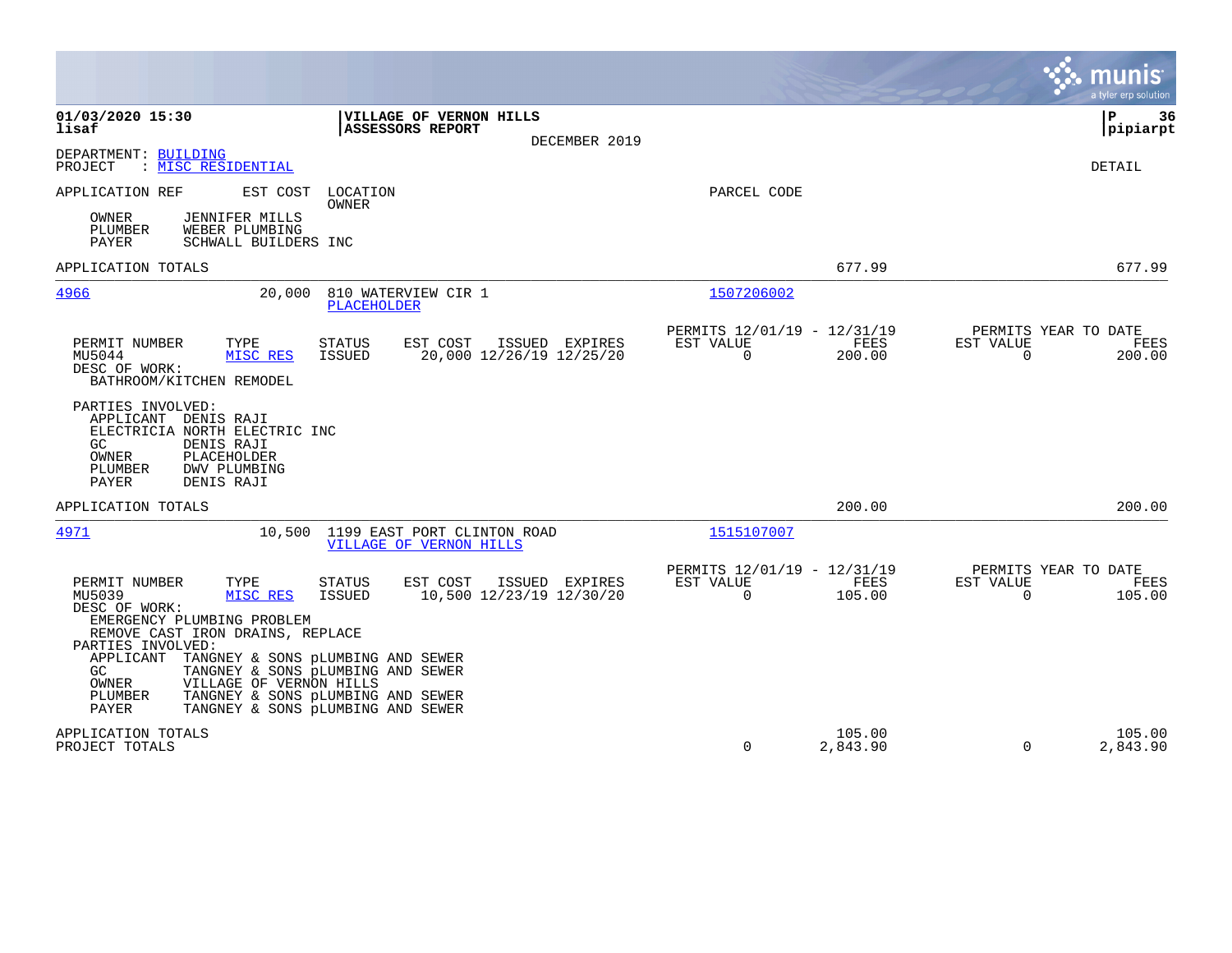|                                                                                                |                                                                                                                                     |                                                               |                                               |                                               |                  |                                   | $\overline{\mathsf{m} \mathsf{u}}$ nıs'<br>a tyler erp solution |
|------------------------------------------------------------------------------------------------|-------------------------------------------------------------------------------------------------------------------------------------|---------------------------------------------------------------|-----------------------------------------------|-----------------------------------------------|------------------|-----------------------------------|-----------------------------------------------------------------|
| 01/03/2020 15:30<br>lisaf<br>DEPARTMENT: BUILDING                                              |                                                                                                                                     | <b>VILLAGE OF VERNON HILLS</b><br><b>ASSESSORS REPORT</b>     | DECEMBER 2019                                 |                                               |                  |                                   | P<br>37<br> pipiarpt                                            |
| PROJECT<br>APPLICATION REF                                                                     | : PARKING LOT<br>EST COST                                                                                                           | LOCATION<br>OWNER                                             |                                               | PARCEL CODE                                   |                  |                                   | DETAIL                                                          |
| 2859                                                                                           | 40,835                                                                                                                              | 500 CORPORATE WOODS PARKWAY<br>MITSUBISHI ELEC AUTOMATION INC |                                               | 1509401075                                    |                  |                                   |                                                                 |
| PERMIT NUMBER<br>MU2820<br>PARTIES INVOLVED:<br>APPLICANT<br>GC.<br>OCCUPANT<br>OWNER<br>PAYER | TYPE<br>PKG LOT<br>A & A PAVING<br>A & A PAVING<br>MITSUBISHI ELEC AUTOMATION INC<br>MITSUBISHI ELEC AUTOMATION INC<br>A & A PAVING | EST COST<br>STATUS<br>COMPLT                                  | ISSUED<br>EXPIRES<br>40,835 12/04/19 12/03/20 | PERMITS 12/01/19 - 12/31/19<br>EST VALUE<br>0 | FEES<br>694.00   | PERMITS YEAR TO DATE<br>EST VALUE | FEES<br>694.00                                                  |
| APPLICATION TOTALS<br>PROJECT TOTALS                                                           |                                                                                                                                     |                                                               |                                               | 0                                             | 694.00<br>694.00 | $\Omega$                          | 694.00<br>694.00                                                |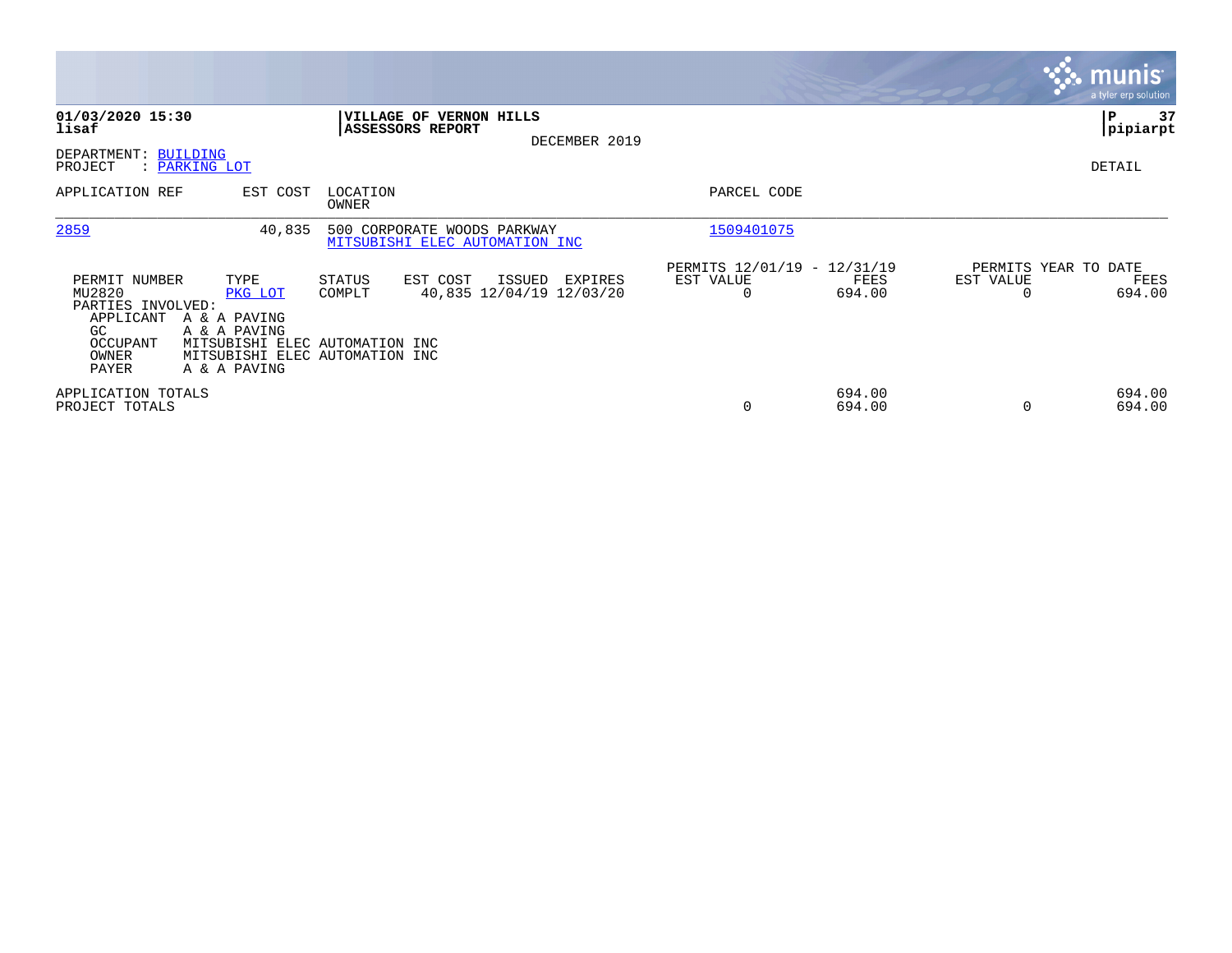|                                                                                        |                                         |                                        |                                 |                                               |                |                                               |           | <b>munis</b><br>a tyler erp solution   |
|----------------------------------------------------------------------------------------|-----------------------------------------|----------------------------------------|---------------------------------|-----------------------------------------------|----------------|-----------------------------------------------|-----------|----------------------------------------|
| 01/03/2020 15:30<br>lisaf<br>DEPARTMENT: BUILDING                                      |                                         | <b>ASSESSORS REPORT</b>                | <b> VILLAGE OF VERNON HILLS</b> | DECEMBER 2019                                 |                |                                               |           | 38<br> P<br> pipiarpt                  |
| PROJECT<br>: <u>PATIO</u><br>APPLICATION REF                                           | EST COST                                | LOCATION<br>OWNER                      |                                 |                                               | PARCEL CODE    |                                               |           | DETAIL                                 |
| 4541                                                                                   | 71,790                                  | 56 MONTEREY DR<br><b>JASON A SMITH</b> |                                 |                                               | 1508202017     |                                               |           |                                        |
| PERMIT NUMBER<br>MU4659<br>DESC OF WORK:<br>REMOVE PAVERS, INSTALL STOOP, PATIO, STAMP | TYPE<br>PATIO                           | STATUS<br>COMPLT                       | EST COST                        | ISSUED<br>EXPIRES<br>71,790 12/04/19 12/03/20 | EST VALUE<br>0 | PERMITS 12/01/19 - 12/31/19<br>FEES<br>717.90 | EST VALUE | PERMITS YEAR TO DATE<br>FEES<br>717.90 |
| PARTIES INVOLVED:<br>GC<br>OWNER                                                       | ARCHITERRA, INC<br><b>JASON A SMITH</b> |                                        |                                 |                                               |                |                                               |           |                                        |
| APPLICATION TOTALS<br>PROJECT TOTALS                                                   |                                         |                                        |                                 |                                               | 0              | 717.90<br>717.90                              | $\Omega$  | 717.90<br>717.90                       |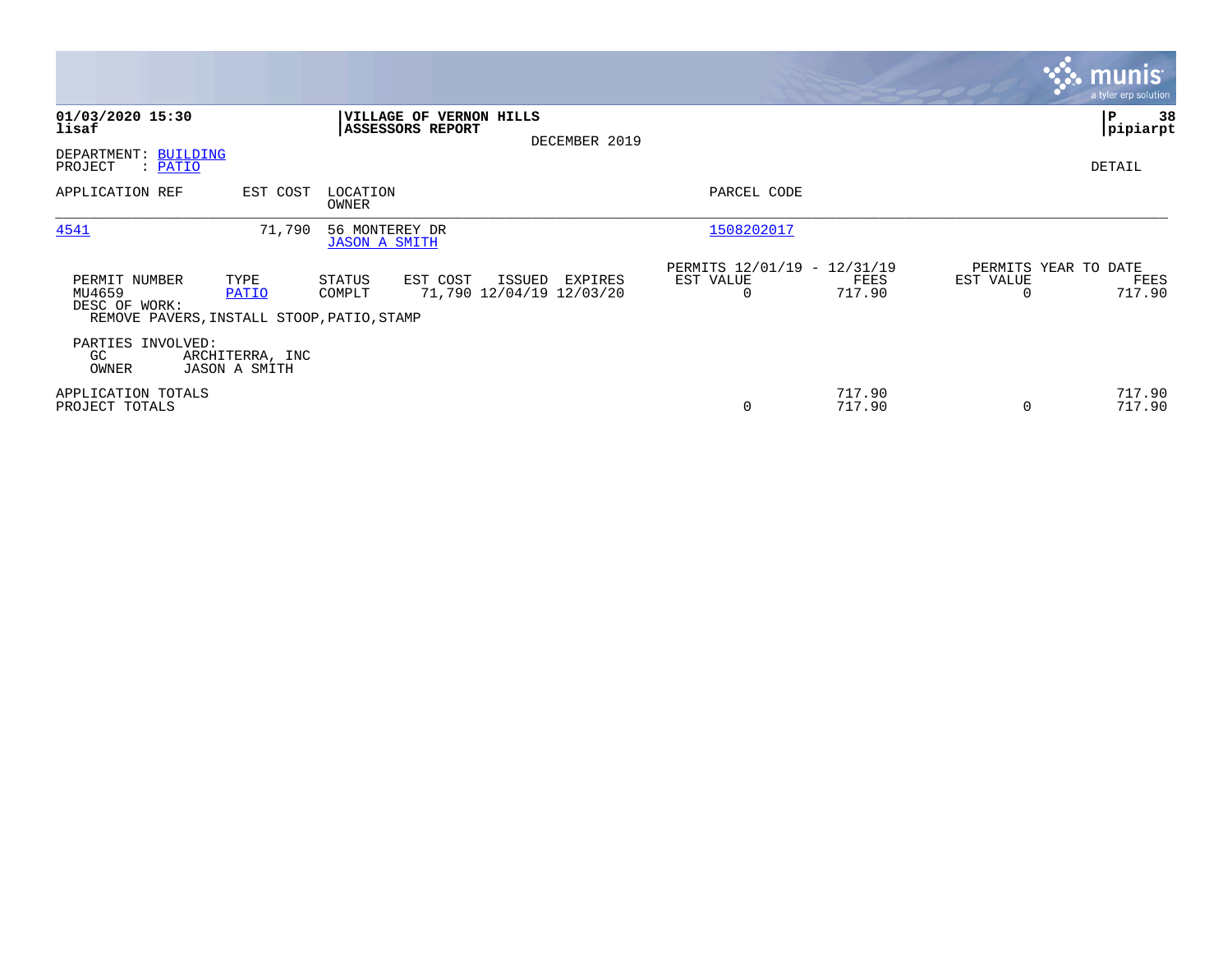|                                                                                                                                                                 |                                                                                         |                                                                 | munis<br>a tyler erp solution                                      |
|-----------------------------------------------------------------------------------------------------------------------------------------------------------------|-----------------------------------------------------------------------------------------|-----------------------------------------------------------------|--------------------------------------------------------------------|
| 01/03/2020 15:30<br>lisaf                                                                                                                                       | VILLAGE OF VERNON HILLS<br><b>ASSESSORS REPORT</b><br>DECEMBER 2019                     |                                                                 | -39<br>l P<br> pipiarpt                                            |
| DEPARTMENT: BUILDING<br>: REROOF<br>PROJECT                                                                                                                     |                                                                                         |                                                                 | DETAIL                                                             |
| APPLICATION REF                                                                                                                                                 | EST COST LOCATION<br>OWNER                                                              | PARCEL CODE                                                     |                                                                    |
| 4900<br>44,275                                                                                                                                                  | 1694 PEBBLE BEACH WAY<br>GREGORY D BYRD, TRUSTEE                                        | 1129405016                                                      |                                                                    |
| TYPE<br>PERMIT NUMBER<br>MU4964<br><b>REROOF</b><br>DESC OF WORK:<br>CEDAR SHAKE REROOF                                                                         | <b>STATUS</b><br>EST COST<br>ISSUED EXPIRES<br>44,275 12/02/19 12/01/20<br>ISSUED       | PERMITS 12/01/19 - 12/31/19<br>EST VALUE<br>FEES<br>0<br>442.75 | PERMITS YEAR TO DATE<br>EST VALUE<br>FEES<br>442.75<br>0           |
| PARTIES INVOLVED:<br>APPLICANT<br>SHAKE GUYS<br>GC.<br>SHAKE GUYS<br>OWNER<br>GREGORY D BYRD, TRUSTEE<br>PAYER<br>SHAKE GUYS<br>SHAKE GUYS<br><b>ROOFER</b>     |                                                                                         |                                                                 |                                                                    |
| APPLICATION TOTALS                                                                                                                                              |                                                                                         | 442.75                                                          | 442.75                                                             |
| 4911<br>9,975                                                                                                                                                   | 189 CONGRESSIONAL CT<br>STAR MANAGEMENT                                                 | 1132207018                                                      |                                                                    |
| PERMIT NUMBER<br>TYPE<br>MU4976<br><b>REROOF</b><br>DESC OF WORK:<br>REROOF                                                                                     | <b>STATUS</b><br>EST COST<br>ISSUED EXPIRES<br><b>ISSUED</b><br>9,975 12/03/19 01/02/21 | PERMITS 12/01/19 - 12/31/19<br>EST VALUE<br>FEES<br>0<br>99.75  | PERMITS YEAR TO DATE<br>EST VALUE<br>FEES<br>$\mathbf 0$<br>99.75  |
| PARTIES INVOLVED:<br>APPLICANT M CONSTRUCTION<br>GC<br>M CONSTRUCTION<br>OWNER<br>STAR MANAGEMENT<br>M CONSTRUCTION<br>PAYER<br>M CONSTRUCTION<br><b>ROOFER</b> |                                                                                         |                                                                 |                                                                    |
| APPLICATION TOTALS                                                                                                                                              |                                                                                         | 99.75                                                           | 99.75                                                              |
| 4958<br>12,000                                                                                                                                                  | 1091 DEARBORN LN<br>DEBORAH E NIED                                                      | 1506403007                                                      |                                                                    |
| PERMIT NUMBER<br>TYPE<br>MU5026<br><b>REROOF</b><br>DESC OF WORK:<br><b>REROOF</b>                                                                              | <b>STATUS</b><br>EST COST<br>ISSUED EXPIRES<br>12,000 12/17/19 12/16/20<br>ISSUED       | PERMITS 12/01/19 - 12/31/19<br>EST VALUE<br>FEES<br>0<br>120.00 | PERMITS YEAR TO DATE<br>EST VALUE<br>FEES<br>$\mathbf 0$<br>120.00 |
| PARTIES INVOLVED:<br>GC.<br>LTJ CONSTRUCTION<br>OWNER<br>DEBORAH E NIED<br>PAYER<br>LTJ CONSTRUCTION<br><b>ROOFER</b><br>LTJ CONSTRUCTION                       |                                                                                         |                                                                 |                                                                    |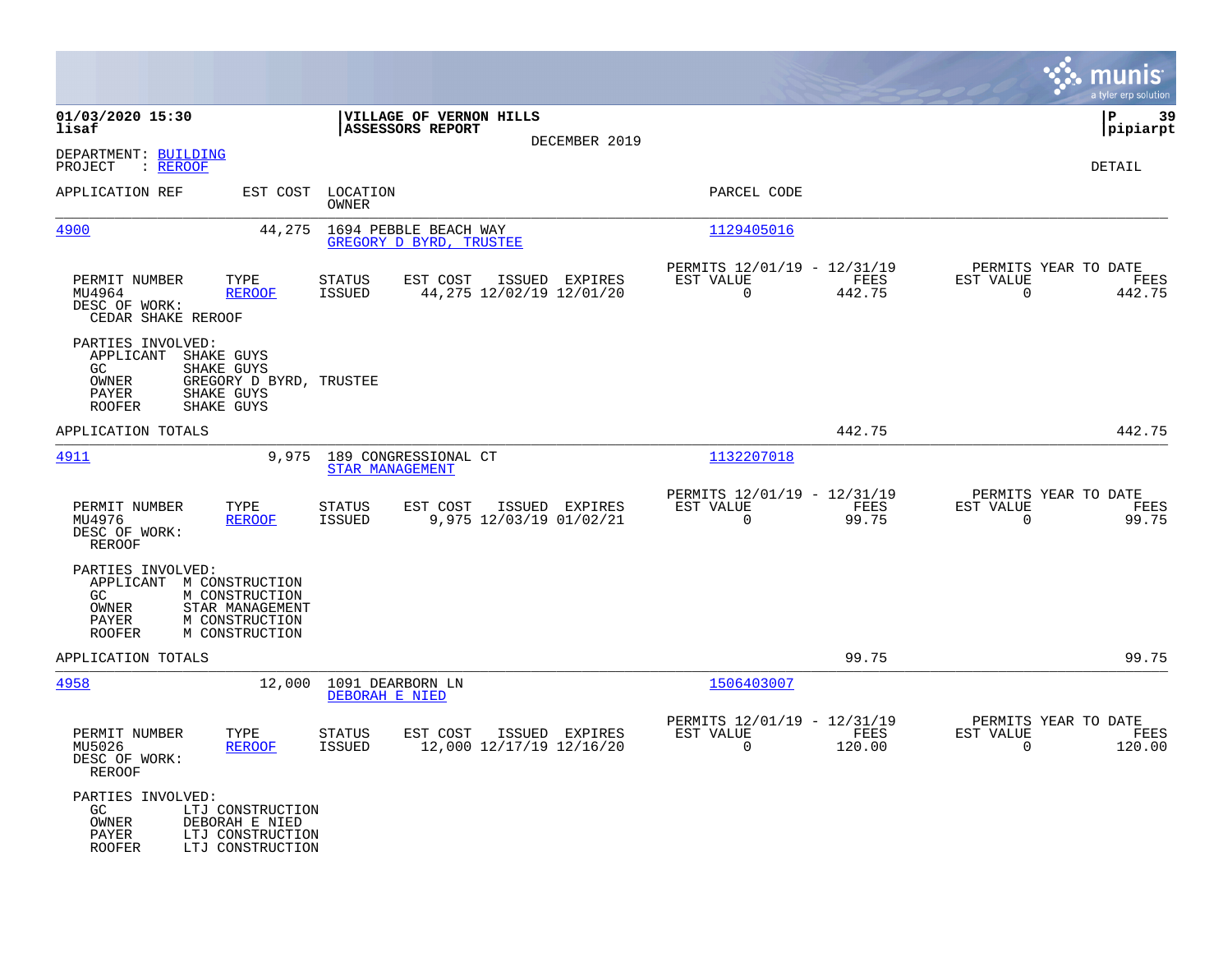|                                                 |          |                                                            |               |             |        | $\boldsymbol{\ddot{\cdot}}$ munis<br>a tyler erp solution |
|-------------------------------------------------|----------|------------------------------------------------------------|---------------|-------------|--------|-----------------------------------------------------------|
| 01/03/2020 15:30<br>lisaf<br>APPLICATION TOTALS |          | <b> VILLAGE OF VERNON HILLS</b><br><b>ASSESSORS REPORT</b> | DECEMBER 2019 |             | 120.00 | 40<br>l P<br>$\frac{\text{pipiarpt}}{120.00}$             |
| DEPARTMENT: BUILDING<br>PROJECT<br>: REROOF     |          |                                                            |               |             |        | DETAIL                                                    |
| APPLICATION REF                                 | EST COST | LOCATION<br>OWNER                                          |               | PARCEL CODE |        |                                                           |
| PROJECT TOTALS                                  |          |                                                            |               | 0           | 662.50 | 662.50                                                    |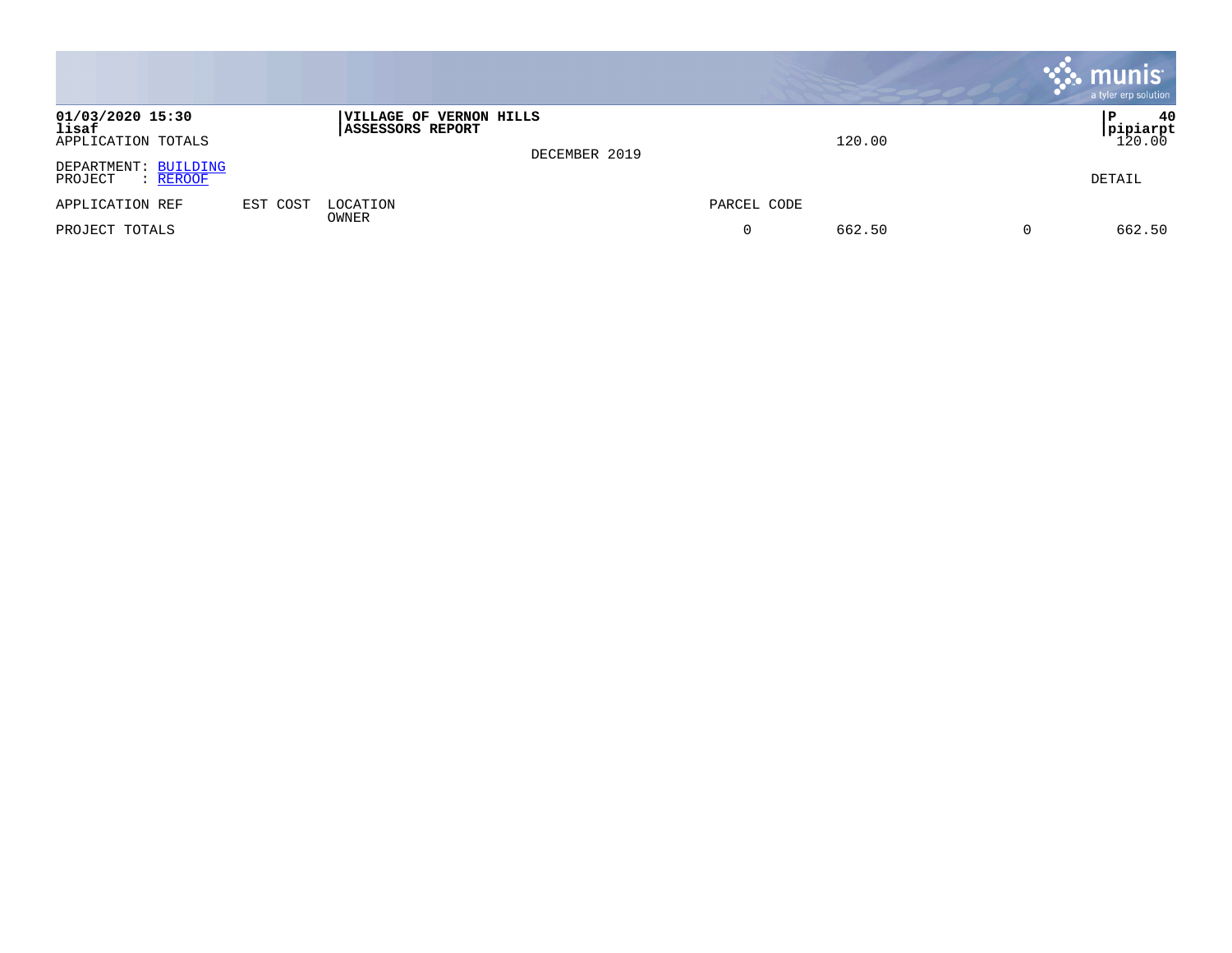|                                                                                      |                                                                                                                                     |                                              |                                     |                |                                                            |               |                                                  | munis<br>a tyler erp solution |
|--------------------------------------------------------------------------------------|-------------------------------------------------------------------------------------------------------------------------------------|----------------------------------------------|-------------------------------------|----------------|------------------------------------------------------------|---------------|--------------------------------------------------|-------------------------------|
| 01/03/2020 15:30<br>lisaf                                                            |                                                                                                                                     | <b>ASSESSORS REPORT</b>                      | VILLAGE OF VERNON HILLS             |                |                                                            |               |                                                  | ΙP<br>41<br> pipiarpt         |
| DEPARTMENT: BUILDING<br>: SEWER REPAIR<br>PROJECT                                    |                                                                                                                                     |                                              |                                     | DECEMBER 2019  |                                                            |               |                                                  | DETAIL                        |
| APPLICATION REF                                                                      |                                                                                                                                     | EST COST LOCATION<br>OWNER                   |                                     |                | PARCEL CODE                                                |               |                                                  |                               |
| 4903                                                                                 | 4,800                                                                                                                               | 205 NOBLE CIR                                | PAUL W & MARGARET R KAMMAN          |                | 1508401087                                                 |               |                                                  |                               |
| PERMIT NUMBER<br>MU4968<br>DESC OF WORK:<br>SEWER REPAIR                             | TYPE<br><b>SEWER REP</b>                                                                                                            | <b>STATUS</b><br>COMPLT                      | EST COST<br>4,800 12/02/19 12/03/20 | ISSUED EXPIRES | PERMITS 12/01/19 - 12/31/19<br>EST VALUE<br>$\overline{0}$ | FEES<br>50.00 | PERMITS YEAR TO DATE<br>EST VALUE<br>$\Omega$    | FEES<br>50.00                 |
| PARTIES INVOLVED:<br>APPLICANT<br>GC.<br>OWNER<br>PLUMBER<br>PAYER                   | ROTO-ROOTER<br>ROTO-ROOTER<br>PAUL W & MARGARET R KAMMAN<br>ROTO-ROOTER<br>MARGARET R KANNAN                                        |                                              |                                     |                |                                                            |               |                                                  |                               |
| APPLICATION TOTALS                                                                   |                                                                                                                                     |                                              |                                     |                |                                                            | 50.00         |                                                  | 50.00                         |
| 4973                                                                                 | 5,845                                                                                                                               | 935 COMMONWEALTH COURT<br><b>PLACEHOLDER</b> |                                     |                | 1132414194                                                 |               |                                                  |                               |
| PERMIT NUMBER<br>MU5040<br>DESC OF WORK:<br>SEWR REPAIR                              | TYPE<br><b>SEWER REP</b>                                                                                                            | STATUS<br>ISSUED                             | EST COST<br>5,845 12/23/19 12/22/20 | ISSUED EXPIRES | PERMITS 12/01/19 - 12/31/19<br>EST VALUE<br>$\mathbf 0$    | FEES<br>58.45 | PERMITS YEAR TO DATE<br>EST VALUE<br>$\mathbf 0$ | FEES<br>58.45                 |
| PARTIES INVOLVED:<br>APPLICANT<br>GC.<br>OWNER<br>PLUMBER<br>PAYER                   | CAPPS PLUMBING & SEWER INC<br>CAPPS PLUMBING & SEWER INC<br>PLACEHOLDER<br>CAPPS PLUMBING & SEWER INC<br>CAPPS PLUMBING & SEWER INC |                                              |                                     |                |                                                            |               |                                                  |                               |
| APPLICATION TOTALS                                                                   |                                                                                                                                     |                                              |                                     |                |                                                            | 58.45         |                                                  | 58.45                         |
| 4983                                                                                 | 3,000                                                                                                                               | 2331 SARAZEN DR<br><b>MARY JUSTEN</b>        |                                     |                | 1129207006                                                 |               |                                                  |                               |
| PERMIT NUMBER<br>MU5048<br>DESC OF WORK:<br>SEWER REPAIR                             | TYPE<br>SEWER REP ISSUED                                                                                                            | STATUS                                       | EST COST<br>3,000 12/26/19 12/30/20 | ISSUED EXPIRES | PERMITS 12/01/19 - 12/31/19<br>EST VALUE<br>0              | FEES<br>50.00 | PERMITS YEAR TO DATE<br>EST VALUE<br>0           | FEES<br>50.00                 |
| PARTIES INVOLVED:<br>APPLICANT ARROW PLUMBING INC<br>GC<br>OWNER<br>PLUMBER<br>PAYER | ARROW PLUMBING INC<br>MARY JUSTEN<br>ARROW PLUMBING INC<br>ARROW PLUMBING INC                                                       |                                              |                                     |                |                                                            |               |                                                  |                               |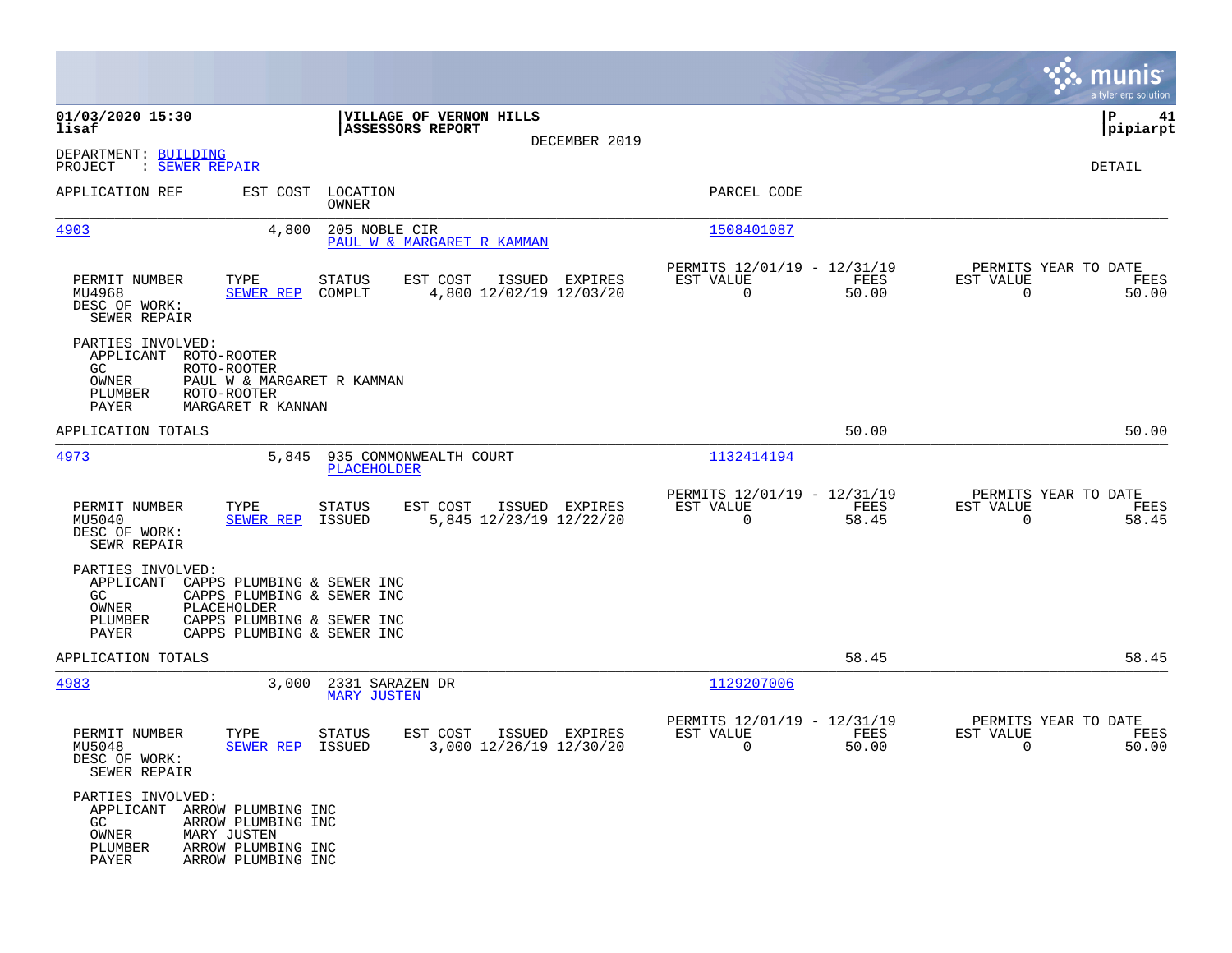|                                                   |          |                                                    |               |             |                 | <b>munis</b><br>a tyler erp solution |
|---------------------------------------------------|----------|----------------------------------------------------|---------------|-------------|-----------------|--------------------------------------|
| 01/03/2020 15:30<br>lisaf                         |          | VILLAGE OF VERNON HILLS<br><b>ASSESSORS REPORT</b> | DECEMBER 2019 |             |                 | 42<br>P<br> pipiarpt                 |
| DEPARTMENT: BUILDING<br>PROJECT<br>: SEWER REPAIR |          |                                                    |               |             |                 | DETAIL                               |
| APPLICATION REF                                   | EST COST | LOCATION<br>OWNER                                  |               | PARCEL CODE |                 |                                      |
| APPLICATION TOTALS<br>PROJECT TOTALS              |          |                                                    |               | 0           | 50.00<br>158.45 | 50.00<br>158.45                      |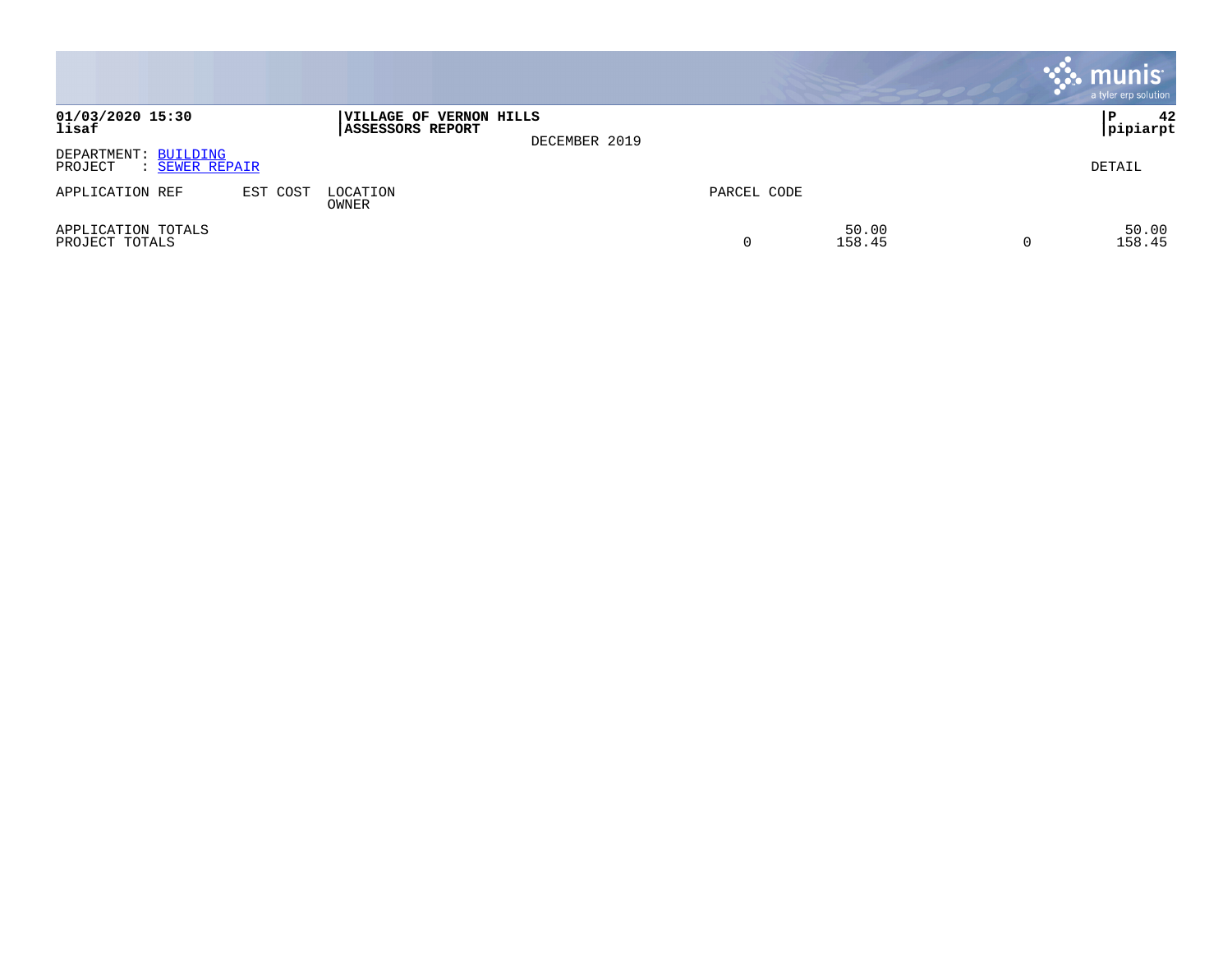|                                                        |                                                                                                           |                               |                                             |                |                                                      |                       |                                               | munis<br>a tyler erp solution |
|--------------------------------------------------------|-----------------------------------------------------------------------------------------------------------|-------------------------------|---------------------------------------------|----------------|------------------------------------------------------|-----------------------|-----------------------------------------------|-------------------------------|
| 01/03/2020 15:30<br>lisaf                              |                                                                                                           |                               | VILLAGE OF VERNON HILLS<br>ASSESSORS REPORT |                |                                                      |                       |                                               | P<br>43<br> pipiarpt          |
| DEPARTMENT: BUILDING<br>: SIDING<br>PROJECT            |                                                                                                           |                               |                                             | DECEMBER 2019  |                                                      |                       |                                               | DETAIL                        |
| APPLICATION REF                                        | EST COST                                                                                                  | LOCATION<br><b>OWNER</b>      |                                             |                | PARCEL CODE                                          |                       |                                               |                               |
| 4934                                                   | 17,966                                                                                                    | 206 MELODY LN<br>IAN WEISSMAN |                                             |                | 1504303034                                           |                       |                                               |                               |
| PERMIT NUMBER<br>MU5009<br>DESC OF WORK:<br>SIDING     | TYPE<br>SIDING                                                                                            | <b>STATUS</b><br>ISSUED       | EST COST<br>17,966 12/11/19 12/30/20        | ISSUED EXPIRES | PERMITS 12/01/19 - 12/31/19<br>EST VALUE<br>$\Omega$ | <b>FEES</b><br>179.66 | PERMITS YEAR TO DATE<br>EST VALUE<br>$\Omega$ | FEES<br>179.66                |
| PARTIES INVOLVED:<br>APPLICANT<br>GC<br>OWNER<br>PAYER | EUCLID ROOFING & SIDING INC<br>EUCLID ROOFING & SIDING INC<br>IAN WEISSMAN<br>EUCLID ROOFING & SIDING INC |                               |                                             |                |                                                      |                       |                                               |                               |
| APPLICATION TOTALS                                     |                                                                                                           |                               |                                             |                |                                                      | 179.66                |                                               | 179.66                        |
| 4962                                                   | 6,800                                                                                                     | OKSANA LUKINOVA               | 310 GREENBRIER LN                           |                | 1508112011                                           |                       |                                               |                               |
| PERMIT NUMBER<br>MU5031<br>DESC OF WORK:<br>SIDING     | TYPE<br><b>SIDING</b>                                                                                     | <b>STATUS</b><br>ISSUED       | EST COST<br>6,800 12/19/19 12/27/20         | ISSUED EXPIRES | PERMITS 12/01/19 - 12/31/19<br>EST VALUE<br>$\Omega$ | FEES<br>68.00         | PERMITS YEAR TO DATE<br>EST VALUE<br>$\Omega$ | FEES<br>68.00                 |
| PARTIES INVOLVED:<br>APPLICANT<br>GC<br>OWNER<br>PAYER | GENERAL ROOFING INC<br>GENERAL ROOFING INC<br>OKSANA LUKINOVA<br>GENERAL ROOFING INC                      |                               |                                             |                |                                                      |                       |                                               |                               |
| APPLICATION TOTALS<br>PROJECT TOTALS                   |                                                                                                           |                               |                                             |                | $\Omega$                                             | 68.00<br>247.66       | $\Omega$                                      | 68.00<br>247.66               |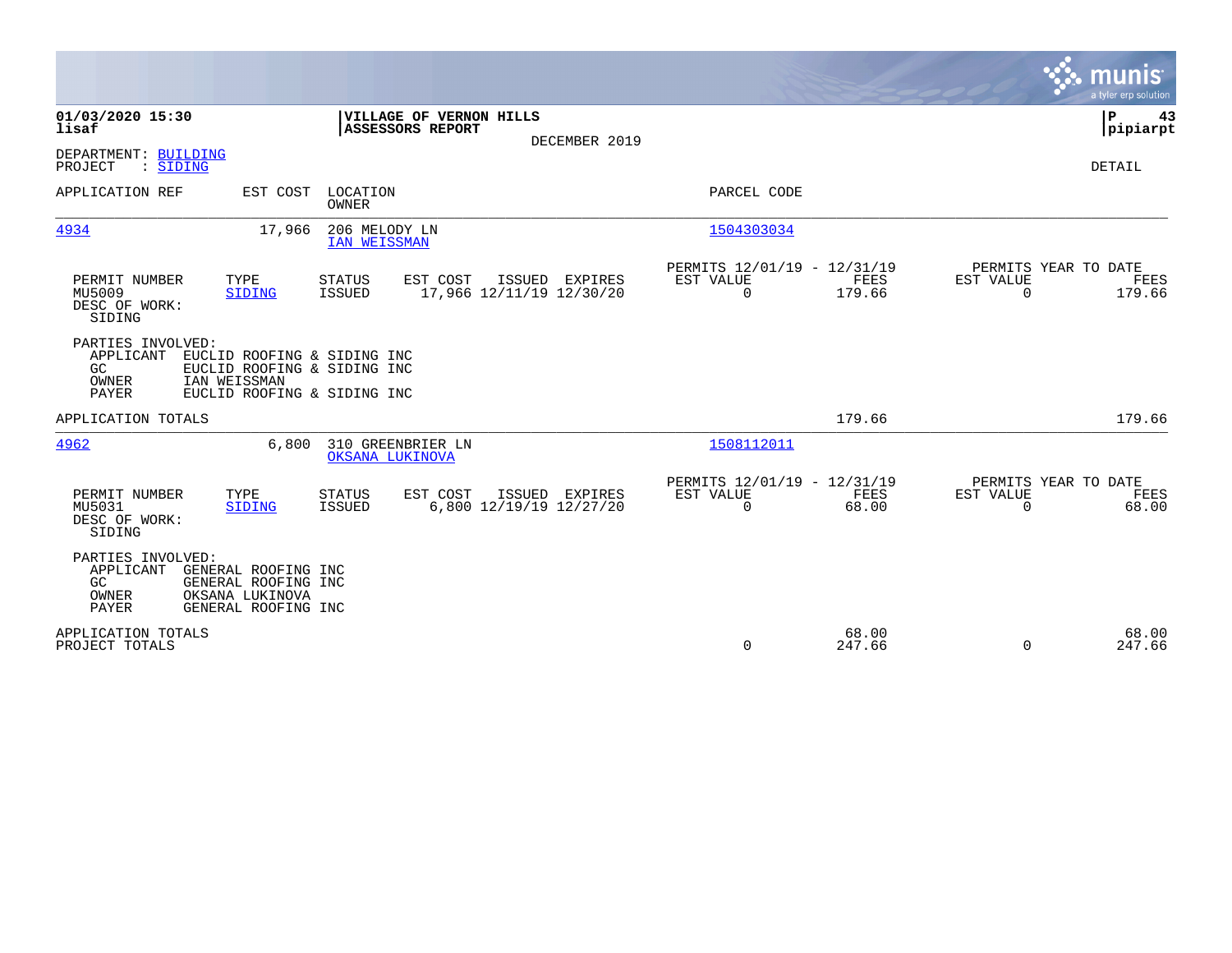|                                                                                                                                                                                    |                                                                                              |                                                                                                                                                                                                                                                                                                                                                                                                 | munis<br>a tyler erp solution                                   |
|------------------------------------------------------------------------------------------------------------------------------------------------------------------------------------|----------------------------------------------------------------------------------------------|-------------------------------------------------------------------------------------------------------------------------------------------------------------------------------------------------------------------------------------------------------------------------------------------------------------------------------------------------------------------------------------------------|-----------------------------------------------------------------|
| 01/03/2020 15:30<br>lisaf                                                                                                                                                          | VILLAGE OF VERNON HILLS<br><b>ASSESSORS REPORT</b>                                           |                                                                                                                                                                                                                                                                                                                                                                                                 | P<br>44<br> pipiarpt                                            |
| DEPARTMENT: BUILDING<br>: VOICE/DATA<br>PROJECT                                                                                                                                    | DECEMBER 2019                                                                                |                                                                                                                                                                                                                                                                                                                                                                                                 | DETAIL                                                          |
| APPLICATION REF                                                                                                                                                                    | EST COST LOCATION<br>OWNER                                                                   | PARCEL CODE                                                                                                                                                                                                                                                                                                                                                                                     |                                                                 |
| <u>4917</u>                                                                                                                                                                        | 19,000<br>700 NORTH DEERPATH DR C<br>EQUITRUST LIFE INSURANCE COMPANY                        | 1505211002                                                                                                                                                                                                                                                                                                                                                                                      |                                                                 |
| TYPE<br>PERMIT NUMBER<br>MU4988<br>DESC OF WORK:<br>LOW VOLTAGE                                                                                                                    | EST COST<br>ISSUED EXPIRES<br>STATUS<br><b>VOICE/DATA ISSUED</b><br>19,000 12/05/19 01/03/21 | PERMITS 12/01/19 - 12/31/19<br>EST VALUE<br>FEES<br>$\mathbf 0$<br>190.00                                                                                                                                                                                                                                                                                                                       | PERMITS YEAR TO DATE<br>EST VALUE<br>FEES<br>190.00<br>$\Omega$ |
| PARTIES INVOLVED:<br>APPLICANT SPIRAL SERVICES<br>ELECTRICIA SPIRAL SERVICES<br>GC.<br>SPIRAL SERVICES<br>OCCUPANT<br>OWNER<br>PAYER<br>SPIRAL SERVICES                            | HARMON BECKER AUTO IND<br>EQUITRUST LIFE INSURANCE COMPANY                                   |                                                                                                                                                                                                                                                                                                                                                                                                 |                                                                 |
| APPLICATION TOTALS                                                                                                                                                                 |                                                                                              | 190.00                                                                                                                                                                                                                                                                                                                                                                                          | 190.00                                                          |
| 4940                                                                                                                                                                               | 8,400<br>544 LAKEVIEW PARKWAY 201<br>NEWMARK KNIGHT FRANK                                    | 1504202152                                                                                                                                                                                                                                                                                                                                                                                      |                                                                 |
| PERMIT NUMBER<br>TYPE<br>MU5015<br>DESC OF WORK:<br>VOICE & DATA                                                                                                                   | EST COST<br>ISSUED EXPIRES<br>STATUS<br>8,400 12/12/19 12/11/20<br><b>VOICE/DATA ISSUED</b>  | PERMITS 12/01/19 - 12/31/19<br>EST VALUE<br>FEES<br>$\Omega$<br>84.00                                                                                                                                                                                                                                                                                                                           | PERMITS YEAR TO DATE<br>EST VALUE<br>FEES<br>$\Omega$<br>84.00  |
| PARTIES INVOLVED:<br>APPLICANT ADVENT SYSTEMS INC<br>ADVENT SYSTEMS INC<br>GC.<br>NEWMARK KNIGHT FRANK<br>OCCUPANT<br>OWNER<br>NEWMARK KNIGHT FRANK<br>PAYER<br>ADVENT SYSTEMS INC |                                                                                              |                                                                                                                                                                                                                                                                                                                                                                                                 |                                                                 |
| APPLICATION TOTALS                                                                                                                                                                 |                                                                                              | 84.00                                                                                                                                                                                                                                                                                                                                                                                           | 84.00                                                           |
| <u>4955</u>                                                                                                                                                                        | 445 EAST TOWNLINE RD B<br>475<br>MAMOM POWERS, JR                                            | 1504201008                                                                                                                                                                                                                                                                                                                                                                                      |                                                                 |
| PERMIT NUMBER<br>TYPE<br>MU5021<br>DESC OF WORK:<br>VOICE AND DATA                                                                                                                 | EST COST<br>STATUS<br>ISSUED EXPIRES<br><b>VOICE/DATA ISSUED</b><br>475 12/17/19 12/16/20    | PERMITS 12/01/19 - 12/31/19<br>EST VALUE<br>FEES<br>50.00<br>$\overline{a}$ and $\overline{a}$ and $\overline{a}$ and $\overline{a}$ and $\overline{a}$ and $\overline{a}$ and $\overline{a}$ and $\overline{a}$ and $\overline{a}$ and $\overline{a}$ and $\overline{a}$ and $\overline{a}$ and $\overline{a}$ and $\overline{a}$ and $\overline{a}$ and $\overline{a}$ and $\overline{a}$ and | PERMITS YEAR TO DATE<br>EST VALUE<br>FEES<br>50.00<br>$\sim$ 0  |
| PARTIES INVOLVED:<br>ELECTRICIA ELECTRICAL POWER SERVICE<br>GC<br>OCCUPANT<br>OWNER<br>MAMOM POWERS, JR                                                                            | D RELIABLE CONSTRUCTION<br>HIGH QUALITY NAILS AND SPA                                        |                                                                                                                                                                                                                                                                                                                                                                                                 |                                                                 |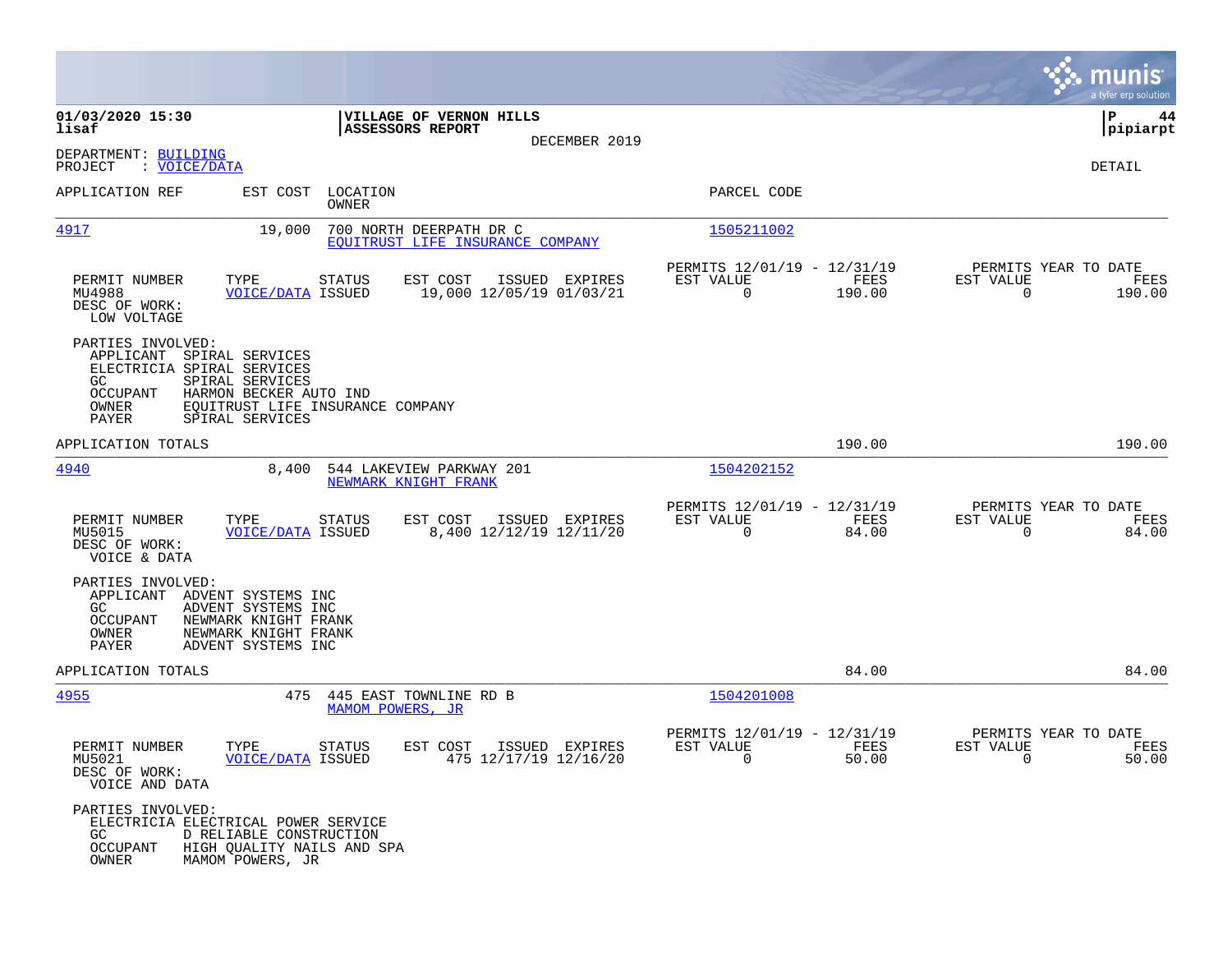|                                                 |                                                              |             |                 | <b>munis</b><br>a tyler erp solution |
|-------------------------------------------------|--------------------------------------------------------------|-------------|-----------------|--------------------------------------|
| 01/03/2020 15:30<br>lisaf                       | VILLAGE OF VERNON HILLS<br>ASSESSORS REPORT<br>DECEMBER 2019 |             |                 | 45<br>P<br> pipiarpt                 |
| DEPARTMENT: BUILDING<br>: VOICE/DATA<br>PROJECT |                                                              |             |                 | DETAIL                               |
| APPLICATION REF<br>EST COST                     | LOCATION<br>OWNER                                            | PARCEL CODE |                 |                                      |
| PAYER<br>HIGH QUALITY NAILS AND SPA             |                                                              |             |                 |                                      |
| APPLICATION TOTALS<br>PROJECT TOTALS            |                                                              | 0           | 50.00<br>324.00 | 50.00<br>324.00                      |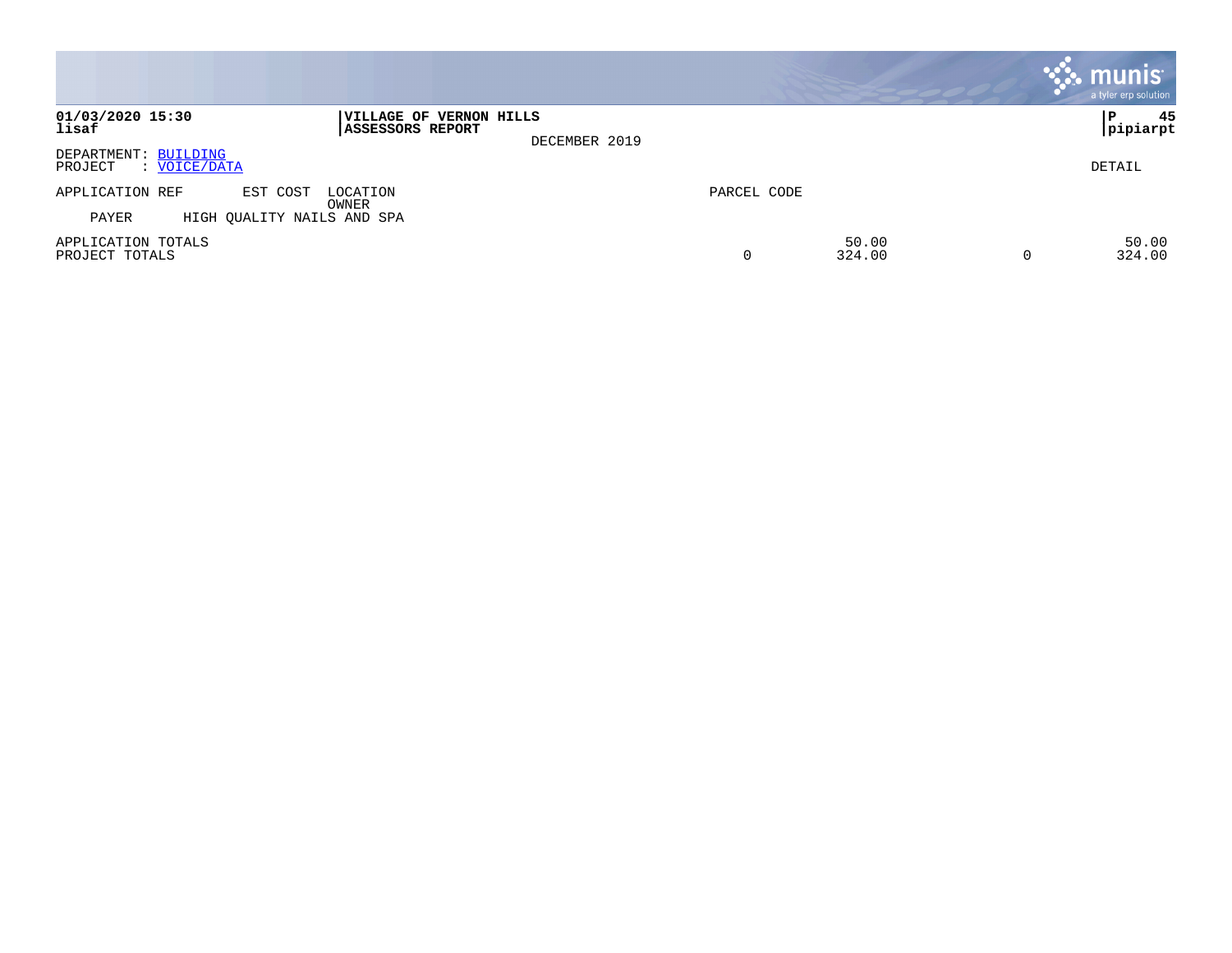|                                                                                  |                                                                                                                                     |                                                                        | munis<br>a tyler erp solution                                   |
|----------------------------------------------------------------------------------|-------------------------------------------------------------------------------------------------------------------------------------|------------------------------------------------------------------------|-----------------------------------------------------------------|
| 01/03/2020 15:30<br>lisaf                                                        | VILLAGE OF VERNON HILLS<br><b>ASSESSORS REPORT</b><br>DECEMBER 2019                                                                 |                                                                        | l P<br>46<br> pipiarpt                                          |
| DEPARTMENT: BUILDING<br>: WATER HEATER<br>PROJECT                                |                                                                                                                                     |                                                                        | DETAIL                                                          |
| APPLICATION REF                                                                  | EST COST LOCATION<br>OWNER                                                                                                          | PARCEL CODE                                                            |                                                                 |
| 4905                                                                             | 370 MARSEILLES STREET<br>1,725<br>JEFFREY & ELIZABETH HILB, TRUSTEES                                                                | 1509302027                                                             |                                                                 |
| PERMIT NUMBER<br>MU4973<br>DESC OF WORK:<br>WATER HEATER                         | EST COST<br>TYPE<br><b>STATUS</b><br>ISSUED EXPIRES<br>WATER HEAT COMPLT<br>1,725 12/02/19 12/09/20                                 | PERMITS 12/01/19 - 12/31/19<br>EST VALUE<br>FEES<br>$\mathbf 0$<br>.00 | PERMITS YEAR TO DATE<br>EST VALUE<br>FEES<br>$\mathbf 0$<br>.00 |
| PARTIES INVOLVED:<br>GC.<br>OWNER<br>PAYER                                       | APPLICANT FOUR SEASONS HOME SERVICE<br>FOUR SEASONS HOME SERVICE<br>JEFFREY & ELIZABETH HILB, TRUSTEES<br>FOUR SEASONS HOME SERVICE |                                                                        |                                                                 |
| APPLICATION TOTALS                                                               |                                                                                                                                     | .00                                                                    | .00                                                             |
| 4977                                                                             | 1,900<br>2174 SHADOW CREEK CT<br><b>JACOUES YAPO</b>                                                                                | 1129212035                                                             |                                                                 |
| PERMIT NUMBER<br>MU5041<br>DESC OF WORK:<br>WATER HEATER                         | EST COST<br>ISSUED EXPIRES<br>TYPE<br><b>STATUS</b><br>1,900 12/23/19 12/24/20<br><b>WATER HEAT ISSUED</b>                          | PERMITS 12/01/19 - 12/31/19<br>EST VALUE<br>FEES<br>$\Omega$<br>.00    | PERMITS YEAR TO DATE<br>EST VALUE<br>FEES<br>$\Omega$<br>.00    |
| PARTIES INVOLVED:<br>APPLICANT<br>GC<br>OWNER<br>PLUMBER<br><b>DRF</b><br>PAYER  | JACQUES YAPO<br>JACQUES YAPO<br>JACQUES YAPO<br>JACQUES YAPO                                                                        |                                                                        |                                                                 |
| APPLICATION TOTALS                                                               |                                                                                                                                     | .00                                                                    | .00                                                             |
| 4984                                                                             | 399<br>935 ANN ARBOR LN<br>PLACEHOLDER                                                                                              | 1506206039                                                             |                                                                 |
| PERMIT NUMBER<br>MU5051<br>DESC OF WORK:<br>WATER HEATER                         | TYPE<br>EST COST<br>ISSUED EXPIRES<br>STATUS<br><b>WATER HEAT ISSUED</b><br>399 12/30/19 12/29/20                                   | PERMITS 12/01/19 - 12/31/19<br>EST VALUE<br>FEES<br>$\mathbf 0$<br>.00 | PERMITS YEAR TO DATE<br>EST VALUE<br>FEES<br>0<br>.00           |
| PARTIES INVOLVED:<br>APPLICANT RISA YAMAMOTO<br>GC.<br>OWNER<br>PLUMBER<br>PAYER | RISA YAMAMOTO<br>PLACEHOLDER<br>DRF TRUSTED PROPERTY SOLUTIONS<br>RISA YAMAMOTO                                                     |                                                                        |                                                                 |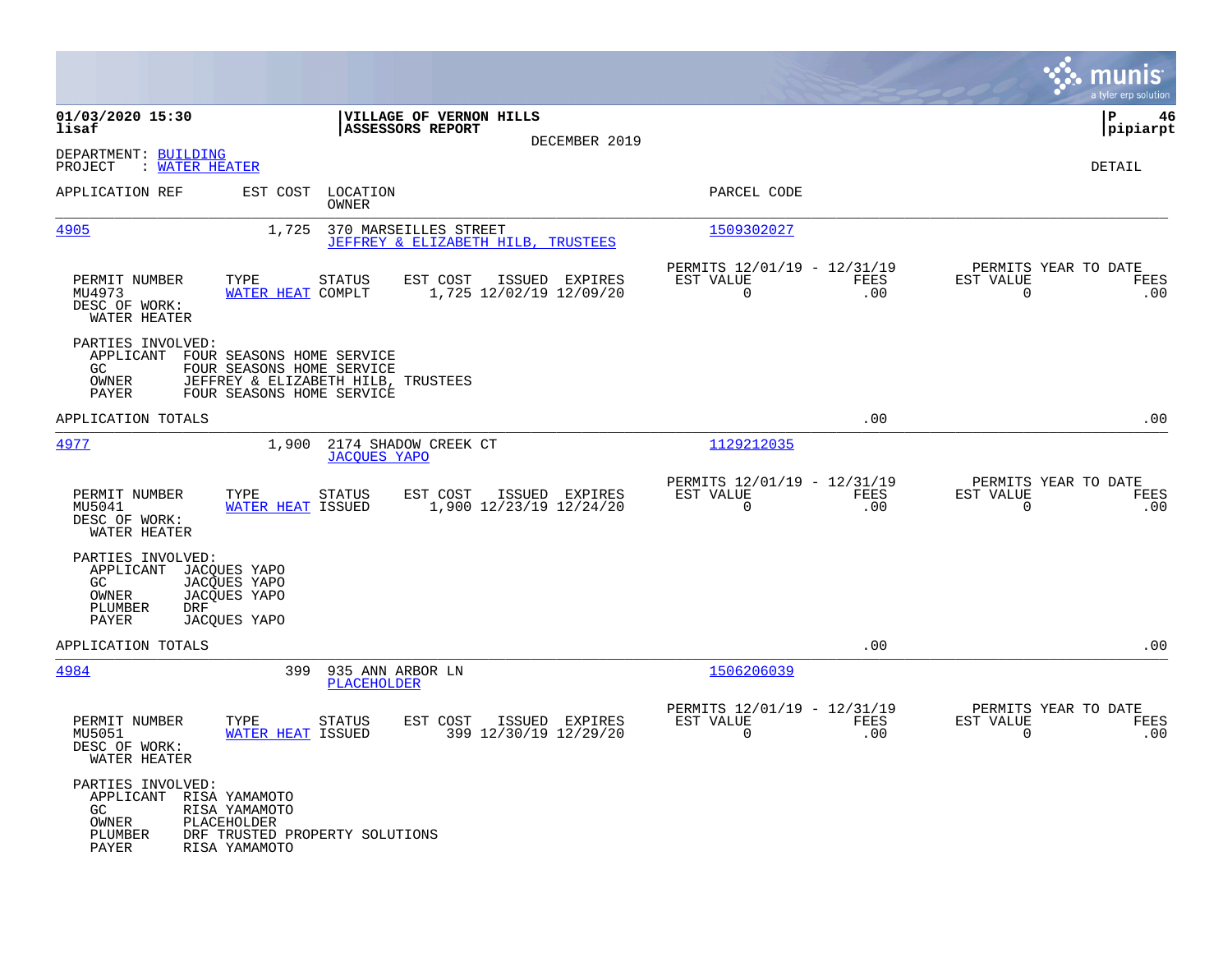|                                                   |          |                                             |               |             |     | $\mathbb{R}$ munis<br>a tyler erp solution |
|---------------------------------------------------|----------|---------------------------------------------|---------------|-------------|-----|--------------------------------------------|
| 01/03/2020 15:30<br>lisaf<br>APPLICATION TOTALS   |          | VILLAGE OF VERNON HILLS<br>ASSESSORS REPORT | DECEMBER 2019 |             | .00 | 47<br>l P<br> pipiarpt<br>.00              |
| DEPARTMENT: BUILDING<br>: WATER HEATER<br>PROJECT |          |                                             |               |             |     | DETAIL                                     |
| APPLICATION REF                                   | EST COST | LOCATION<br>OWNER                           |               | PARCEL CODE |     |                                            |
| PROJECT TOTALS                                    |          |                                             |               |             | .00 | .00                                        |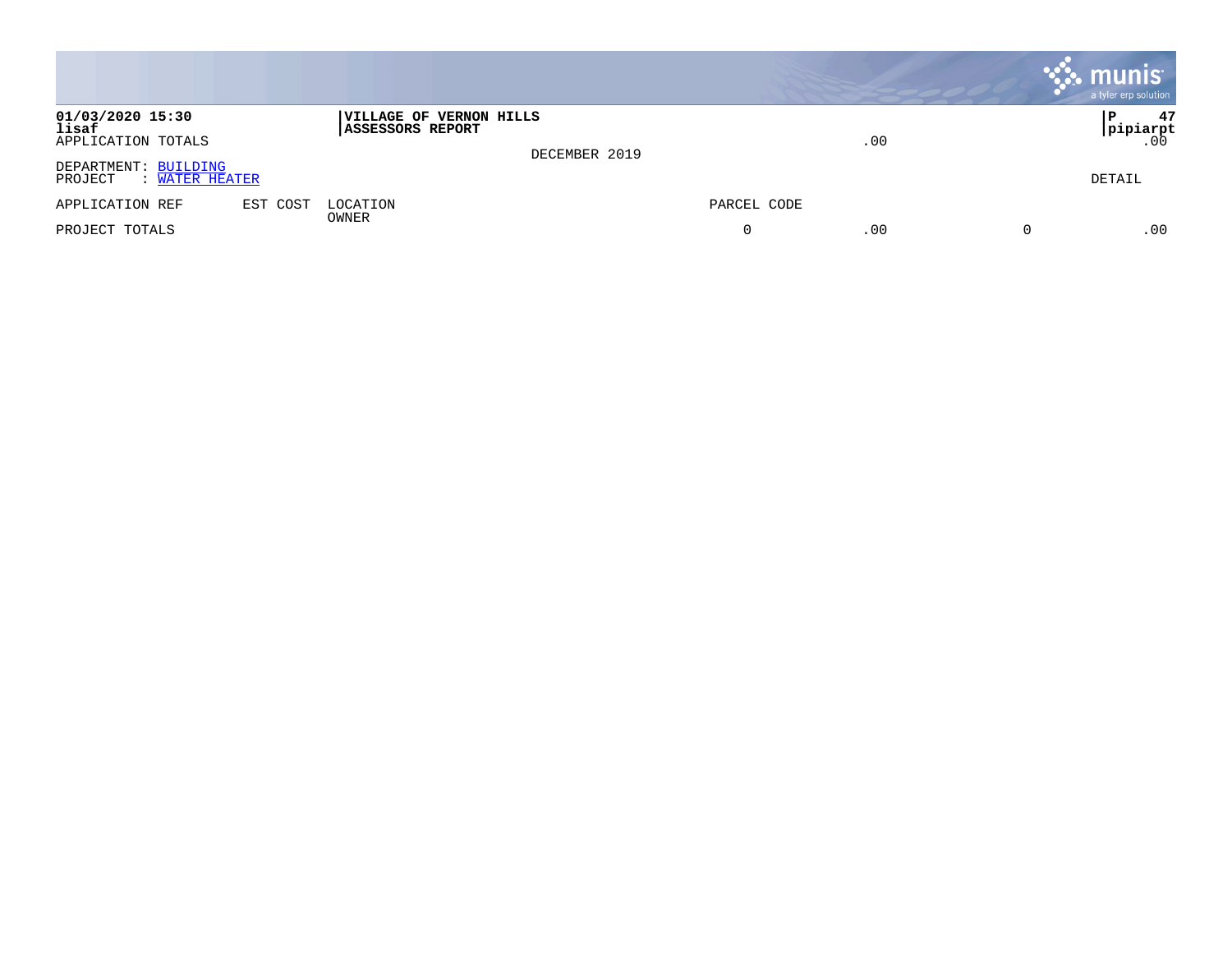|                                                                                                                                                                                                                 |                                                                                |                                                                             | munis<br>a tyler erp solution                                     |
|-----------------------------------------------------------------------------------------------------------------------------------------------------------------------------------------------------------------|--------------------------------------------------------------------------------|-----------------------------------------------------------------------------|-------------------------------------------------------------------|
| 01/03/2020 15:30<br>lisaf                                                                                                                                                                                       | VILLAGE OF VERNON HILLS<br>ASSESSORS REPORT                                    |                                                                             | 48<br>IΡ<br> pipiarpt                                             |
| DEPARTMENT: BUILDING<br>PROJECT<br>$:$ SIGN                                                                                                                                                                     | DECEMBER 2019                                                                  |                                                                             | DETAIL                                                            |
| APPLICATION REF                                                                                                                                                                                                 | EST COST LOCATION<br><b>OWNER</b>                                              | PARCEL CODE                                                                 |                                                                   |
| 4795                                                                                                                                                                                                            | 30 WEST PHILLIP RD<br>591<br>WESTFIELD LLC                                     | 1505201010                                                                  |                                                                   |
| PERMIT NUMBER<br>TYPE<br>MU5002<br><b>SIGN</b><br>DESC OF WORK:<br>REAL ESTATE SIGN                                                                                                                             | STATUS<br>EST COST<br>ISSUED EXPIRES<br><b>ISSUED</b><br>591 12/09/19 12/08/20 | PERMITS 12/01/19 - 12/31/19<br>EST VALUE<br>FEES<br>$\overline{0}$<br>75.00 | PERMITS YEAR TO DATE<br>EST VALUE<br>FEES<br>$\mathbf 0$<br>75.00 |
| PARTIES INVOLVED:<br>APPLICANT<br>CNC GRAPHICS LTD<br>GC.<br>CNC GRAPHICS LTD<br>OWNER<br>WESTFIELD LLC<br>PAYER<br>CNC GRAPHICS LTD<br>SIGN<br>CNC GRAPHICS LTD                                                |                                                                                |                                                                             |                                                                   |
| APPLICATION TOTALS                                                                                                                                                                                              |                                                                                | 75.00                                                                       | 75.00                                                             |
| 4824<br>6,930                                                                                                                                                                                                   | 875 NORTH MILWAUKEE AVENUE 100<br>REGENCY CENTERS                              | 1134302008                                                                  |                                                                   |
| PERMIT NUMBER<br>TYPE<br>MU5046<br><b>SIGN</b><br>DESC OF WORK:<br>SIGN                                                                                                                                         | EST COST<br>ISSUED EXPIRES<br>STATUS<br>6,930 12/26/19 12/25/20<br>ISSUED      | PERMITS 12/01/19 - 12/31/19<br>EST VALUE<br>FEES<br>$\mathbf 0$<br>165.00   | PERMITS YEAR TO DATE<br>EST VALUE<br>FEES<br>$\Omega$<br>165.00   |
| PARTIES INVOLVED:<br>APPLICANT<br>BRIGHT LIGHT SIGN<br>ELECTRICIA ABB<br>GC.<br>BRIGHT LIGHT SIGN<br>OCCUPANT<br>VERIZON<br>OWNER<br>REGENCY CENTERS<br>PAYER<br>BRIGHT LIGHT SIGN<br>SIGN<br>BRIGHT LIGHT SIGN |                                                                                |                                                                             |                                                                   |
| APPLICATION TOTALS                                                                                                                                                                                              |                                                                                | 165.00                                                                      | 165.00                                                            |
| 4883<br>4,430                                                                                                                                                                                                   | 863 NORTH MILWAUKEE AVENUE 200<br>REGENCY CENTERS                              | 1134302008                                                                  |                                                                   |
| PERMIT NUMBER<br>TYPE<br>MU5045<br><b>SIGN</b><br>DESC OF WORK:<br>LUXE WEARHOUSE SIGN                                                                                                                          | STATUS<br>EST COST ISSUED EXPIRES<br>4,430 12/26/19 12/25/20<br>ISSUED         | PERMITS 12/01/19 - 12/31/19<br>EST VALUE<br>FEES<br>$\Omega$<br>111.00      | PERMITS YEAR TO DATE<br>EST VALUE<br>FEES<br>$\Omega$<br>111.00   |
| PARTIES INVOLVED:<br>ELECTRICIA ABB<br>GC<br>BRIGHT LIGHT SIGN<br>OCCUPANT<br>LUXE WEARHOUSE                                                                                                                    |                                                                                |                                                                             |                                                                   |